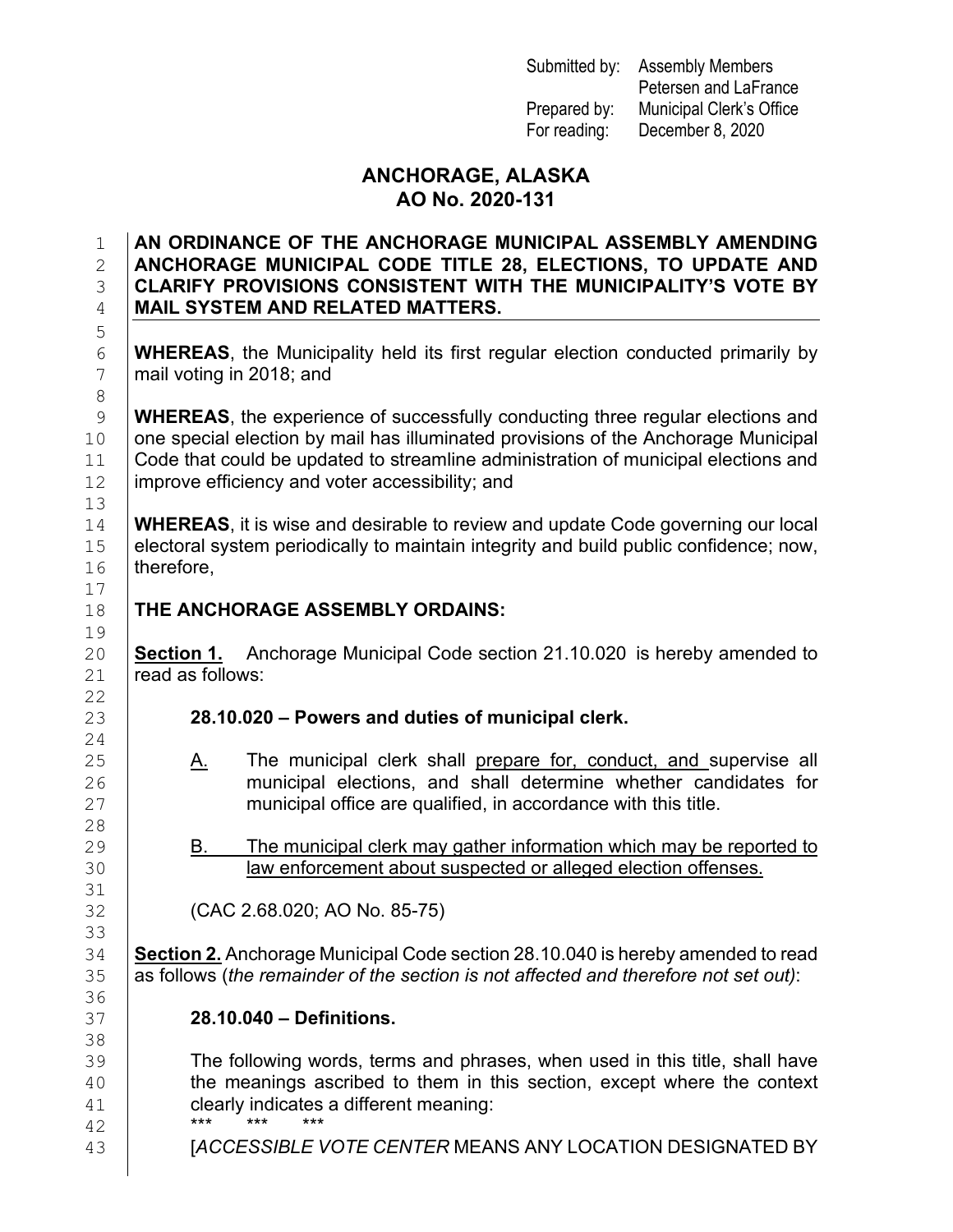| 1<br>$\overline{2}$<br>3<br>$\overline{4}$   | THE ASSEMBLY FOR THE PURPOSE OF PROVIDING VOTER<br>ASSISTANCE THAT IS NOT SOLELY FOR CASTING VOTES FOR A<br>SPECIFIC PRECINCT (A POLLING LOCATION).]                                                                                                                                                                                                                                                                                                                                                                           |
|----------------------------------------------|--------------------------------------------------------------------------------------------------------------------------------------------------------------------------------------------------------------------------------------------------------------------------------------------------------------------------------------------------------------------------------------------------------------------------------------------------------------------------------------------------------------------------------|
| 5<br>6<br>7<br>$\,8\,$<br>9<br>10<br>11      | Ballot means any document provided by the municipal clerk or designee on<br>which votes may be cast for candidates or propositions. The clerk shall<br>prepare and distribute only official ballots and sample ballots in accordance<br>with chapter 28.40. When the term "ballot" is used in this title it shall mean<br>the official ballot, except where the context clearly indicates it means the<br>sample ballot or both types of ballots.<br>***<br>***                                                                |
| 12<br>13<br>14                               | Municipal office means an elective office under the Charter or ordinances of<br>the municipality.                                                                                                                                                                                                                                                                                                                                                                                                                              |
| 15<br>16<br>17<br>18<br>19<br>20<br>21<br>22 | <b>MUOCAVA</b> voter means a municipal uniformed and overseas citizens<br>absentee voting act voter: (1) members of the uniformed services on active<br>duty and the merchant marine who, because of their membership in the<br>service, are absent from their place of residence, and are otherwise qualified<br>to vote; (2) the spouses and dependents of these uniformed services voters<br>who are absent due to the member's active duty or service and (3) qualified<br>voters who reside outside of the United States. |
| 23                                           | Oath includes affirmation on penalty of perjury.<br>$***$<br>***<br>***                                                                                                                                                                                                                                                                                                                                                                                                                                                        |
| 24<br>25<br>26<br>27                         | <i>Proposition</i> means a proposal offered for acceptance or rejection and is<br>stated as a question on a ballot.                                                                                                                                                                                                                                                                                                                                                                                                            |
| 28<br>29<br>30                               | Qualified voter means a person who meets the legal requirements<br>[QUALIFIED] to vote in a municipal election.                                                                                                                                                                                                                                                                                                                                                                                                                |
| 31<br>32<br>33                               | Signature includes any mark intended as a signature or subscription and<br>authorized by state law, including controlling court decisions.                                                                                                                                                                                                                                                                                                                                                                                     |
| 34<br>35<br>36<br>37<br>38                   | Vote center means any location designated by the municipal clerk or<br>assembly for the purpose of providing voter assistance and that is not solely<br>for casting votes for a specific precinct (a polling location), formerly called<br>accessible vote center.                                                                                                                                                                                                                                                             |
| 39<br>40<br>41<br>42<br>43                   | Voter declaration means a statement of the voter qualifications listed below,<br>to which a voter swears or affirms under penalty of unsworn falsification by<br>their signature or mark[THE SIGNATURE OR MARK OF THE VOTER<br>CERTIFYING THE VOTER, UNDER PENALTY OF PERJURY]:                                                                                                                                                                                                                                                |
| 44<br>45                                     | Is a citizen of the United States;<br>1.                                                                                                                                                                                                                                                                                                                                                                                                                                                                                       |
| 46<br>47                                     | 2.<br>Is a resident of the State of Alaska;                                                                                                                                                                                                                                                                                                                                                                                                                                                                                    |
| 48<br>49<br>50                               | 3.<br>Is a resident of the Municipality of Anchorage for 30 days preceding<br>the election;                                                                                                                                                                                                                                                                                                                                                                                                                                    |
| 51                                           | Is 18 years of age on the date of the election;<br>4.                                                                                                                                                                                                                                                                                                                                                                                                                                                                          |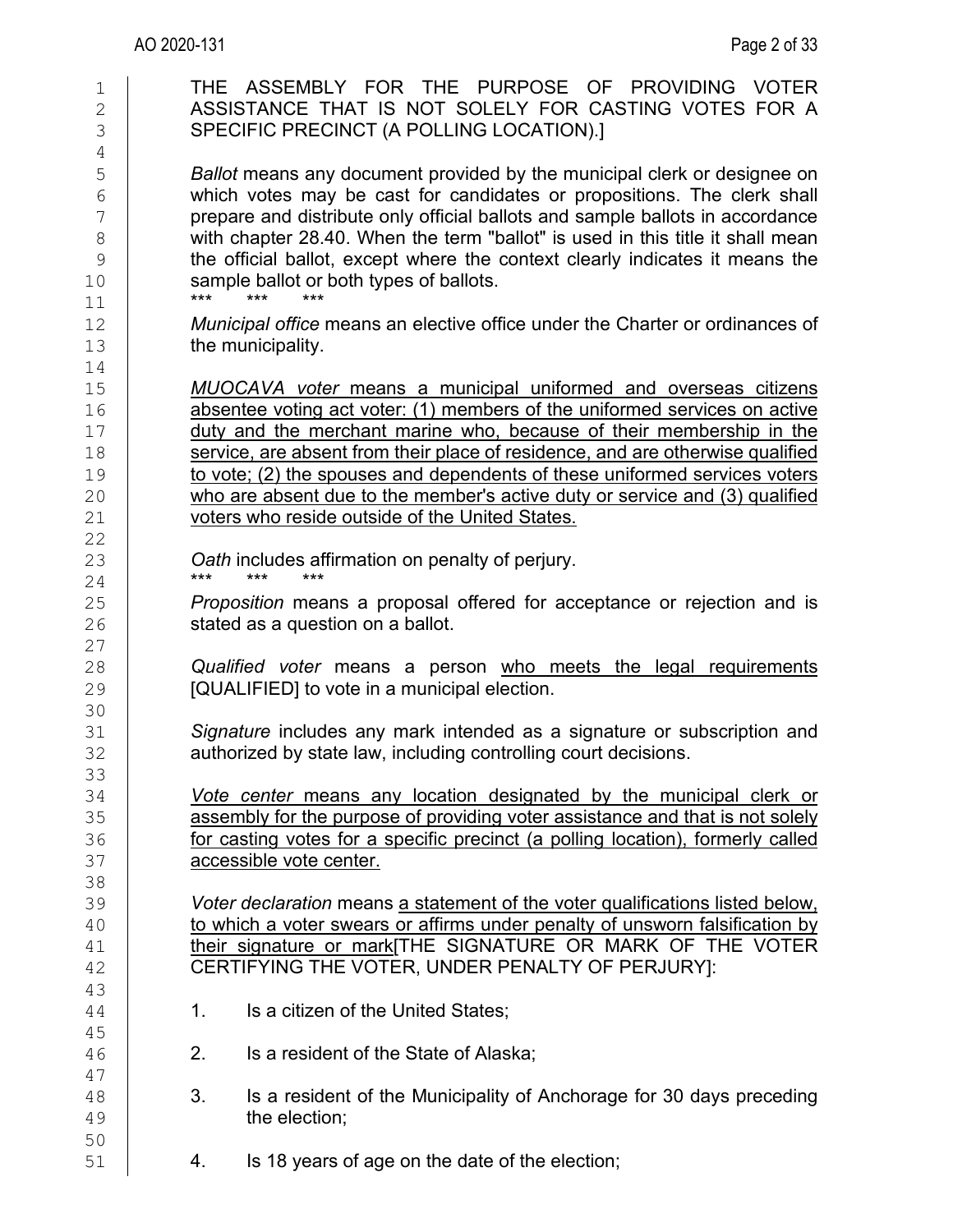| $\mathbf 1$<br>$\overline{2}$ | 5.          |               | Is not disqualified from voting due to a felony conviction or court order;                                                         |
|-------------------------------|-------------|---------------|------------------------------------------------------------------------------------------------------------------------------------|
|                               |             |               |                                                                                                                                    |
| 3                             |             |               |                                                                                                                                    |
| $\sqrt{4}$                    | 6.          |               | Has not already voted in the election; and                                                                                         |
| 5                             |             |               |                                                                                                                                    |
| $\sqrt{6}$                    | 7.<br>$***$ | $***$         | Is voting the ballot provided to the voter by the municipality.<br>$***$                                                           |
| $\sqrt{}$                     |             |               |                                                                                                                                    |
| $\,8\,$                       |             |               | (GAAB 7.05.010; AO No. 85-75; AO No. 90-81; AO No. 91-166; AO No.                                                                  |
| $\mathcal{G}$                 |             |               | 2002-179(S), § 1, 1-7-03; AO No. 2004-176, § 1, 6-1-05; AO No. 2013-130(S-                                                         |
| 10                            |             |               | 1), § 2, 1-14-14; AO No. 2016-10(S), § 1, 2-9-16; AO No. 2017-29(S), § 1,                                                          |
| 11                            |             |               | 6-1-17; AO No. 2018-4(S), § 1, eff. retroactively 12-1-17; AO 2020-005(S),                                                         |
| 12                            |             | $2 - 11 - 20$ |                                                                                                                                    |
| 13                            |             |               |                                                                                                                                    |
| 14                            |             |               | <b>Section 3.</b> Anchorage Municipal Code section 28.10.060 is hereby amended to                                                  |
| 15                            |             |               | read as follows (the remainder of the section is not affected and therefore not set                                                |
| 16                            | $out)$ :    |               |                                                                                                                                    |
| 17                            |             |               |                                                                                                                                    |
| 18                            |             |               | 28.10.060 – Voter use of power of attorney.                                                                                        |
| 19                            |             |               |                                                                                                                                    |
| 20                            | А.          |               | An individual with a general power of attorney in accordance with AS                                                               |
| 21                            |             |               | 13.26.645 [13.26.332] or a special power of attorney in accordance                                                                 |
| 22                            |             |               | with this section may:                                                                                                             |
| 23                            |             |               |                                                                                                                                    |
| 24                            |             | 1.            | Register a voter to vote;                                                                                                          |
| 25                            |             |               |                                                                                                                                    |
| 26                            |             | 2.            | Apply for a ballot [AN ABSENTEE BALLOT BY MAIL OR BY                                                                               |
| 27                            |             |               | ELECTRONIC TRANSMISSION] on behalf of the voter;                                                                                   |
| 28                            |             |               |                                                                                                                                    |
| 29                            |             | 3.            | Request a change to the mailing address of the voter's                                                                             |
| 30                            |             |               | absentee by-mail ballot;                                                                                                           |
| 31                            |             |               |                                                                                                                                    |
| 32                            |             | 4.            | Request a change to the fax [ELECTRONIC TRANSMISSION                                                                               |
| 33                            |             |               | TELEPHONE] number or email address to which the voter's                                                                            |
| 34                            |             |               | ballot will be transmitted if voting by fax or email JELECTRONIC                                                                   |
| 35                            |             |               | TRANSMISSION]; or                                                                                                                  |
| 36                            |             |               |                                                                                                                                    |
| 37                            |             | 5.            | Request a replacement ballot for the voter if the voter's ballot                                                                   |
| 38                            |             |               | <b>ABSENTEE</b><br><b>BY-MAIL</b><br><b>OR</b><br><b>ELECTRONIC</b><br><b>TAN</b><br>TRANSMISSION BALLOT HAS BEEN PROPERLY APPLIED |
| 39                            |             |               |                                                                                                                                    |
| 40                            |             |               | FOR AND] has not been received[; OR                                                                                                |
| 41                            |             | 6.            | <b>CHANGE</b><br>TO OR<br>CLARIFY<br><b>ON</b>                                                                                     |
| 42                            |             |               | <b>REQUEST</b><br>AN<br>$\mathsf{A}$                                                                                               |
| 43<br>44                      |             |               | APPLICATION WHICH BALLOT THE VOTER WILL RECEIVE<br>IN A PRIMARY ELECTION].                                                         |
| 45                            |             |               |                                                                                                                                    |
| 46                            | В.          |               | A special power of attorney must include:                                                                                          |
| 47                            |             | $***$         | ***<br>***                                                                                                                         |
| 48                            |             | 4.            | A specific notation that allows the individual to perform the                                                                      |
| 49                            |             |               | actions set forth in subsection A. [REGISTER THE VOTER OR                                                                          |
| 50                            |             |               | REQUEST AN ABSENTEE BY-MAIL BALLOT];                                                                                               |
| 51                            |             | ***           | ***<br>***                                                                                                                         |
|                               |             |               |                                                                                                                                    |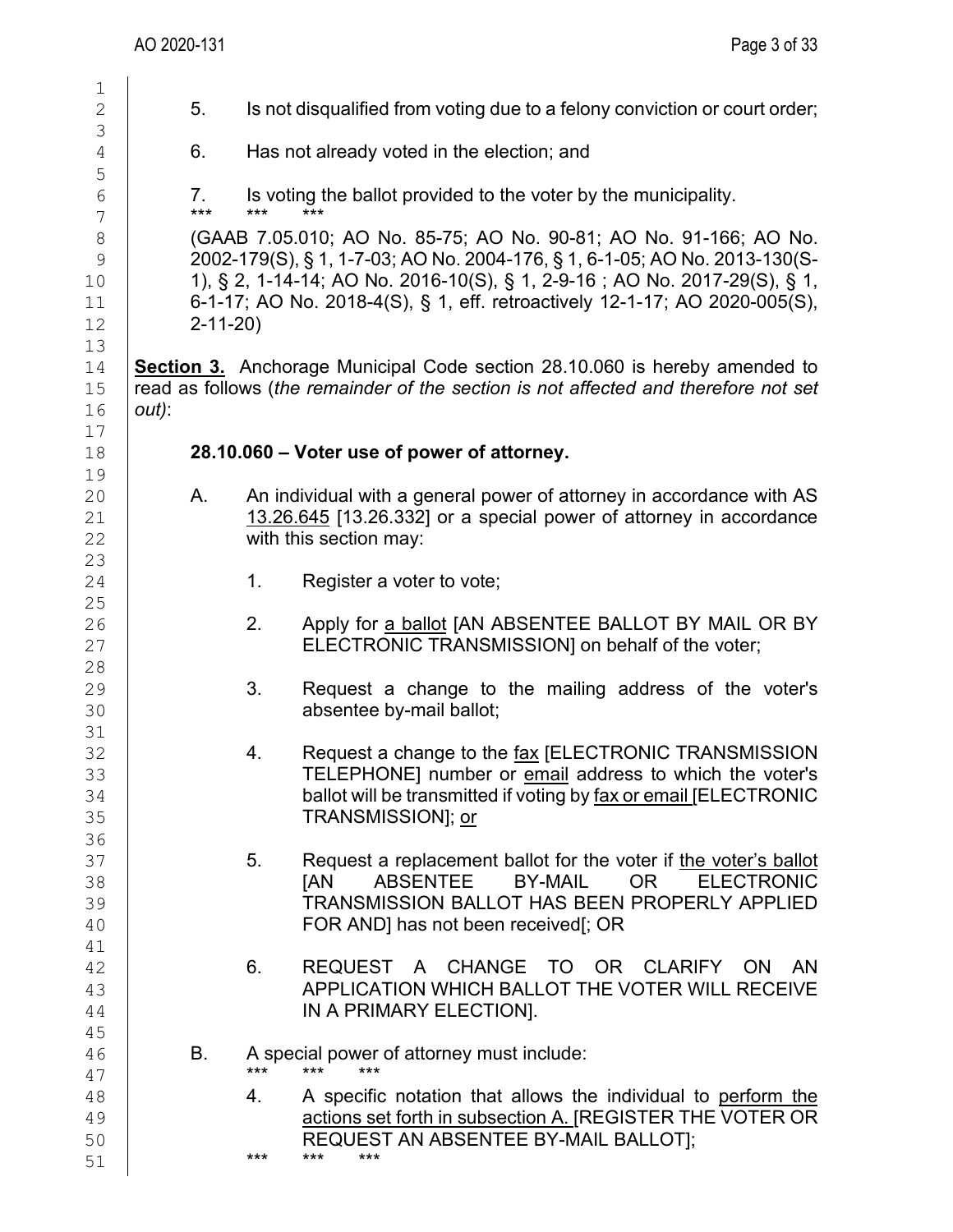| $\mathbf 1$<br>$\mathbf 2$<br>3<br>$\sqrt{4}$<br>5       |          | C.    |                   | The individual acting on behalf of the voter under A. of this section<br>must provide all information required by law on the registration<br>application, absentee by-mail ballot application, or fax or email<br>[FACSIMILE] ballot application in addition to:                                                                                                                                                                                                                                                                                               |
|----------------------------------------------------------|----------|-------|-------------------|----------------------------------------------------------------------------------------------------------------------------------------------------------------------------------------------------------------------------------------------------------------------------------------------------------------------------------------------------------------------------------------------------------------------------------------------------------------------------------------------------------------------------------------------------------------|
| $\sqrt{6}$<br>$\boldsymbol{7}$                           |          |       | 1.                | The name of the individual acting on behalf of the voter;                                                                                                                                                                                                                                                                                                                                                                                                                                                                                                      |
| $\,8\,$<br>$\mathcal{G}$<br>10                           |          |       | 2.                | Proof of identification of the individual acting on behalf of the<br>voter as set out in 6 AAC $25.027(a)(1)$ —(7); and                                                                                                                                                                                                                                                                                                                                                                                                                                        |
| 11<br>12                                                 |          |       | 3.                | A copy of the general power of attorney or special power of<br>attorney.                                                                                                                                                                                                                                                                                                                                                                                                                                                                                       |
| 13<br>14<br>15<br>16                                     |          | D.    |                   | Unless authorized by federal or state law, no power of attorney may<br>be used to vote a ballot, sign a voter declaration, or sign a petition for<br>initiative, referendum, or recall.                                                                                                                                                                                                                                                                                                                                                                        |
| 17<br>18                                                 |          |       |                   | (AO No. 2013-130(S-1), § 3, 1-14-14)                                                                                                                                                                                                                                                                                                                                                                                                                                                                                                                           |
| 19<br>20<br>21<br>22                                     | $out)$ : |       |                   | <b>Section 4.</b> Anchorage Municipal Code section 28.20.010 is hereby amended to<br>read as follows (the remainder of the section is not affected and therefore not set                                                                                                                                                                                                                                                                                                                                                                                       |
| 23<br>24<br>25                                           |          | $***$ | $***$             | 28.20.010 - Time and method for elections.                                                                                                                                                                                                                                                                                                                                                                                                                                                                                                                     |
| 26<br>27<br>28<br>29<br>30<br>31<br>32<br>33<br>34<br>35 |          | В.    | <u>including:</u> | The assembly may call a special election only by adoption of a<br>resolution establishing the special election date.[UPON AT LEAST 30<br>DAYS' NOTICE, UNLESS] If the election is for the purpose of electing<br>candidates to fill offices, the resolution shall establish dates for<br>publishing notice of vacancies and the time for filing declarations of<br>candidacy [IN WHICH CASE THE ASSEMBLY SHALL CALL THE<br>ELECTION UPON AT LEAST 45 DAYS' NOTICE]. Special elections<br>shall be called in accordance with applicable charter, code, and law, |
| 36<br>37                                                 |          |       | 1.                | The Charter:                                                                                                                                                                                                                                                                                                                                                                                                                                                                                                                                                   |
| 38<br>39                                                 |          |       |                   | Section 3.02, Initiative and referendum;<br>a.                                                                                                                                                                                                                                                                                                                                                                                                                                                                                                                 |
| 40<br>41                                                 |          |       |                   | Section 3.03, Recall;<br>b.                                                                                                                                                                                                                                                                                                                                                                                                                                                                                                                                    |
| 42<br>43                                                 |          |       |                   | Section 7.02, Filling vacancies in elective office;<br>C.                                                                                                                                                                                                                                                                                                                                                                                                                                                                                                      |
| 44                                                       |          |       | 2.                | <b>Anchorage Municipal Code:</b>                                                                                                                                                                                                                                                                                                                                                                                                                                                                                                                               |
| 45<br>46                                                 |          |       |                   | Chapter 2.50, Initiatives, Referenda and Recall;<br>a.                                                                                                                                                                                                                                                                                                                                                                                                                                                                                                         |
| 47<br>48                                                 |          |       |                   | Chapter 2.70, Vacancies in Elective Office;<br>b.                                                                                                                                                                                                                                                                                                                                                                                                                                                                                                              |
| 49<br>50<br>51                                           |          |       |                   | Chapter 28.20, Time for Elections; Notices;<br>C.                                                                                                                                                                                                                                                                                                                                                                                                                                                                                                              |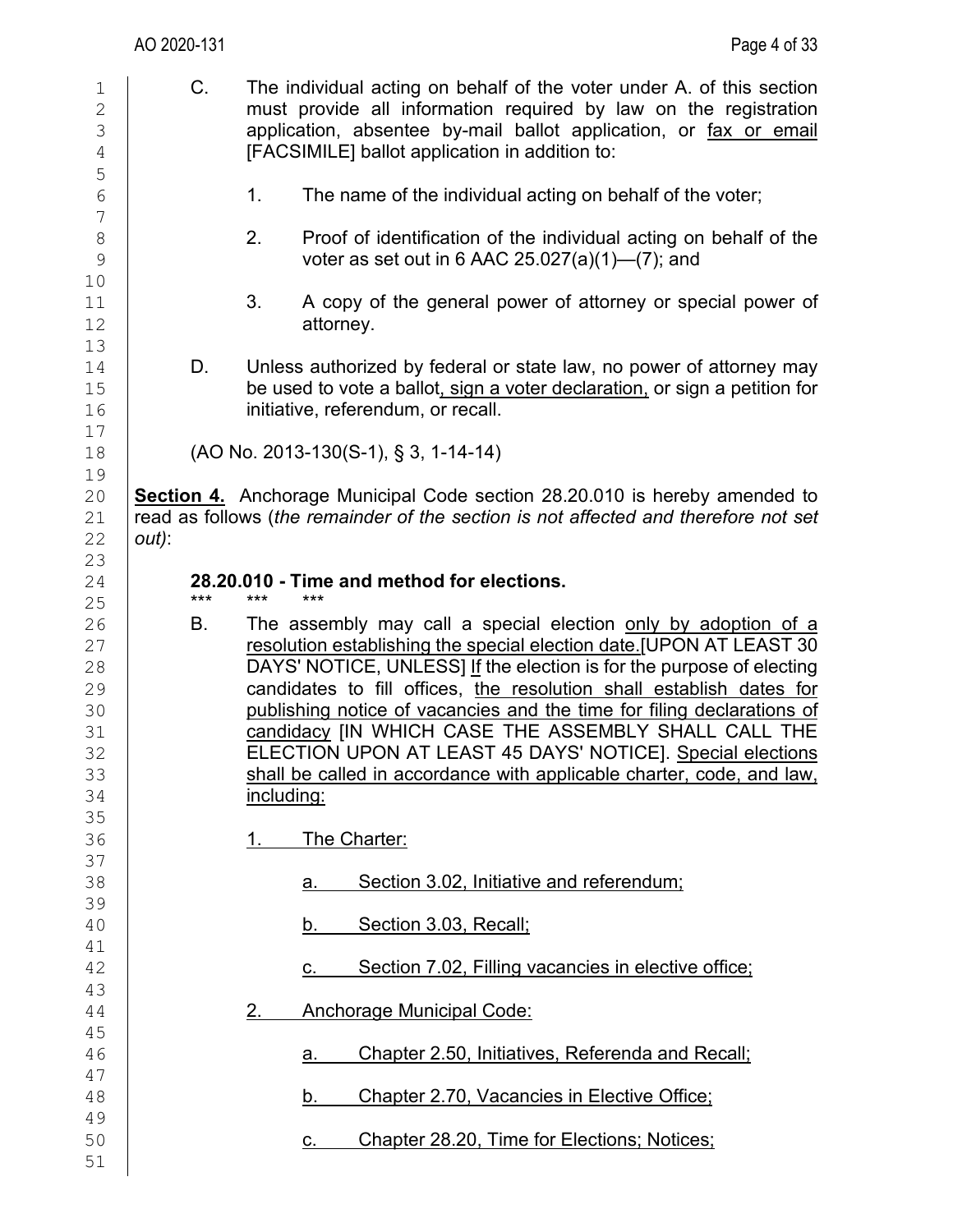|       | ***       | ***                | $***$                     | Section 28.40.020, Preparation and distribution.                                                                                                                                                                                                                                                                                              |
|-------|-----------|--------------------|---------------------------|-----------------------------------------------------------------------------------------------------------------------------------------------------------------------------------------------------------------------------------------------------------------------------------------------------------------------------------------------|
|       | 19)       |                    |                           | (GAAB 7.05.040.A; AO No. 85-75; AO No. 88-129(S-1); AO No. 91-50; AO<br>No. 99-113, § 1, 8-10-99; AO No. 2000-167, § 1, 1-9-01; AO No. 2014-28, §<br>1, 2-25-14 - repealed by AO No. 2015-63, § 2, 7-14-15 ; AO No. 2016-33, §<br>1, 3-22-16; AO No. 2017-29(S), § 2, 6-1-17; AO No. 2019-104, § 4, 9-10-                                     |
| out): |           |                    |                           | <b>Section 5.</b> Anchorage Municipal Code section 28.20.040 is hereby amended to<br>read as follows (the remainder of the section is not affected and therefore not set                                                                                                                                                                      |
|       | ***       | ***                | ***                       | 28.20.040 - Notice of election, including notice of polling locations or<br>[ACCESSIBLE] vote centers, and notice of bonded indebtedness.                                                                                                                                                                                                     |
|       | В.        |                    |                           | A notice of election shall state:                                                                                                                                                                                                                                                                                                             |
|       |           | 1.                 |                           | Whether the election is a regular, special, or runoff election;                                                                                                                                                                                                                                                                               |
|       |           | 2.                 |                           | The date of the election and whether the election will be<br>conducted at polling locations or by mail;                                                                                                                                                                                                                                       |
|       |           | 3.<br>***          | ***                       | The location of polling locations or [ACCESSIBLE] vote centers<br>and the hours between which the polling locations or<br>[ACCESSIBLE] vote centers will be open;<br>***                                                                                                                                                                      |
|       |           | $7_{\cdot}$<br>*** | ***                       | Instructions regarding options for voting [FOR EARLY<br>VOTING, VOTING BY MAIL, AND APPLYING<br>FOR<br>ABSENTEE VOTING]; and                                                                                                                                                                                                                  |
|       |           |                    |                           | (GAAB 7.05.050.A, B; CAC 2.68.080; AO No. 83-84(S); AO No. 85-75; AO<br>No. 91-50; AO No. 96-159(S), § 2, 1-14-97; AO No. 97-135, § 1, 12-16-97;<br>AO No. 2000-167, § 1, 1-9-01; AO No. 2013-130(S-1), § 3, 1-14-14; AO No.<br>2017-29(S), § 5, 6-1-17; AO No. 2018-4(S), § 2, eff. retroactively 12-1-17;<br>AO No. 2019-104, § 6, 9-10-19) |
|       |           |                    |                           | <b>Section 6.</b> Anchorage Municipal Code chapter 28.40 is hereby amended to read<br>as follows (the remainder of the section is not affected and therefore not set out):                                                                                                                                                                    |
|       |           |                    |                           | Chapter 28.40 - BALLOTS                                                                                                                                                                                                                                                                                                                       |
|       |           | 28.40.010 - Form.  |                           |                                                                                                                                                                                                                                                                                                                                               |
|       | ***<br>В. | ***                | ***<br>Number of ballots. |                                                                                                                                                                                                                                                                                                                                               |
|       |           | 1.                 |                           | Official ballots. For each regular and special election, the<br>municipal clerk shall ensure that official ballots are prepared to<br>present all candidates and propositions to the voters.                                                                                                                                                  |
|       |           |                    | a.                        | Voting by polling location. The municipal clerk shall print<br>[DELIVER TO EACH POLLING LOCATION] ballots for                                                                                                                                                                                                                                 |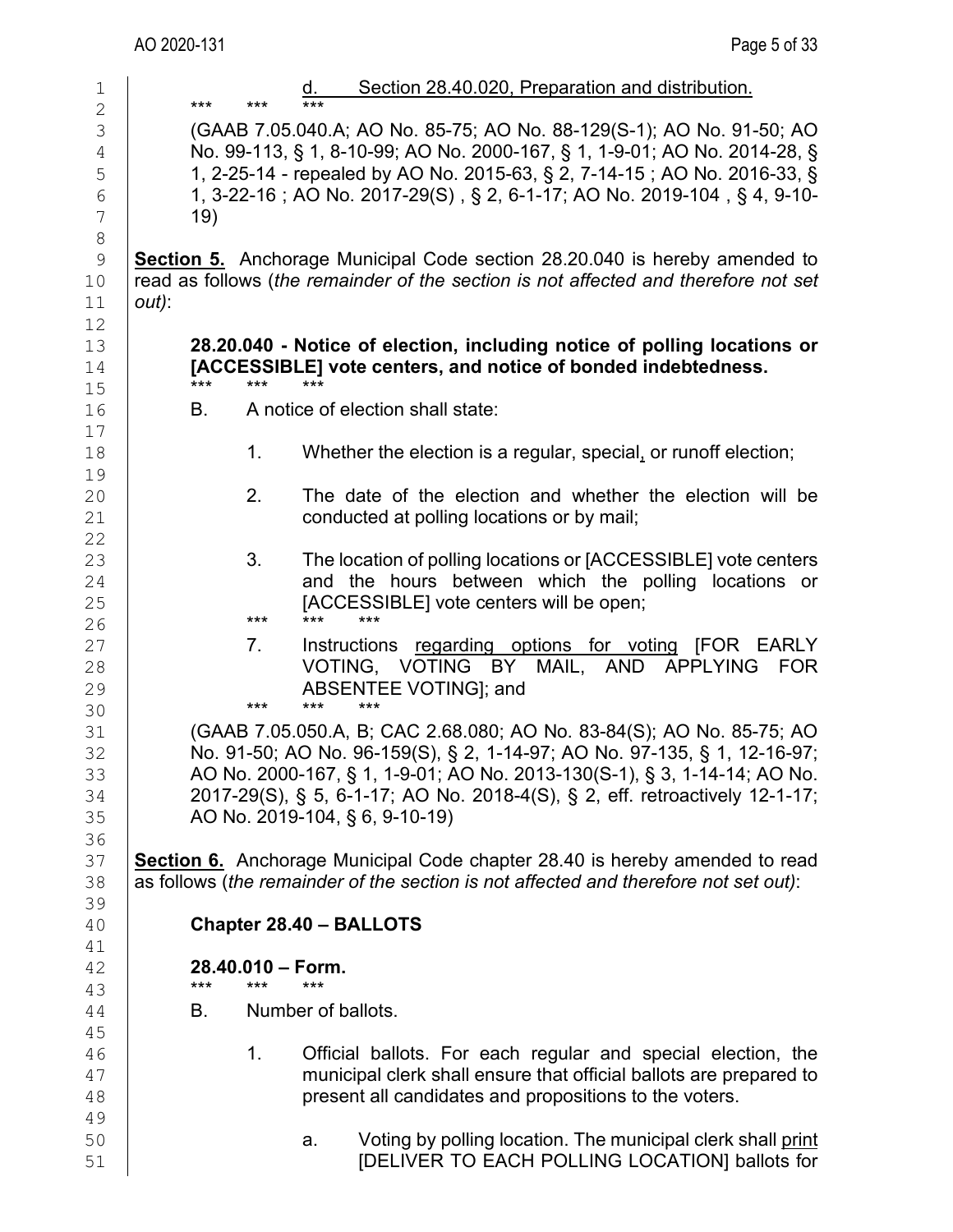| 1<br>$\overline{2}$<br>$\mathfrak{Z}$<br>$\overline{4}$<br>5<br>$\overline{6}$ | at least 70 percent of the registered voters within each<br>precinct. Calculations to determine the 70 percent for a<br>regular or special election shall be based on a list<br>prepared by the state at least 21 [60] days but no more<br>than 90 days before a regular or special election.                                                                                                                                                                                                                                                                                                                                 |
|--------------------------------------------------------------------------------|-------------------------------------------------------------------------------------------------------------------------------------------------------------------------------------------------------------------------------------------------------------------------------------------------------------------------------------------------------------------------------------------------------------------------------------------------------------------------------------------------------------------------------------------------------------------------------------------------------------------------------|
| $\overline{7}$                                                                 | 1.                                                                                                                                                                                                                                                                                                                                                                                                                                                                                                                                                                                                                            |
| $\,8\,$                                                                        | For each runoff election the municipal clerk shall                                                                                                                                                                                                                                                                                                                                                                                                                                                                                                                                                                            |
| $\mathcal{G}$                                                                  | ensure that the number of ballots prepared                                                                                                                                                                                                                                                                                                                                                                                                                                                                                                                                                                                    |
| 10                                                                             | equals at least the number of voters who cast                                                                                                                                                                                                                                                                                                                                                                                                                                                                                                                                                                                 |
| 11                                                                             | ballots in the election requiring the runoff election.                                                                                                                                                                                                                                                                                                                                                                                                                                                                                                                                                                        |
| 12<br>13<br>14<br>15<br>16<br>17<br>18<br>19<br>20<br>21<br>22<br>23           | Voting by mail. [THE MUNICIPAL CLERK SHALL<br>b.<br>ENSURE THAT A BALLOT IS AVAILABLE FOR EACH<br>REGISTERED VOTER WITHIN THE MUNICIPALITY]<br>The determination of registered voters who shall receive<br>mailed ballots in accordance with section 28.40.020C.<br>shall be based on the state's [LISTED BY THE STATE<br>IN ITS] voter registration database as provided to the<br>municipality at least 21 days but no more than 90 days<br>before a regular, runoff, or special election.[,] The<br>municipal clerk shall ensure that [AND] additional ballots<br>are available on demand at [ACCESSIBLE] vote<br>centers. |
| 24<br>25<br>26<br>27                                                           | 2.<br>Sample ballots. The municipal clerk shall provide sample<br>ballots to the polling locations and [ACCESSIBLE] vote centers.                                                                                                                                                                                                                                                                                                                                                                                                                                                                                             |
| 28                                                                             | Candidate order. [THE NAMES OF ALL CANDIDATES FOR THE                                                                                                                                                                                                                                                                                                                                                                                                                                                                                                                                                                         |
| 29                                                                             | C.                                                                                                                                                                                                                                                                                                                                                                                                                                                                                                                                                                                                                            |
| 30                                                                             | SAME OFFICE SHALL BE ON ONE BALLOT WITH SPACES FOR                                                                                                                                                                                                                                                                                                                                                                                                                                                                                                                                                                            |
| 31                                                                             | WRITE-INS EQUAL TO THE NUMBER OF OFFICES TO BE FILLED.]                                                                                                                                                                                                                                                                                                                                                                                                                                                                                                                                                                       |
| 32                                                                             | For each election, the clerk shall determine the random alphabetical                                                                                                                                                                                                                                                                                                                                                                                                                                                                                                                                                          |
| 33                                                                             | order in which the candidates' last names are placed on the ballot,                                                                                                                                                                                                                                                                                                                                                                                                                                                                                                                                                           |
| 34                                                                             | regardless of the office sought, by conducting a chance selection of                                                                                                                                                                                                                                                                                                                                                                                                                                                                                                                                                          |
| 35                                                                             | each letter of the alphabet. The sequence in which letters of the                                                                                                                                                                                                                                                                                                                                                                                                                                                                                                                                                             |
| 36                                                                             | alphabet are drawn shall be the sequence of letters utilized in                                                                                                                                                                                                                                                                                                                                                                                                                                                                                                                                                               |
| 37                                                                             | establishing the order in which the candidates' last names appear on                                                                                                                                                                                                                                                                                                                                                                                                                                                                                                                                                          |
| 38                                                                             | the ballot. [THE TITLE OF THE OFFICE AND "VOTE FOR NO MORE                                                                                                                                                                                                                                                                                                                                                                                                                                                                                                                                                                    |
| 39                                                                             | THAN (THE NUMBER OF OFFICES TO BE FILLED)" SHALL                                                                                                                                                                                                                                                                                                                                                                                                                                                                                                                                                                              |
| 40                                                                             | APPEAR BEFORE THE NAMES.]                                                                                                                                                                                                                                                                                                                                                                                                                                                                                                                                                                                                     |
| 41                                                                             | Contents of official and sample ballots.                                                                                                                                                                                                                                                                                                                                                                                                                                                                                                                                                                                      |
| 42                                                                             | D.                                                                                                                                                                                                                                                                                                                                                                                                                                                                                                                                                                                                                            |
| 43                                                                             | 1.                                                                                                                                                                                                                                                                                                                                                                                                                                                                                                                                                                                                                            |
| 44                                                                             | The official and sample ballots may consist of one or more                                                                                                                                                                                                                                                                                                                                                                                                                                                                                                                                                                    |
| 45                                                                             | pages, printed on one or both sides. The official and sample                                                                                                                                                                                                                                                                                                                                                                                                                                                                                                                                                                  |
| 46                                                                             | ballots shall contain:                                                                                                                                                                                                                                                                                                                                                                                                                                                                                                                                                                                                        |
| 47<br>48<br>49<br>50<br>51                                                     | The names of all candidates for each office with spaces<br>a.<br>for write-ins equal to the number of offices to be filled,<br>with the title of the office and "Vote for not more than (the<br>number of offices to be filled)" appearing before the<br>names;                                                                                                                                                                                                                                                                                                                                                               |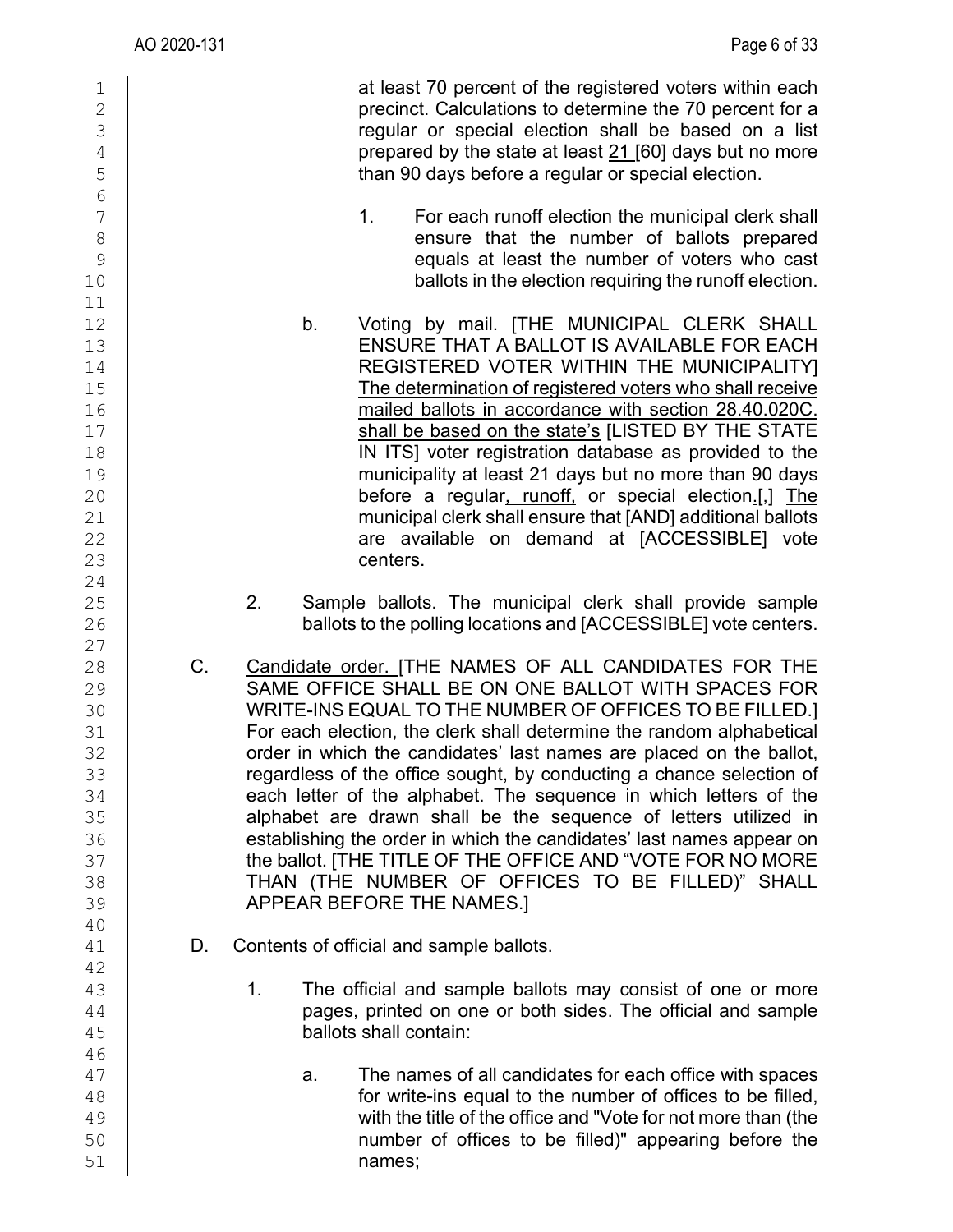| 1                                                                    |                                                                                                                                                                                                                                                                                                                                                                                                                                                                                                                                                                    |
|----------------------------------------------------------------------|--------------------------------------------------------------------------------------------------------------------------------------------------------------------------------------------------------------------------------------------------------------------------------------------------------------------------------------------------------------------------------------------------------------------------------------------------------------------------------------------------------------------------------------------------------------------|
| 2<br>3<br>4<br>5<br>6<br>$7\phantom{.0}$<br>$\,8\,$<br>$\mathcal{G}$ | b.<br>The title, including the number or letter, and a summary<br>description, including the question, of each proposition<br>to be voted on, and any additional information<br>concerning a proposition that is required by law to<br>appear on the ballot. This information shall be prepared<br>in a fair, true and impartial manner by the municipal<br>attorney, in consultation with the municipal clerk;<br>$***$<br>$***$<br>$***$                                                                                                                         |
| 10<br>11<br>12                                                       | f.<br>The facsimile signature of the municipal clerk, the date<br>of the election, and the word "official" before the word<br>"ballot".                                                                                                                                                                                                                                                                                                                                                                                                                            |
| 13<br>14<br>15<br>16<br>17<br>18<br>19                               | 2.<br>The sample ballot shall contain the information that appears on<br>the official ballot. The sample ballot shall be printed on non-<br>white paper, and shall have a watermark that states<br>"SAMPLE" on all sides on which voting information appears.<br>After voting, the voter may retain the sample ballot, or return<br>the ballot to an election official.                                                                                                                                                                                            |
| 20<br>21<br>22<br>23<br>24<br>25                                     | [3]<br>EACH OFFICIAL AND SAMPLE BALLOT SHALL BEAR THE<br>WORD "OFFICIAL" BEFORE THE WORD "BALLOT" AND<br>"SAMPLE BALLOT", THE DATE OF THE ELECTION, AND A<br>FACSIMILE SIGNATURE OF THE MUNICIPAL CLERK.]                                                                                                                                                                                                                                                                                                                                                          |
| 26<br>27<br>28<br>29<br>30<br>31<br>32                               | (GAAB 7.05.080; AO No. 85-75; AO No. 89-136; AO No. 96-12, § 1, 1-23-<br>96; AO No. 97-18, § 1, 2-11-97; AO No. 99-113, § 2, 8-10-99; AO No. 2001-<br>43, § 1, 2-27-01; AO No. 2001-166, § 1, 1-2-02; AO No. 2001-181(S), § 1, 1-<br>8-02; AO No. 2002-179(S), § 2, 1-7-03; AO No. 2004-176, § 3, 6-1-05; AO<br>No. 2013-130(S-1), § 3, 1-14-14; AO No. 2016-10(S), § 3, 2-9-16; AO No.<br>2017-29(S), § 8, 6-1-17; AO No. 2018-4(S), § 4, eff. retroactively 12-1-17)<br>$***$<br>***<br>***                                                                      |
| 33                                                                   | 28.40.020 - Preparation and distribution.                                                                                                                                                                                                                                                                                                                                                                                                                                                                                                                          |
| 34<br>35<br>36<br>37<br>38<br>39<br>40<br>41                         | The municipal clerk shall obtain the printing of all ballots for municipal<br>А.<br>elections. The municipal clerk shall possess the printed ballots at least<br>21 days before each regular and special election and at least ten days<br>before each [SPECIAL AND] runoff election. For purposes of this<br>section, "possess" means, when applicable, delivery of an electronic<br>file of ballot styles to the vendor(s) responsible for printing and mailing<br>ballots for voting by mail.                                                                   |
| 42<br>43<br>44<br>45<br>46<br>47<br>48<br>49<br>50<br>51             | В.<br>Voting by polling location. The municipal clerk shall deliver to each<br>polling location ballots for at least 70 percent of the registered voters<br>within each precinct served by the polling location. The municipal clerk<br>shall deliver the ballots to the election officials in each precinct before<br>the polls open on election day. The official ballots shall be delivered in<br>a package separate from other election materials. The election official<br>receiving the ballots shall give the municipal clerk a receipt for the<br>ballots. |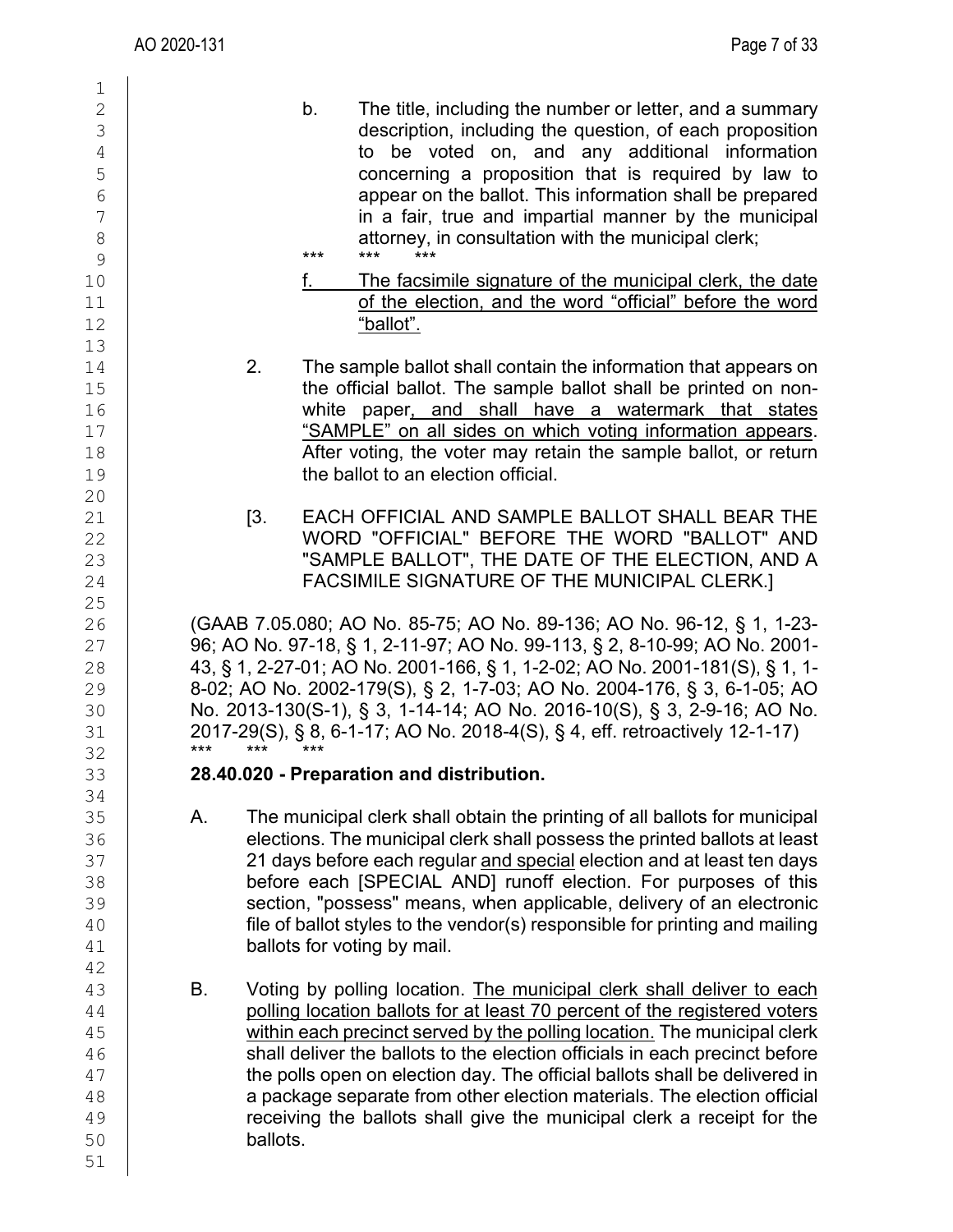| $\mathbf 1$<br>$\sqrt{2}$<br>$\mathfrak{Z}$<br>$\sqrt{4}$<br>5<br>$\sqrt{6}$<br>$\overline{7}$ | C.             | Voting by mail. The municipal clerk shall cause an official ballot to be<br>mailed to voters at least 21 days before the regular or special election<br>day and seven days before a runoff election day. The municipal clerk<br>is not required to mail ballots to any voter that does not have a valid<br>residence address, or is in the condition of purge notice (PN),<br>undeliverable (UN), or list maintenance undeliverable (LU), as<br>described in AS 15.07.130. |
|------------------------------------------------------------------------------------------------|----------------|----------------------------------------------------------------------------------------------------------------------------------------------------------------------------------------------------------------------------------------------------------------------------------------------------------------------------------------------------------------------------------------------------------------------------------------------------------------------------|
| $\,8\,$<br>$\mathsf 9$<br>10<br>11<br>12                                                       | <u>D.</u>      | Any qualified voter not mailed a ballot will not later be refused a ballot<br>when requested, but may be required to vote a questioned ballot. The<br>mailing shall include:                                                                                                                                                                                                                                                                                               |
| 13<br>14                                                                                       |                | 1.<br>The official ballot applicable to the voter;                                                                                                                                                                                                                                                                                                                                                                                                                         |
| 15<br>16                                                                                       |                | 2.<br>Instructions for voting and returning the ballot;                                                                                                                                                                                                                                                                                                                                                                                                                    |
| 17<br>18                                                                                       |                | 3.<br>A secrecy sleeve[ENVELOPE];                                                                                                                                                                                                                                                                                                                                                                                                                                          |
| 19<br>20                                                                                       |                | 4.<br>A return envelope; and                                                                                                                                                                                                                                                                                                                                                                                                                                               |
| 21<br>22                                                                                       |                | 5.<br>Voter education information, if required.                                                                                                                                                                                                                                                                                                                                                                                                                            |
| 23<br>24<br>25<br>26                                                                           |                | $E[D.$ ] The return envelope may be supplied by the municipal clerk with<br>postage pre-paid, if so directed by the assembly for the specific<br>election.                                                                                                                                                                                                                                                                                                                 |
| 27<br>28<br>29                                                                                 |                | $F[F.$ ] The full text of any ordinance or resolution mentioned in a measure or<br>proposition shall be available for viewing at each [ACCESSIBLE] vote<br>center.                                                                                                                                                                                                                                                                                                         |
| 30<br>31<br>32<br>33                                                                           |                | (GAAB 7.05.090; CAC 2.68.200; AO No. 85-75; AO No. 2013-130(S-1), § 3,<br>1-14-14; AO No. 2016-10(S), § 4, 2-9-16; AO No. 2017-29(S), § 9, 6-1-17;<br>AO No. 2018-4(S), § 5, eff. retroactively 12-1-17)                                                                                                                                                                                                                                                                   |
| 34<br>35<br>36<br>37                                                                           |                | <b>Section 7.</b> Anchorage Municipal Code chapter 28.50 is hereby amended to read<br>as follows (the remainder of the section is not affected and therefore not set out):                                                                                                                                                                                                                                                                                                 |
| 38<br>39<br>40                                                                                 | <b>CENTERS</b> | Chapter 28.50 - OPERATION OF POLLS AND [ACCESSIBLE] VOTE                                                                                                                                                                                                                                                                                                                                                                                                                   |
| 41<br>42                                                                                       |                | 28.50.010 - Election officials.                                                                                                                                                                                                                                                                                                                                                                                                                                            |
| 43<br>44                                                                                       | Α.             | Appointment.                                                                                                                                                                                                                                                                                                                                                                                                                                                               |
| 45<br>46<br>47<br>48<br>49                                                                     |                | 1.<br>Voting by polling location. The municipal clerk shall appoint at<br>least two election officials in each precinct. The municipal clerk<br>shall designate one election official from each precinct as the<br>precinct chair, who shall be primarily responsible for<br>administering the election in that precinct.                                                                                                                                                  |
| 50<br>51                                                                                       |                | Vote centers [VOTING EARLY, ABSENTEE OR BY MAIL]. The<br>2.                                                                                                                                                                                                                                                                                                                                                                                                                |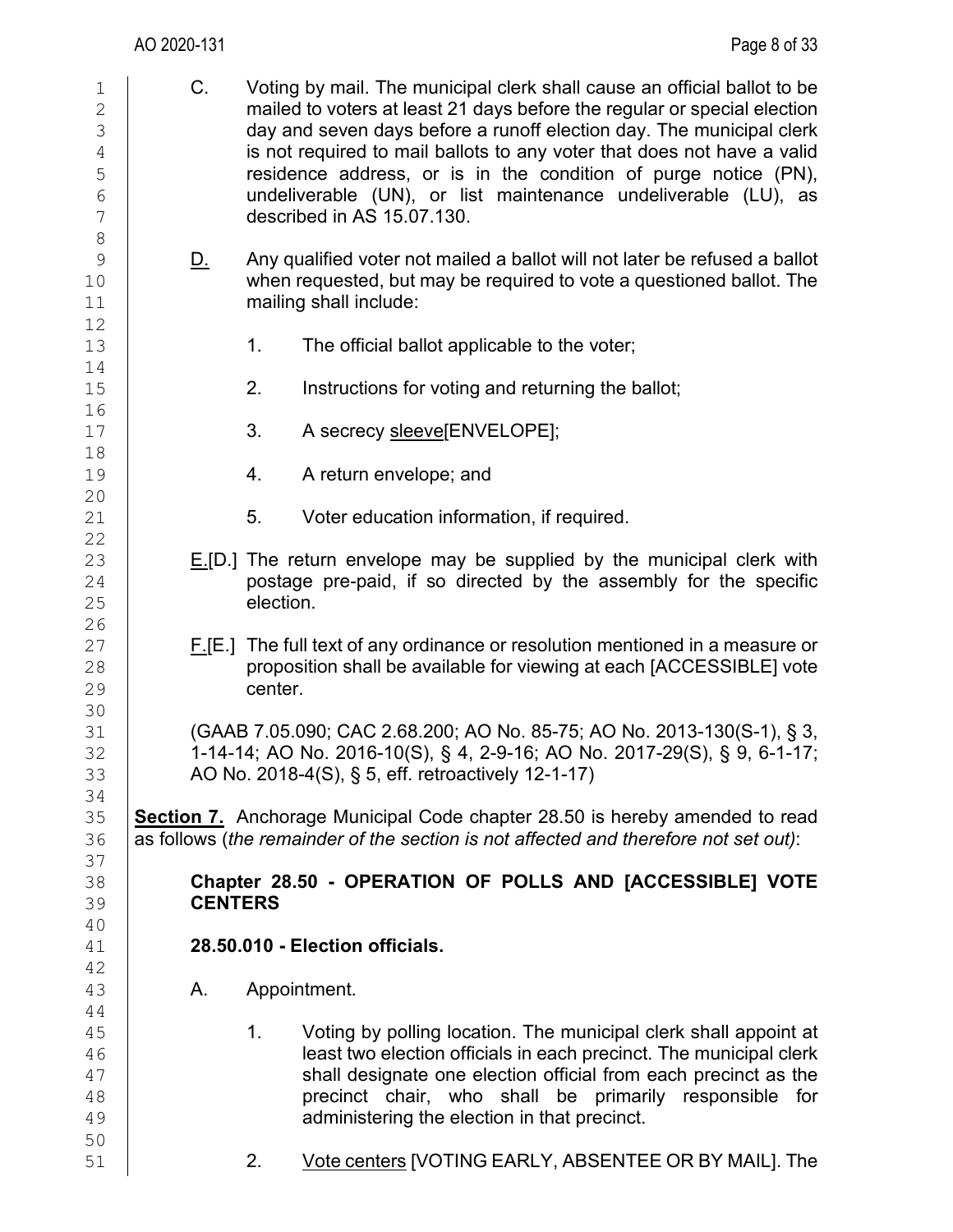|                                                                 | AO 2020-131 |                    | Page 9 of 33                                                                                                                                                                                                                                                                                                       |
|-----------------------------------------------------------------|-------------|--------------------|--------------------------------------------------------------------------------------------------------------------------------------------------------------------------------------------------------------------------------------------------------------------------------------------------------------------|
| 1<br>$\mathbf{2}$<br>$\mathfrak{Z}$<br>$\sqrt{4}$<br>5<br>$6\,$ |             | $***$              | municipal clerk shall appoint at least two election officials for<br>each [ACCESSIBLE] vote center. The municipal clerk shall<br>designate one election official as the chair, who shall be<br>primarily responsible for administering the election in that<br>center.<br>***<br>***                               |
| 7<br>$\,8\,$<br>$\mathcal{G}$<br>10<br>11                       | ***         | ***                | (GAAB 7.05.070; AO No. 85-75; AO No. 2001-43, § 2, 2-27-01; AO<br>No. 2004-176, § 4, 6-1-05; AO No. 2013-130(S-1), § 3, 1-14-14; AO<br>No. 2017-29(S), § 10, 6-1-17; AO No. 2018-4(S), § 6, eff. retroactively<br>12-1-17; AO 2020-005(S), 2-11-20)<br>***                                                         |
| 12                                                              |             |                    | 28.50.030 - Hours when places to cast your vote are open.                                                                                                                                                                                                                                                          |
| 13<br>14<br>15                                                  | Α.          |                    | Voting by polling location. On election day, the polling locations shall<br>be open for voting from $7:00$ a.m. to $8:00$ p.m.                                                                                                                                                                                     |
| 16<br>17                                                        | В.          |                    | Voting by mail.                                                                                                                                                                                                                                                                                                    |
| 18<br>19<br>20<br>21<br>22                                      |             | <u>1.</u>          | Ballot drop boxes shall be open no later than the day after ballot<br>packages are mailed to voters and shall close at 8:00 p.m. on<br>election day.                                                                                                                                                               |
| 23<br>24<br>25<br>26<br>27                                      | [C.]        | $2_{-}$            | Vote [ACCESSIBLE VOTE] centers shall be open during<br>weekdays at least seven days prior to a regular and special<br>election day, and at least five days prior to a runoff election day.<br>Vote centers shall close at 8:00 p.m. on election day. Hours of<br>operation shall be posted by the municipal clerk. |
| 28<br>29<br>30<br>31                                            |             |                    | (CAC 2.68.180; AO No. 84-139; AO No. 85-75; AO No. 2013-130(S-1), § 3,<br>1-14-14; AO No. 2017-29(S), § 13, 6-1-17; AO No. 2018-4(S), § 8, eff.<br>retroactively 12-1-17; AO 2020-005(S), 2-11-20)                                                                                                                 |
| 32<br>33                                                        |             |                    | 28.50.040 - Political discussion by election officials.                                                                                                                                                                                                                                                            |
| 34<br>35<br>36<br>37<br>38<br>39                                | А.<br>$***$ | position.<br>$***$ | While on duty at polling locations and [ACCESSIBLE] vote centers, no<br>election official may discuss any political party, candidate, measure,<br>or proposition, except as necessary to perform the duties of the<br>***                                                                                          |
| 40<br>41<br>42<br>43                                            |             | $005(S), 2-11-20$  | (AO No. 85-75; AO No. 2013-130(S-1), § 3, 1-14-14; AO No. 2017-29(S), §<br>14, 6-1-17; AO No. 2018-4(S), § 9, eff. retroactively 12-1-17; AO 2020-                                                                                                                                                                 |
| 44<br>45<br>46                                                  |             |                    | 28.50.050 - Political persuasion near polling locations, [ACCESSIBLE]<br>vote centers, or drop boxes.                                                                                                                                                                                                              |
| 47<br>48<br>49<br>50<br>51                                      | Α.<br>***   | ***                | During the hours the polling locations or [ACCESSIBLE] vote centers<br>are open for voting, a person who is in the polling location or vote<br>center or within 200 feet of any entrance to the polling location or vote<br>center may not<br>***                                                                  |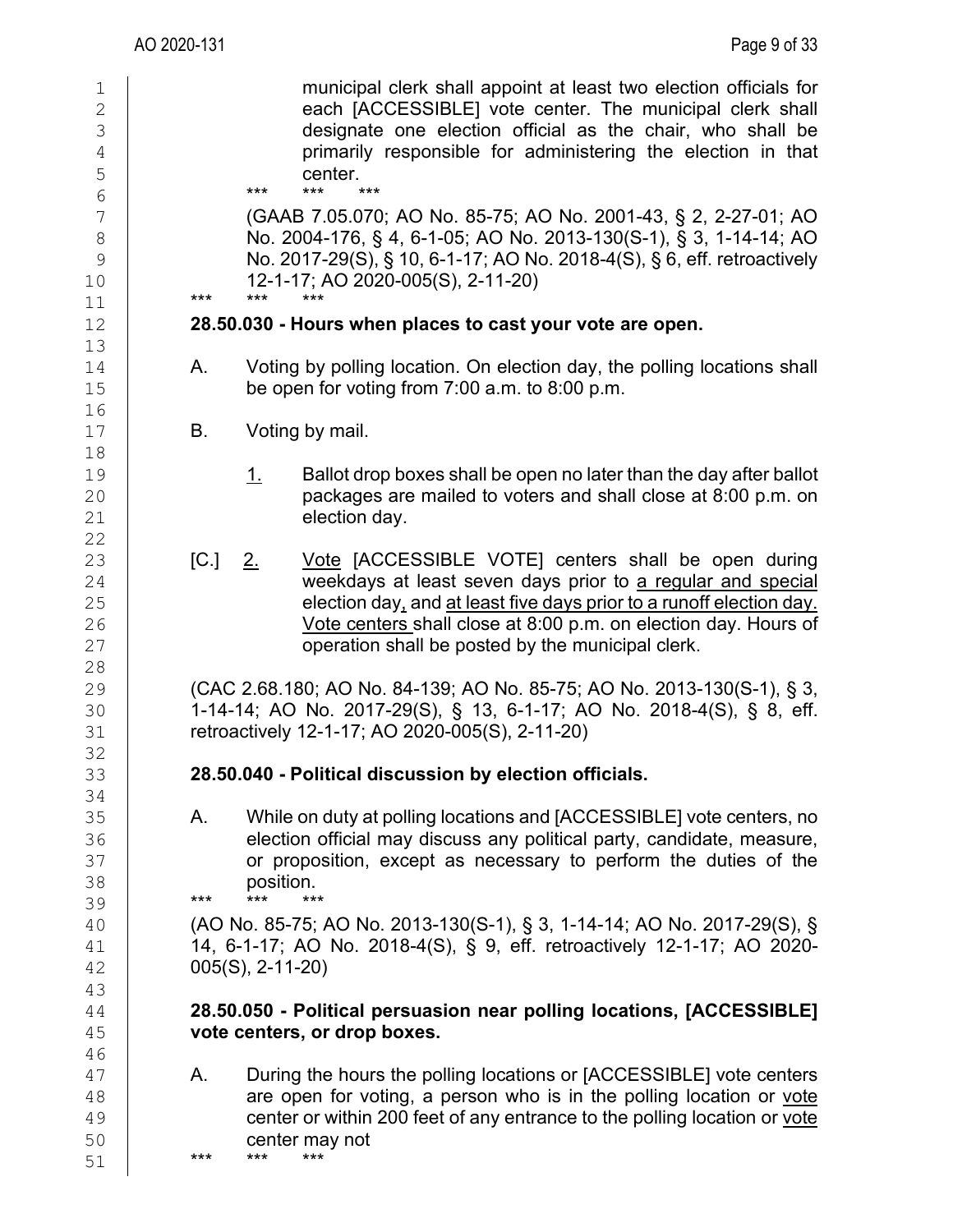| 1<br>$\mathbf{2}$<br>3                                                   | (AO No. 85-75; AO No. 89-136; AO No. 2013-130(S-1), § 3, 1-14-14; AO No.<br>2017-29(S), § 15, 6-1-17; AO 2020-005(S), 2-11-20)<br>***<br>***                                                                                                                                                                                                                                                                                                                                                            |
|--------------------------------------------------------------------------|---------------------------------------------------------------------------------------------------------------------------------------------------------------------------------------------------------------------------------------------------------------------------------------------------------------------------------------------------------------------------------------------------------------------------------------------------------------------------------------------------------|
| $\sqrt{4}$                                                               | 28.50.090 - Questioning of voter qualifications.                                                                                                                                                                                                                                                                                                                                                                                                                                                        |
| 5<br>$\sqrt{6}$<br>7<br>$\,8\,$<br>$\mathcal{G}$<br>10<br>11<br>12<br>13 | Every election official shall question, and every observer [POLL<br>Α.<br>WATCHER] and any other person qualified to vote in the polling<br>location [PRECINCT] or at a [AN ACCESSIBLE] vote center may<br>question[,] a person attempting to vote if the questioner has good<br>reason to suspect that the questioned person is not qualified to vote.<br>All questions regarding a person's qualifications to vote shall be made<br>in writing setting out the reason the person has been questioned. |
| 14                                                                       | В.<br>The following persons may only vote a questioned ballot:                                                                                                                                                                                                                                                                                                                                                                                                                                          |
| 15<br>16<br>$17$<br>18<br>19                                             | 1.<br>A person requesting a ballot at a polling place or<br>[ACCESSIBLE] vote center without proper identification<br>compliant with section 28.50.110;                                                                                                                                                                                                                                                                                                                                                 |
| 20<br>21<br>22<br>23                                                     | 2.<br>A person whose address has changed or whose address is<br>different from the voter registration database, unless the person<br>votes an areawide ballot;                                                                                                                                                                                                                                                                                                                                          |
| 24<br>25<br>26                                                           | 3.<br>A person whose name, in whole or part, is different that the<br>name in the voter registration database;                                                                                                                                                                                                                                                                                                                                                                                          |
| 27<br>28<br>29                                                           | A person whose qualifications to vote are questioned under<br>4.<br>subsection A.; or                                                                                                                                                                                                                                                                                                                                                                                                                   |
| 30<br>31<br>32<br>33                                                     | 5.<br>A person whose [PERSON'S] name does not appear in the<br>voter registration database as eligible to vote within the<br>municipality.<br>***<br>***<br>***                                                                                                                                                                                                                                                                                                                                         |
| 34<br>35<br>36                                                           | (GAAB 7.05.130; CAC 2.68.240.B; AO No. 85-75; AO No. 2013-130(S-1), §<br>3, 1-14-14; AO No. 2017-29(S), § 19, 6-1-17; AO 2020-005(S), 2-11-20)<br>***<br>$***$<br>***                                                                                                                                                                                                                                                                                                                                   |
| 37<br>38<br>39                                                           | 28.50.110 - Voter identification at polling locations and [ACCESSIBLE]<br>vote centers.                                                                                                                                                                                                                                                                                                                                                                                                                 |
| 40<br>41<br>42                                                           | Before being allowed to vote at a polling location or [ACCESSIBLE]<br>А.<br>vote center, each voter shall exhibit to an election official at least one<br>form of valid identification, including but not limited to:<br>***<br>***<br>***                                                                                                                                                                                                                                                              |
| 43<br>44<br>45<br>46                                                     | (GAAB 7.05.130; CAC 2.68.150, 2.68.240.B; AO No. 85-75; AO No. 2013-<br>130(S-1), § 3, 1-14-14; AO No. 2017-29(S), § 20, 6-1-17; AO 2020-005(S),<br>$2 - 11 - 20$                                                                                                                                                                                                                                                                                                                                       |
| 47<br>48<br>49<br>50                                                     | 28.50.120 - Providing ballot to voter; marking, returning, and delivering<br>the ballot.                                                                                                                                                                                                                                                                                                                                                                                                                |
| 51                                                                       | Voting at a polling location. When a voter has qualified to vote, the<br>А.                                                                                                                                                                                                                                                                                                                                                                                                                             |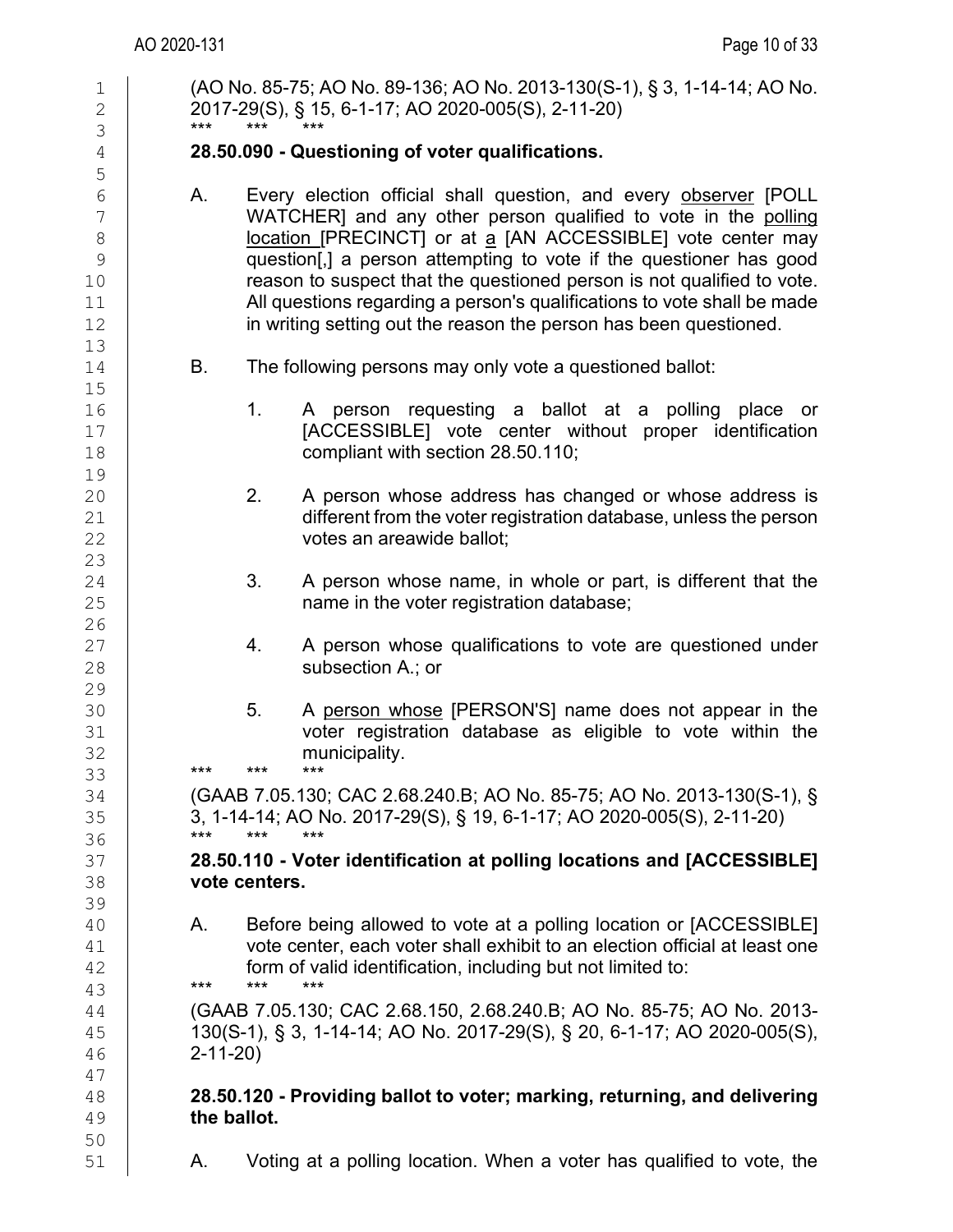1 election official shall give the voter an official ballot and secrecy<br>2 sleeve. The voter shall use a booth or other designated private place 2 sleeve. The voter shall use a booth or other designated private place<br>3 to mark the ballot. After the voter has marked the ballot, the voter shall 3 to mark the ballot. After the voter has marked the ballot, the voter shall<br>deliver the ballot to the scanner. Voters voting a questioned ballot shall 4 deliver the ballot to the scanner. Voters voting a questioned ballot shall<br>5 blace the ballot into the provided secrecy sleeve IENVELOPE1 and 5 place the ballot into the provided secrecy sleeve [ENVELOPE] and<br>6 then into a questioned envelope, and deliver the questioned envelope  $\begin{array}{c|c}\n6 & \text{then into a questioned envelope, and deliver the questioned envelope} \\
7 & \text{to the secure questioned envelope container.}\n\end{array}$ to the secure questioned envelope container. 8 9 B. Voting at <u>a</u> [AN ACCESSIBLE] vote center. When a voter has qualified<br>10 **B. Colores the election official shall give the voter an official ballot, a** to vote, the election official shall give the voter an official ballot, a 11 Secrecy sleeve [SECURITY ENVELOPE], and a return envelope. The secrecy sleeve [SECURITY ENVELOPE], and a return envelope. The 12 12 voter shall use a booth or other designated private place to mark the<br>13 ballot. After the voter has marked the ballot, the voter shall place the 13 ballot. After the voter has marked the ballot, the voter shall place the 14 ballot into the provided secrecy sleeve [SECURITY ENVELOPE] and 14 ballot into the provided **secrecy sleeve** [SECURITY ENVELOPE] and<br>15 **homogle into a return envelope, and deliver the return envelope to the** 15 then into a return envelope, and deliver the return envelope to the<br>16 ballot box or other secure container. Voters voting a questioned ballot 16 ballot box or other secure container. Voters voting a questioned ballot 17 shall place the ballot into the provided secrecy sleeve ISECURITY 17 Shall place the ballot into the provided secrecy sleeve [SECURITY<br>18 ENVELOPEI and then into a questioned envelope, and deliver the 18 ENVELOPE] and then into a questioned envelope, and deliver the<br>19 duestioned envelope to the secure questioned envelope container. questioned envelope to the secure questioned envelope container. 20  $\begin{array}{c|c} 21 & \text{C.} & \text{Voting by mail. When a voter has qualified to vote, the municipal clerk} \\ 22 & \text{shall have an official ballot.} & \text{secrecv sleeve} & \text{SECURITY} \end{array}$ 22 shall have an official ballot, a secrecy sleeve [SECURITY<br>23 ENVELOPEI and a return envelope delivered to the voter by mail 23 ENVELOPE], and a return envelope delivered to the voter by mail<br>24 pursuant to section 28.40.020. The instructions for returning the ballot 24 pursuant to section 28.40.020. The instructions for returning the ballot 25 after the voter has marked the ballot shall direct the voter to place the 25 after the voter has marked the ballot shall direct the voter to place the<br>26 ballot into the provided secrecy sleeve ISECURITY ENVELOPEI and ballot into the provided secrecy sleeve [SECURITY ENVELOPE] and  $27$   $\parallel$  then into a return envelope, and then do one of the following: 28<br>29 29 1. Place the ballot return envelope in the mail, postage paid. The<br>30 municipality shall not accept ballots collect on delivery or in any 30 municipality shall not accept ballots collect on delivery or in any<br>31 other fashion that requires payment by the municipality in order 31 other fashion that requires payment by the municipality in order<br>32 to receive the envelope,unless required by law. The 32 to receive the envelope<u>, unless required by law</u>. The the receive the envelope<u>, unless required by law</u>. The the municipality shall not accept return envelopes [BALLOTS] 33 contract in the municipality shall not accept <u>return envelopes</u> [BALLOTS]<br>34 **contract delivered restricted delivery** or otherwise requiring the 34 delivered restricted delivery or otherwise requiring the state of a named individual: signature of a named individual; 36<br>37 2. Deliver the ballot return envelope to a drop box; 38 39 3. Deliver the ballot return envelope to <u>a</u> [AN ACCESSIBLE] vote center; or center; or 41<br>42 42 4. Deliver the ballot return envelope to the Municipal Clerk's Office<br>43 **4.** at City Hall, or at the Election Center, or at any designated  $\begin{array}{c|c} 43 & 44 \end{array}$  at City Hall, or at the Election Center, or at any designated return location. return location. 45 46 (GAAB 7.05.130; CAC 2.68.240.B; AO No. 85-75; AO No. 2013-130(S-1), § 47 3, 1-14-14; AO 2020-005(S), 2-11-20) 48 49 **28.50.130 - Assisting voter at a polling location or [ACCESSIBLE] vote**  50 **center.** 51 \*\*\* \*\*\* \*\*\*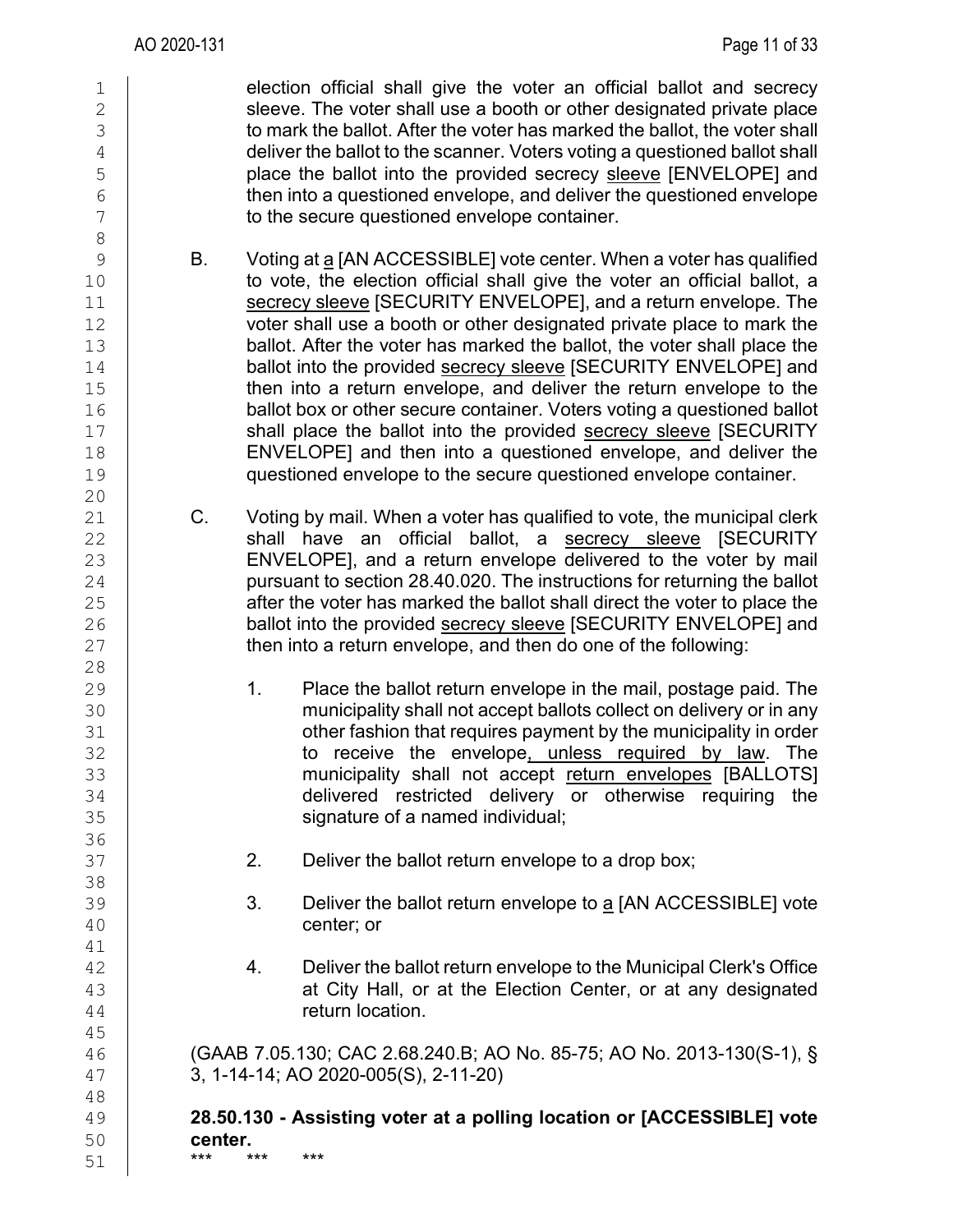1 (GAAB 7.05.130; CAC 2.68.240.B; AO No. 85-75; AO No. 2013-130(S-1), §<br>2 3. 1-14-14: AO 2020-005(S), 2-11-20) 2 3, 1-14-14; AO 2020-005(S), 2-11-20)

### 4 **28.50.140 - Replacement ballots.**

- 6 A. Voting at a polling location or [ACCESSIBLE] vote center. When<br>
The contract or provided a ballot at a polling location or accessible vote center. if a 7 provided a ballot at a polling location or accessible vote center, if a<br>8 8 voter improperly marks or otherwise damages the, the voter may<br>9 request, and an election official shall provide, another ballot, In order 9 request, and an election official shall provide, another ballot. In order<br>10 **to receive a new ballot, the voter must** surrender the improperly to receive a new ballot, the voter must surrender the improperly  $\begin{array}{c|c} 11 & \text{marked ball} \end{array}$  marked ballot to the election official. The official shall record the serial  $\begin{array}{c|c} 12 & \text{number.} \end{array}$  if provided, and the ballot style of the ballot reissued, and the 12 **number, if provided, and the ballot style of the ballot reissued, and the latter is and the latter of the improperly marked or and the improperly marked or** 13 voter or election official shall tear up the improperly marked or 14 contracted ballot. The election official shall place the torn up ballot in a  $\frac{14}{15}$  damaged ballot. The election official shall place the torn up ballot in a<br>15 special envelope immediately without examining it.
- 17 B. Voting by mail or as special needs. A voter may obtain a replacement<br>18 ballot if the original ballot is destroved, spoiled, lost, or not received by 18 ballot if the original ballot is destroyed, spoiled, lost, or not received by<br>19 the voter. Requests may be made in person. in writing, by telephone. 19 the voter. Requests may be made in person, in writing, by telephone,<br>20 or electronically, by the voter, the voter's designated representative 20 or electronically, by the voter, the voter's designated representative 21 under section 28.60.040, or by a person exercising the right under a<br>22 valid power of attornev. A voter requesting a replacement ballot must 22 valid power of attorney. A voter requesting a replacement ballot must<br>23 **booking** provide sufficient information to confirm their identity. Sufficient 23 provide sufficient information to confirm their identity. Sufficient 24 provide sufficient 24  $24$  information is at least three of the following: residence address, name,<br>25 and last four digits of the social security number, and birthdate. last four digits of the social security number, and birthdate.
- 27 1. The municipal clerk shall keep a record of each request for a<br>28 **1. The municipal clerk shall keep a record of each request for a**<br>28 28 **replacement ballot. Unless the first ballot received has been**<br>29 voided, it shall be the only ballot tabulated. voided, it shall be the only ballot tabulated.
- 31 2. If the municipal clerk receives additional ballots from a voter, as<br>32 indicated by the fact that the voter is already credited with 32 indicated by the fact that the voter is already credited with<br>33 indicated by the fact that the voter is already credited with 33 voting, the additional ballots shall not be counted and shall be<br>34 **forwarded to the election commission for adjudication**. The 34 **forwarded to the election commission for adjudication.** The the state of the election commission for adjudication. The state of the state of the state of the state of the state of the state of the state of the state of 35 contract in the municipal clerk may provide the voter's information to law<br>36 **contract example to the enforcement under section 28.200.120.** 36 **enforcement under section 28.200.120.**<br>37

37 \*\*\* \*\*\* \*\*\*

38 (AO No. 2017-29(S), § 21, 6-1-17; AO No. 2018-4(S), § 11, eff. retroactively 39 12-1-17; AO 2020-005(S), 2-11-20)<br>40 \*\*\* \*\*\* \*\*\* \*\*\*

#### 40 \*\*\* \*\*\* \*\*\* 41 **28.50.160 - Leaving polling location or [ACCESSIBLE] vote center with**  42 **ballot prohibited.**

- $\begin{array}{c|c} 44 & A. & \text{No person may leave a polling location or [ACCESSIBLE] vote center} \ 45 & \text{with an official ballot given to the person at the location by an election} \end{array}$  $\frac{45}{46}$  with an official ballot given to the person at the location by an election  $\frac{46}{46}$ official.
- B. A violation of this section is subject to enforcement and a fine under 49 Title 14.

51 (AO No. 85-75; AO No. 2013-130(S-1), § 3, 1-14-14; AO No. 2017-29(S) , §

47

50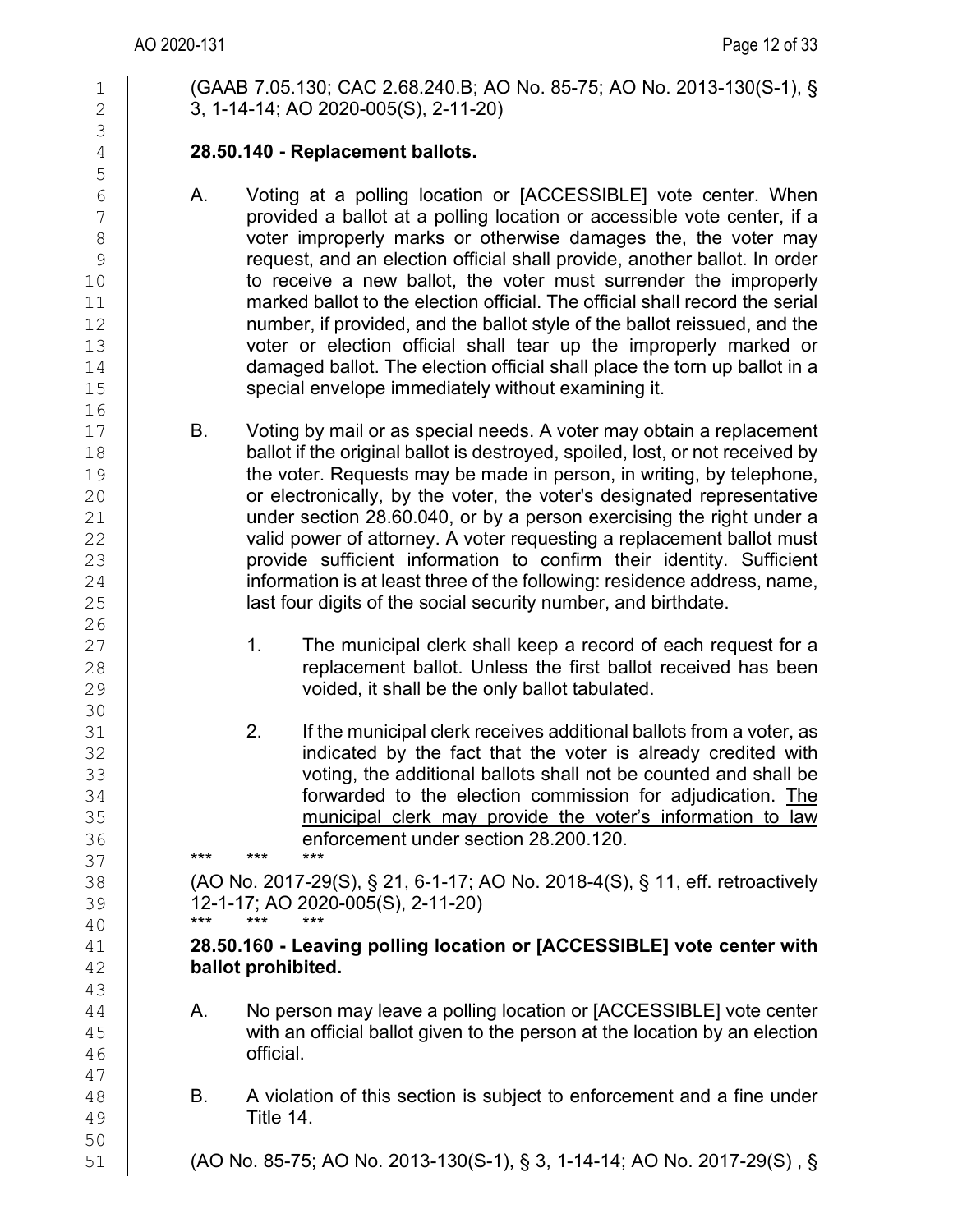| $\mathbf 1$                              | 23, 6-1-17; AO 2020-005(S), 2-11-20)                                                                                                                                                                                                                                                                                                                                                                                             |
|------------------------------------------|----------------------------------------------------------------------------------------------------------------------------------------------------------------------------------------------------------------------------------------------------------------------------------------------------------------------------------------------------------------------------------------------------------------------------------|
| $\mathbf{2}$<br>3<br>$\overline{4}$<br>5 | 28.50.170 - Exhibiting marked ballots prohibited at a polling location or<br>[AN ACCESSIBLE] vote center.<br>***<br>***                                                                                                                                                                                                                                                                                                          |
| 6<br>$\boldsymbol{7}$                    | (AO No. 85-75; AO No. 2013-130(S-1), § 3, 1-14-14; AO 2020-005(S), 2-11-<br>20)<br>***<br>***<br>***                                                                                                                                                                                                                                                                                                                             |
| $\,8\,$<br>$\mathcal{G}$                 | 28.50.190 - Closing of the election.                                                                                                                                                                                                                                                                                                                                                                                             |
| 10                                       |                                                                                                                                                                                                                                                                                                                                                                                                                                  |
| 11<br>12<br>13<br>14<br>15<br>16<br>17   | Approximately fifteen minutes before the closing of the election, and<br>at the time of closing the election, an election official shall announce the time<br>and the time of closing the election. Every qualified voter present and in line<br>at a polling location, [ACCESSIBLE] vote center, or drop box at the time<br>prescribed for closing the election may vote or drop off their completed return<br>ballot envelope. |
| 18<br>19<br>20<br>21                     | (GAAB 7.05.140; CAC 2.68.180; AO No. 84-139; AO No. 85-75; AO No.<br>2001-43, § 2, 2-27-01; AO No. 2013-130(S-1), § 3, 1-14-14; AO No. 2017-<br>29(S), § 24, 6-1-17; AO 2020-005(S), 2-11-20)<br>***<br>***<br>$***$                                                                                                                                                                                                             |
| 22                                       | 28.50.200 - Election closure procedures.                                                                                                                                                                                                                                                                                                                                                                                         |
| 23                                       |                                                                                                                                                                                                                                                                                                                                                                                                                                  |
| 24<br>25<br>26                           | When the election is closed and the last vote has been cast, the<br>А.<br>election officials shall, in accordance with election procedures,<br>immediately proceed to:                                                                                                                                                                                                                                                           |
| 27                                       | $***$<br>$***$<br>***                                                                                                                                                                                                                                                                                                                                                                                                            |
| 28                                       | Vote [ACCESSIBLE VOTE] centers.<br>2.<br>$***$<br>$***$<br>***                                                                                                                                                                                                                                                                                                                                                                   |
| 29                                       |                                                                                                                                                                                                                                                                                                                                                                                                                                  |
| 30<br>31<br>32<br>33<br>34<br>35         | Collect the ballot accountability report, the voter register,<br>C.<br>the questioned ballot register, and all other election<br>supplies. All materials shall clearly indicate the<br>[ACCESSIBLE] vote center location from which they<br>came; and                                                                                                                                                                            |
| 36                                       | d.<br>Two election officials shall transport the materials and                                                                                                                                                                                                                                                                                                                                                                   |
| 37                                       | sealed containers from the [ACCESSIBLE] vote center                                                                                                                                                                                                                                                                                                                                                                              |
| 38                                       | to the election official at the designated return location.<br>***<br>***<br>$***$                                                                                                                                                                                                                                                                                                                                               |
| 39                                       |                                                                                                                                                                                                                                                                                                                                                                                                                                  |
| 40<br>41<br>42<br>43                     | (GAAB 7.05.160-7.05.170; CAC 2.68.260; AO No. 85-75; AO No. 2001-43,<br>§ 2, 2-27-01; AO No. 2013-130(S-1), § 3, 1-14-14; AO No. 2017-29(S), § 25,<br>6-1-17; AO 2020-005(S), 2-11-20)                                                                                                                                                                                                                                           |
| 44                                       | 28.50.210 - Receipt of ballots at designated return location.                                                                                                                                                                                                                                                                                                                                                                    |
| 45<br>46<br>47                           | The election officials inside the designated return location shall:<br>Α.                                                                                                                                                                                                                                                                                                                                                        |
| 48<br>49<br>50<br>51                     | 1.<br>If applicable, receive the voting machine from election officials<br>working at the polling location and examine the card seal. If the<br>seal is damaged or otherwise not intact, the election official<br>shall notify the municipal clerk immediately and proceed as                                                                                                                                                    |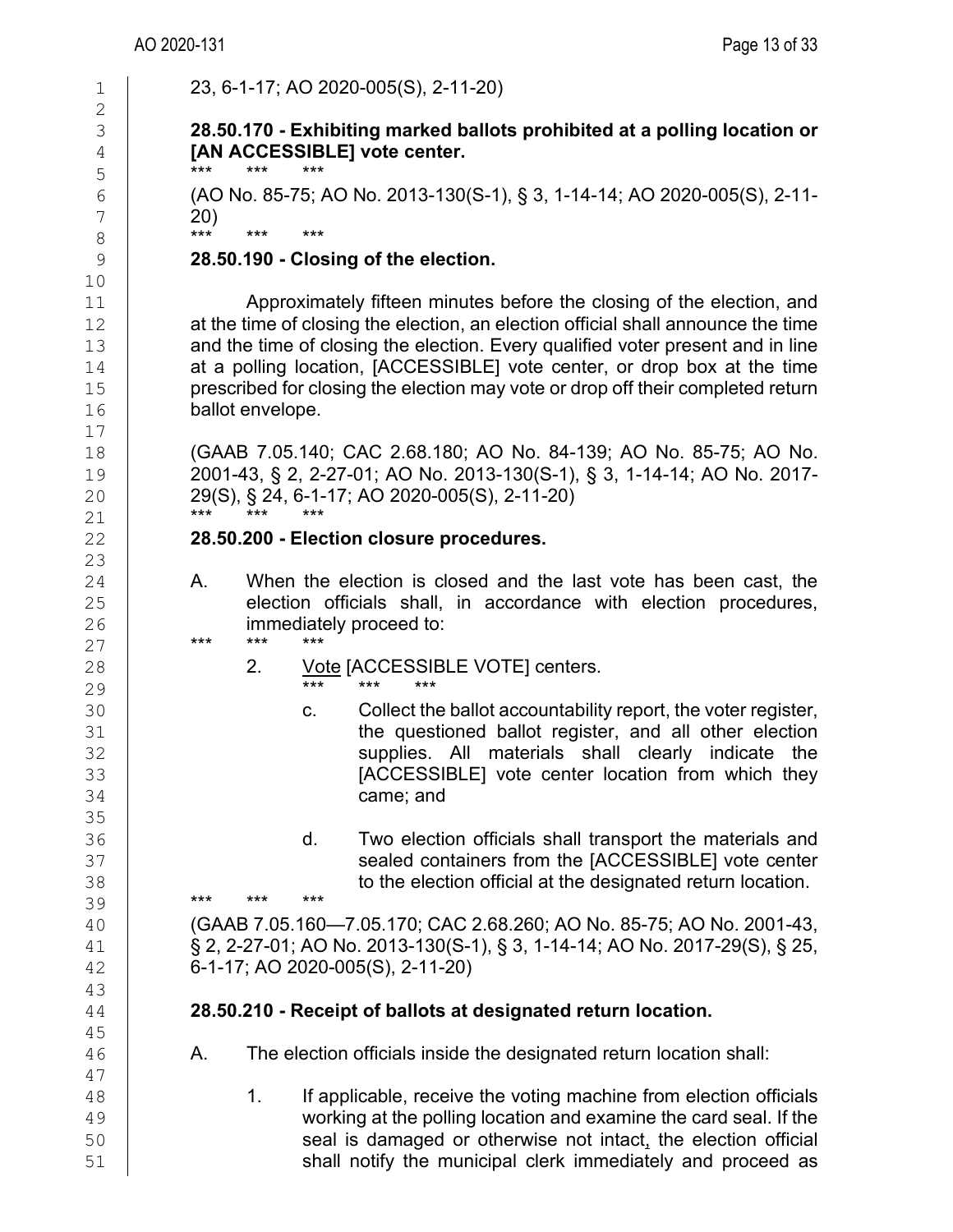4<br>5

10

 $15$ <br> $16$ 

18<br>19

28<br>29

30<br>31

32<br>33

37<br>38

51

1 instructed by the municipal clerk. If the seal is intact, the official<br>
2 shall cut the seal and deliver the card to the municipal clerk or  $\begin{array}{c|c}\n2 \\
3\n\end{array}$  shall cut the seal and deliver the card to the municipal clerk or designee;

- 5 2. Receive the sealed containers from the election workers<br>6 working at the polling location, [ACCESSIBLE] vote centers,  $\begin{array}{c|c}\n6 & \phantom{0} & \phantom{0} & \phantom{0} & \phantom{0} & \phantom{0} & \phantom{0} & \phantom{0} & \phantom{0} & \phantom{0} & \phantom{0} & \phantom{0} & \phantom{0} & \phantom{0} & \phantom{0} & \phantom{0} & \phantom{0} & \phantom{0} & \phantom{0} & \phantom{0} & \phantom{0} & \phantom{0} & \phantom{0} & \phantom{0} & \phantom{0} & \phantom{0} & \phantom{0} & \phantom{0} & \phantom{0} & \phantom{0} & \phantom{0$  $\begin{array}{c|cc}\n7 & \phantom{1} \\
8 & \phantom{1} \\
\end{array}$  and drop boxes and examine the seals; if a seal is compromised the election official shall notify the municipal clerk 8 compromised the election official shall notify the municipal clerk<br>9 compromised the election official shall notify the municipal clerk: immediately and proceed as instructed by the municipal clerk;
- 11 1 3. Check the polling location, [ACCESSIBLE] vote center<br>12 **12 ILOCATIONI** and drop box off on a log sheet, enter the time. 12 [LOCATION], and drop box off on a log sheet, enter the time,<br>13 have the delivering election official initial the entry and sign or 13 have the delivering election official initial the entry, and sign or <br>14 **have the log sheet:** and initial the log sheet; and
- 16 16 4. Give the containers containing questioned ballots and ballots 17 that did not scan to the municipal clerk or designee.
- 19 B. The municipality shall not accept return envelopes [BALLOTS] collect<br>20 **B. Considering the state of the state of the constant of the state of the state of the state of the state of the** 20 on delivery or in any other fashion that requires payment by the 21 municipality in order to receive the envelope<u>, unless required by law</u>.<br>22 **The municipality shall not accept return envelopes IBALLOTSI** 22 The municipality shall not accept return envelopes [BALLOTS]<br>23 delivered restricted delivery or otherwise requiring the signature of a  $\begin{array}{c|c} 23 & \text{delivered restricted delivery or otherwise requiring the signature of a named individual.} \end{array}$ 24 **named individual.**<br>25 **\*\*\*** \*\*\* \*\*\* \*\*\*

25 \*\*\* \*\*\* \*\*\*

26 (AO No. 2013-130(S-1), § 4, 1-14-14; AO No. 2017-29(S), § 26, 6-1-17; AO 27 2020-005(S), 2-11-20)

## 29 **28.50.300 - Appointment and privileges of observers.**

- A. After first registering observers with the municipal clerk:
- 33 1. Each candidate may have one observer at each polling location<br>34 **1.** Within the boundary area designated for the seat for which the 34 within the boundary area designated for the seat for which the<br>35 candidate is running and one observer at each IACCESSIBLEI 35 candidate is running and one observer at each [ACCESSIBLE]<br>36 cote center: vote center;
- 2. Any organization or organized group that sponsors or opposes  $\begin{array}{c|c} 39 \end{array}$  an initiative, referendum, or recall measure may have one<br>40 **boserver at each polling location within the boundary area** 40 cobserver at each polling location within the boundary area<br>41 **buy sublect to the measure and one observer at each**  $\begin{array}{c|ccccc}\n 41 & & & \text{subject to the measure and one observer at each } \\
 42 & & & \text{IACCESSIBLEI vote center: and}\n\end{array}$ 42 [ACCESSIBLE] vote center; and

43 \*\*\* \*\*\* \*\*\*

44 C. Observers. Once registered, the observer may be present at a position<br>45 **C. Communisty of the polling location. [ACCESSIBLE]** vote center, or designated 45 inside the polling location, [ACCESSIBLE] vote center, or designated<br>46 **increased in the election** that affords a full view of all action of the election return location that affords a full view of all action of the election 47 officials. Observers may be present during set up and tear down, from<br>48 **the time the polls are opened until the polls are closed, through the** the time the polls are opened until the polls are closed, through the 49 **final tabulation of the ballots and certification of the election by the synchlongly**<br>50 **assembly**. assembly.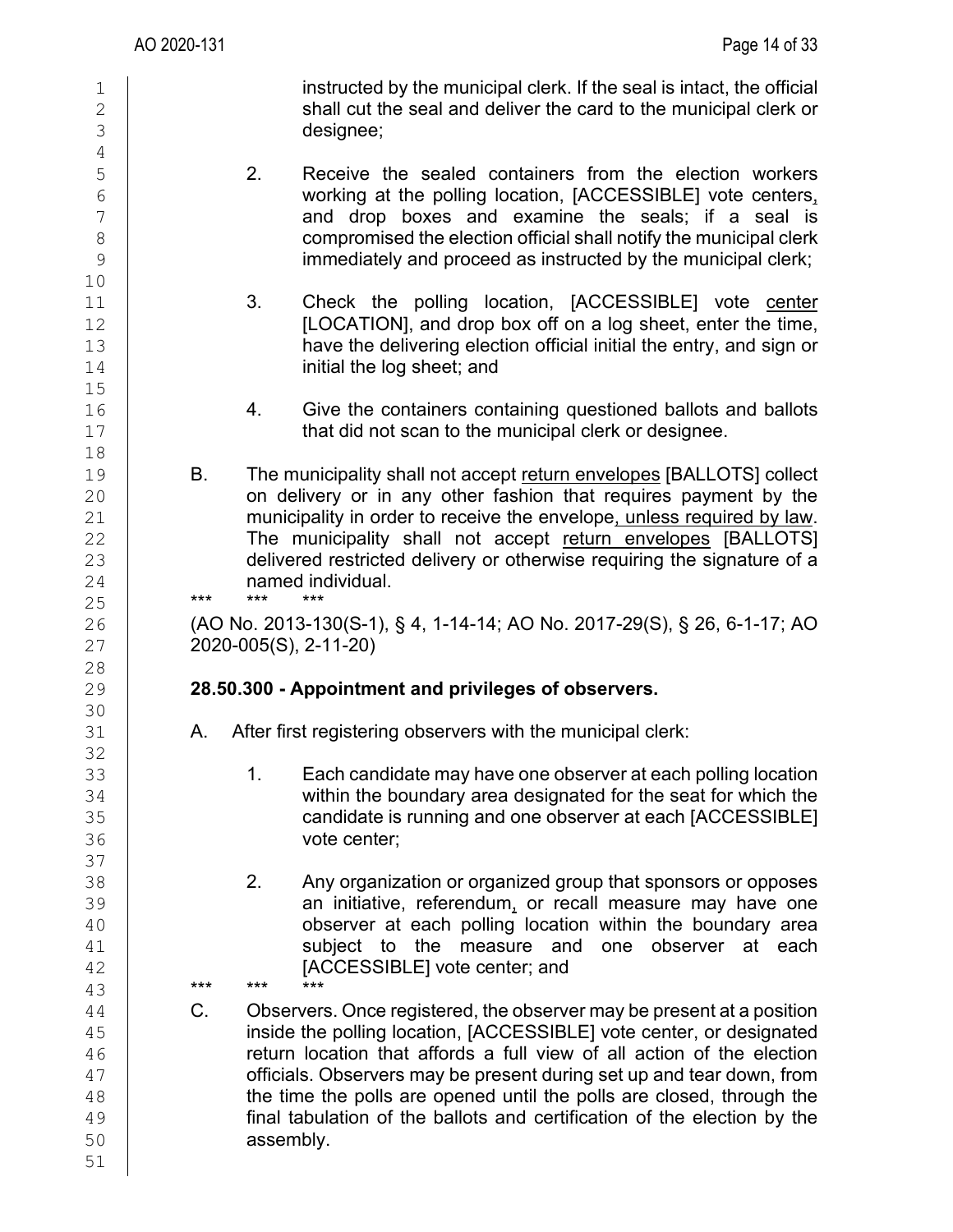51

1 1. Election officials may require observers to sign in and out of the<br>2 polling location, [ACCESSIBLE] vote center, or designated 2 polling location, [ACCESSIBLE] vote center, or designated<br>3 3 creturn location. Election officials may also require an observer<br>
to present identification and proof of registration prior to 4 to present identification and proof of registration prior to<br>allowing the observer a full view of all action of the election 5 allowing the observer a full view of all action of the election<br>6 officials. Failure to show identification or proof of registration is  $\begin{array}{c|c}\n6 & \phantom{0} \\
7 & \phantom{0} \\
\end{array}$  officials. Failure to show identification or proof of registration is<br>
arounds for removal. The election officials or the municipal 7 grounds for removal. The election officials or the municipal<br>8 clerk may request the assistance of law enforcement for this 8 clerk may request the assistance of law enforcement for this<br>9 purpose. 10 11 1 2. Observers may be required to wear identifying badges at all<br>12 times while in the polling location. [ACCESSIBLE] vote center. 12 times while in the polling location, [ACCESSIBLE] vote center,<br>13 or designated return location. Coats and large bags are only 13 or designated return location. Coats and large bags are only<br>14 allowed in places designated by the municipal clerk, chair of the 14 allowed in places designated by the municipal clerk, chair of the<br>15 **bulling location or accessible vote center**, or other designee. 15 **polling location or accessible vote center, or other designee.**<br>16 **Failure to wear an identifying badge at all times is grounds for** 16 **Failure to wear an identifying badge at all times is grounds for**<br>17 **FRIC FRICT TENSIS IS EXECUTE TO A TENSIS FOR THE PRICE TO THE TENSIS OF THE PRICE TENSIS FOR THE PRICE TE** 17 **removal. Election officials or the municipal clerk may request**<br>18 **he assistance of law enforcement for this purpose**. the assistance of law enforcement for this purpose. 19 3. Observers at a polling location or [ACCESSIBLE] vote center 21 may not sit in the area behind the table where election officials<br>22 **hours** are working or in between election officials handling voter 22 are working or in between election officials handling voter<br>23 **houries 10 millions** registers, and shall remain a distance away from voting 23 contract registers, and shall remain a distance away from voting<br>24 machines if any and voting booths to ensure the privacy of the 24 machines, if any, and voting booths to ensure the privacy of the<br>25 ballots. The observer may be in close enough proximity to hear 25 ballots. The observer may be in close enough proximity to hear<br>26 **hours** and record the name of a person who is voting. and record the name of a person who is voting.  $\begin{array}{c} 27 \\ 28 \end{array}$ 28 4. While in the polling location, [ACCESSIBLE] vote center, or designated return location, observers: 29 designated return location, observers:<br>30 **\*\*\*** \*\*\* \*\*\* \*\*\* 30 \*\*\* \*\*\* \*\*\* 31 **f.** May not campaign at a polling location<u>, vote center, or</u><br>32 designated return location. Any type of campaigning by 32 designated return location. Any type of campaigning by<br>33 designated return location. Any type of campaigning by<br>33 33 (33 the observer should be reported immediately to the same of the observer should be reported immediately to the<br>34 selection officials or the municipal clerk and is grounds for  $\begin{array}{c|c} 34 & \textcolor{red}{\text{34}} & \textcolor{red}{\text{35}} \end{array}$ immediate removal: 36<br>37 37 g. May remain at the polling location, [THE ACCESSIBLE]<br>38 vote center, or [THE] designated return location until all vote center, or [THE] designated return location until all 39 procedures are completed; and 40<br>41  $\begin{array}{c|c} 41 & \textcolor{red}{\text{42}} \\ 42 & \textcolor{red}{\text{43}} \\ \end{array}$  h. May ask brief questions of election officials regarding 42 **degree of the system of the election officials or on the ballot**<br>43 **degree of the elections of the system of the elections** shall be directed to the 43 envelopes. Other questions shall be directed to the 44 envelopes. Other questions shall be directed to the  $\begin{array}{c}\n 44 \\
 45\n \end{array}$   $\begin{array}{ccc}\n \text{***} & \text{***} & \text{***} \\
 \text{***} & \text{***} & \text{***}\n \end{array}$ 45 \*\*\* \*\*\* \*\*\*  $\begin{array}{c|c} 46 & (\text{AO No. 2013-130(S-1), \S 4, 1-14-14; AO No. 2017-29(S), \S 27, 6-1-17; AO} \ \text{No. 2020-005(S))} \end{array}$  $No. 2020-005(S)$ 48<br>49 49 **Section 8.** Anchorage Municipal Code chapter 28.60 is hereby amended to read<br>50 as follows *(the remainder of the section is not affected and therefore not set out)*: 50 as follows *(the remainder of the section is not affected and therefore not set out)*: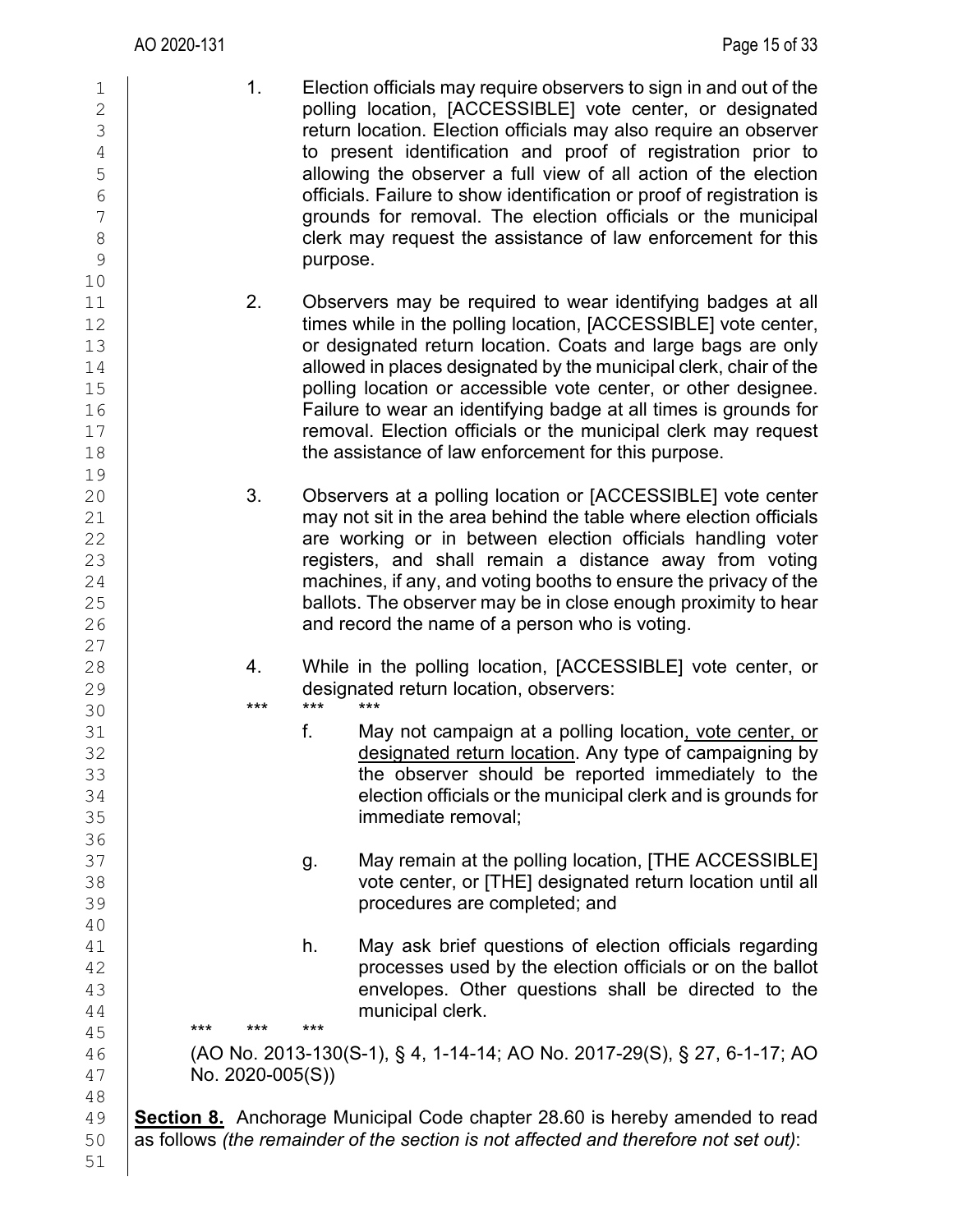| $\mathbf 1$<br>$\mathbf{2}$<br>3                                            | Chapter 28.60 - ALTERNATIVE VOTING IN POLL BASED ELECTIONS<br>AND SPECIAL NEEDS VOTING<br>$***$<br>***<br>***                                                                                                                                                                                                                                                                                                                                                                      |
|-----------------------------------------------------------------------------|------------------------------------------------------------------------------------------------------------------------------------------------------------------------------------------------------------------------------------------------------------------------------------------------------------------------------------------------------------------------------------------------------------------------------------------------------------------------------------|
| $\overline{4}$<br>5                                                         | 28.60.040 - Special needs voting.                                                                                                                                                                                                                                                                                                                                                                                                                                                  |
| $6\,$<br>$\overline{7}$<br>$\,8\,$<br>$\mathcal{G}$<br>10<br>11<br>12<br>13 | Α.<br>Who may vote a special needs ballot. Persons who are admitted as<br>hospital patients on the day of the election, or persons who because<br>of a disability are unable to vote at the voter's designated polling<br>location or a [AN ACCESSIBLE] vote center on election day, or<br>persons who cannot have their vote by mail ballot package delivered<br>to them may request delivery and return of a special needs ballot<br>during the times specified in this section. |
| 14<br>15                                                                    | В.<br>Procedures for special needs voting.                                                                                                                                                                                                                                                                                                                                                                                                                                         |
| 16<br>17                                                                    | 1.<br>A request for a special needs ballot may be made either by the<br>voter or a representative of the voter.                                                                                                                                                                                                                                                                                                                                                                    |
| 18<br>19<br>20<br>21<br>22<br>23<br>24                                      | A request for a special needs ballot by the<br>a.<br>representative of the voter shall be made in person at a<br>polling location or [ACCESSIBLE] vote center at least<br>one hour before the polls close to allow for the special<br>needs ballot to be delivered and returned before the<br>closing of the polls;                                                                                                                                                                |
| 25<br>26<br>27<br>28<br>29<br>30<br>31<br>32<br>33                          | b.<br>A request by telephone shall be made with sufficient<br>time for a special needs ballot to be delivered and<br>returned before the closing of the election. If the<br>municipal clerk determines sufficient time and resources<br>allow, an election official shall take the special needs<br>ballot, along with other necessary materials or forms, to<br>the voter.                                                                                                        |
| 34<br>35<br>36<br>37<br>38<br>39                                            | 2.<br>If the special needs representative selected by voter requests<br>the ballot at a polling location or [ACCESSIBLE] vote center,<br>representative<br>shall provide government<br>the<br>issued<br>identification and sign a register provided by an election official.<br>The register shall include the following information:<br>$***$<br>***<br>$***$                                                                                                                     |
| 40<br>41<br>42<br>43<br>44<br>45                                            | The representative shall return the ballot in the special needs<br>4.<br>envelope with the completed representative and voter<br>certificates to an election official at a polling location, [AN<br>ACCESSIBLE] vote center, or designated return location, or at<br>a drop box, before the closing of the election.<br>$***$<br>***<br>$***$                                                                                                                                      |
| 46<br>47<br>48<br>49<br>50<br>51                                            | (GAAB 7.05.120, 7.05.180.B; CAC 2.68.300-2.68.330, 2.68.370, 2.68.390;<br>AO No. 80-101; AO No. 84-139; AO No. 85-75; AO No. 2006-155(S-1), § 1,<br>3-13-07; AO No. 2007-173, § 1, 4-14-08; AO No. 2017-29(S), § 29, 6-1-17;<br>AO No. 2017-93, § 3, 3-21-17; AO No. 2018-4(S), § 15, eff. retroactively 12-<br>$1 - 17$                                                                                                                                                           |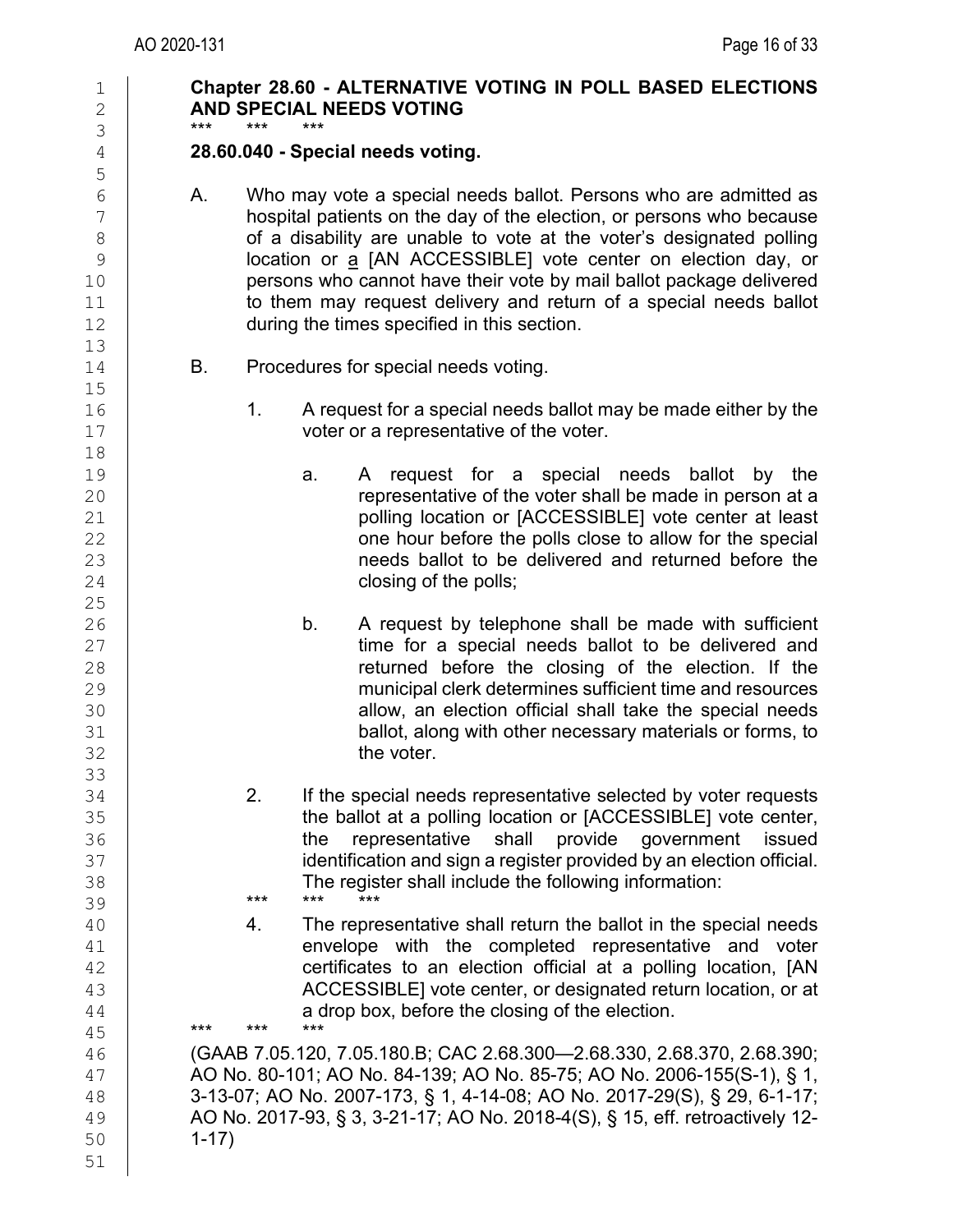| $\mathbf 1$<br>$\overline{2}$                  | ***       | 28.60.050 - Voting by mail in poll based elections.<br>***<br>***                                                                                                                                                                                                                                                                                                                                                                                                                                                                                    |
|------------------------------------------------|-----------|------------------------------------------------------------------------------------------------------------------------------------------------------------------------------------------------------------------------------------------------------------------------------------------------------------------------------------------------------------------------------------------------------------------------------------------------------------------------------------------------------------------------------------------------------|
| 3                                              | D.        | Voter declaration.                                                                                                                                                                                                                                                                                                                                                                                                                                                                                                                                   |
| $\sqrt{4}$<br>5<br>$\sqrt{6}$<br>7<br>8<br>9   | ***       | Upon receipt of a ballot by mail, the voter shall mark the ballot<br>$\lceil 1 \rceil$<br>in secret, place the ballot in the secrecy sleeve [ENVELOPE],<br>if provided, place the ballot in the return ballot envelope, and<br>sign the voter's declaration on the envelope.<br>***<br>***                                                                                                                                                                                                                                                           |
| $10$<br>11<br>12<br>13<br>14<br>15<br>16<br>17 |           | (GAAB 7.05.120, 7.05.180.B; CAC 2.68.300-2.68.330, 2.68.370, 2.68.390;<br>AO No. 80-101; AO No. 84-139; AO No. 85-75; AO No. 86-105; AO No. 91-<br>50; AO No. 96-13, § 1, 1-23-96; AO No. 97-135, § 3, 12-16-97; AO No. 99-<br>113, § 3, 8-10-99; AO No. 2001-43, § 3, 2-27-01; AO No. 2004-176, § 8, 6-<br>1-05; AO No. 2006-155(S-1), § 2, 3-13-07; AO No. 2013-130(S-1), § 5, 1-14-<br>14; AO No. 2014-38, § 1, 5-9-14; AO No. 2017-29(S), § 30, 6-1-17; AO No.<br>2018-4(S), § 16, eff. retroactively 12-1-17)                                   |
| 18<br>19<br>20                                 |           | 28.60.060 - Voting<br>by fax [FACSIMILE] or email [(ELECTRONIC<br><b>TRANSMISSION)].</b>                                                                                                                                                                                                                                                                                                                                                                                                                                                             |
| 21<br>22<br>23                                 | А.<br>*** | A qualified voter may apply for a ballot to be sent by fax [FACSIMILE]<br>or email [(ELECTRONIC TRANSMISSION)].<br>$***$<br>***                                                                                                                                                                                                                                                                                                                                                                                                                      |
| 24<br>25                                       | В.<br>*** | In order to receive a ballot, the request must include:<br>$***$<br>***                                                                                                                                                                                                                                                                                                                                                                                                                                                                              |
| 26<br>27<br>28<br>29                           | ***       | Acknowledgement that a marked or unmarked ballot sent by<br>8.<br><u>fax</u> [FACSIMILE] or email [ELECTRONIC TRANSMISSION] is<br>less secure than a ballot cast by mail or in person, and<br>acceptance of this risk.<br>***<br>***                                                                                                                                                                                                                                                                                                                 |
| 30<br>31<br>32<br>33<br>34<br>35               | D.        | The transmittal to the voter shall contain a copy of the ballot to be used<br>at the election in a form suitable for return transmission. If by fax<br>[FACSIMILE], a photocopy of the ballot to be used by persons voting<br>in person at the polling locations or by mail is acceptable.                                                                                                                                                                                                                                                           |
| 36<br>37<br>38<br>39<br>40<br>41<br>42<br>43   | Е.        | A ballot that is completed and returned by the voter by fax or email<br>[ELECTRONIC TRANSMISSION] must contain or be accompanied by<br>the voter declaration and the following statement: "I understand that<br>by using fax or email [ELECTRONIC TRANSMISSION] to return my<br>marked ballot, I am voluntarily waiving a portion of my right to a secret<br>ballot to the extent necessary to process my ballot, but expect that my<br>vote will be held as confidential as possible.", followed by the voter's<br>signature and date of signature. |
| 44<br>45                                       | F.        | Deadlines for returning ballot.                                                                                                                                                                                                                                                                                                                                                                                                                                                                                                                      |
| 46<br>47<br>48<br>49<br>50<br>51               |           | 1 <sub>1</sub><br>Return by mail. The voter shall mark the ballot on or before the<br>date of the election and shall use a mail service at least equal<br>to first class and mail the ballot not later than the day of the<br>election to the municipal clerk. The ballot may not be counted<br>unless it is:                                                                                                                                                                                                                                        |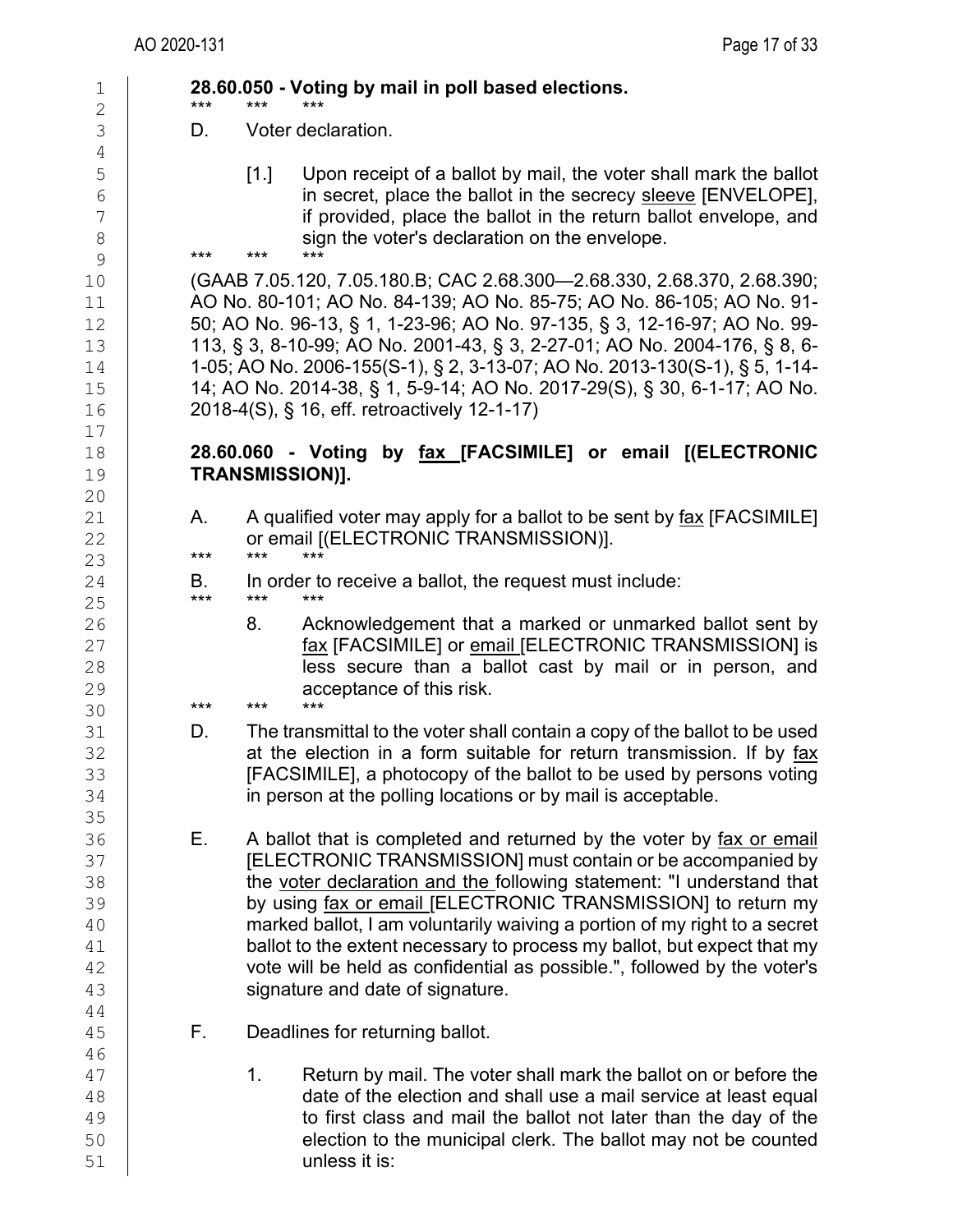| 1<br>$\mathbf{2}$<br>3<br>$\overline{4}$           |    |                 | a.          | Postmarked on or before election day and received<br>before the opening of the public session of canvass;[<br>OR <sub>1</sub>                                                                                                                                             |
|----------------------------------------------------|----|-----------------|-------------|---------------------------------------------------------------------------------------------------------------------------------------------------------------------------------------------------------------------------------------------------------------------------|
| 5<br>6<br>$\overline{7}$<br>$8\,$<br>$\mathcal{G}$ |    |                 | b.          | Verified as received by the USPS or mail distributor (e.g.<br>UPS, FedEx) on or before election day and received<br>before the opening of the public session of canvass; or<br>$[$ , AND $]$                                                                              |
| 10<br>11<br>12<br>13<br>14<br>15                   |    |                 | C.          | Postmarked on or before election day and received from<br>a MUOCAVA voter no later than noon on the day of<br>certification of the election. [RECEIVED ON OR<br>BEFORE OPENING OF THE PUBLIC SESSION OF<br>CANVASS.]                                                      |
| 16<br>17<br>18<br>19<br>20                         |    | 2.              |             | Return electronically. A voter who returns the ballot by fax or<br>email [ELECTRONIC TRANSMISSION] must comply with the<br>same deadlines as for voting in person on or before the closing<br>of the election.                                                            |
| 21<br>22<br>23<br>24<br>25                         |    |                 | a.          | Voted ballots received by fax or email [RETURNED<br>ELECTRONICALLY] no later than 8:00 p.m. on election<br>day are timely even if the hard copy subsequently<br>returned contains a postmark after election day.                                                          |
| 26<br>27<br>28                                     |    |                 | b.          | Voted ballots returned by email may be returned with<br>multiple attachments or as multiple emails.                                                                                                                                                                       |
| 29<br>30<br>31<br>32<br>33                         | G. |                 |             | When a completed ballot is received by fax or email [ELECTRONIC<br>TRANSMISSION], the election official will note the date of receipt on<br>the fax and email [ABSENTEE] ballot application [LOG] and, if the<br>ballot is received on election day, the time of receipt. |
| 34<br>35<br>36                                     |    | $\mathsf{I}1$ . |             | RECEIVED BY FACSIMILE. IF THE BALLOT IS RECEIVED<br>BY FAX, THE ELECTION OFFICIAL SHALL:                                                                                                                                                                                  |
| 37<br>38<br>39<br>40                               |    |                 | Α.          | REMOVE THE BALLOT PORTION OF THE<br>TRANSMISSION FROM THE PORTION THAT<br><b>IDENTIFIES THE VOTER:</b>                                                                                                                                                                    |
| 41<br>42<br>43<br>44                               |    |                 | <b>B</b> .  | PLACE THE BALLOT PORTION IN AN ENVELOPE OF<br>THE TYPE USED FOR BALLOTS RETURNED BY<br>MAIL, AND SEAL THAT ENVELOPE;                                                                                                                                                      |
| 45<br>46<br>47                                     |    |                 | $C_{\cdot}$ | ATTACH THE VOTER IDENTIFICATION PORTION TO<br>THE ENVELOPE; AND                                                                                                                                                                                                           |
| 48<br>49<br>50<br>51                               |    |                 | D.          | FORWARD THE SEALED ENVELOPE TO THE<br>DESIGNATED ELECTION OFFICIALS FOR REVIEW.                                                                                                                                                                                           |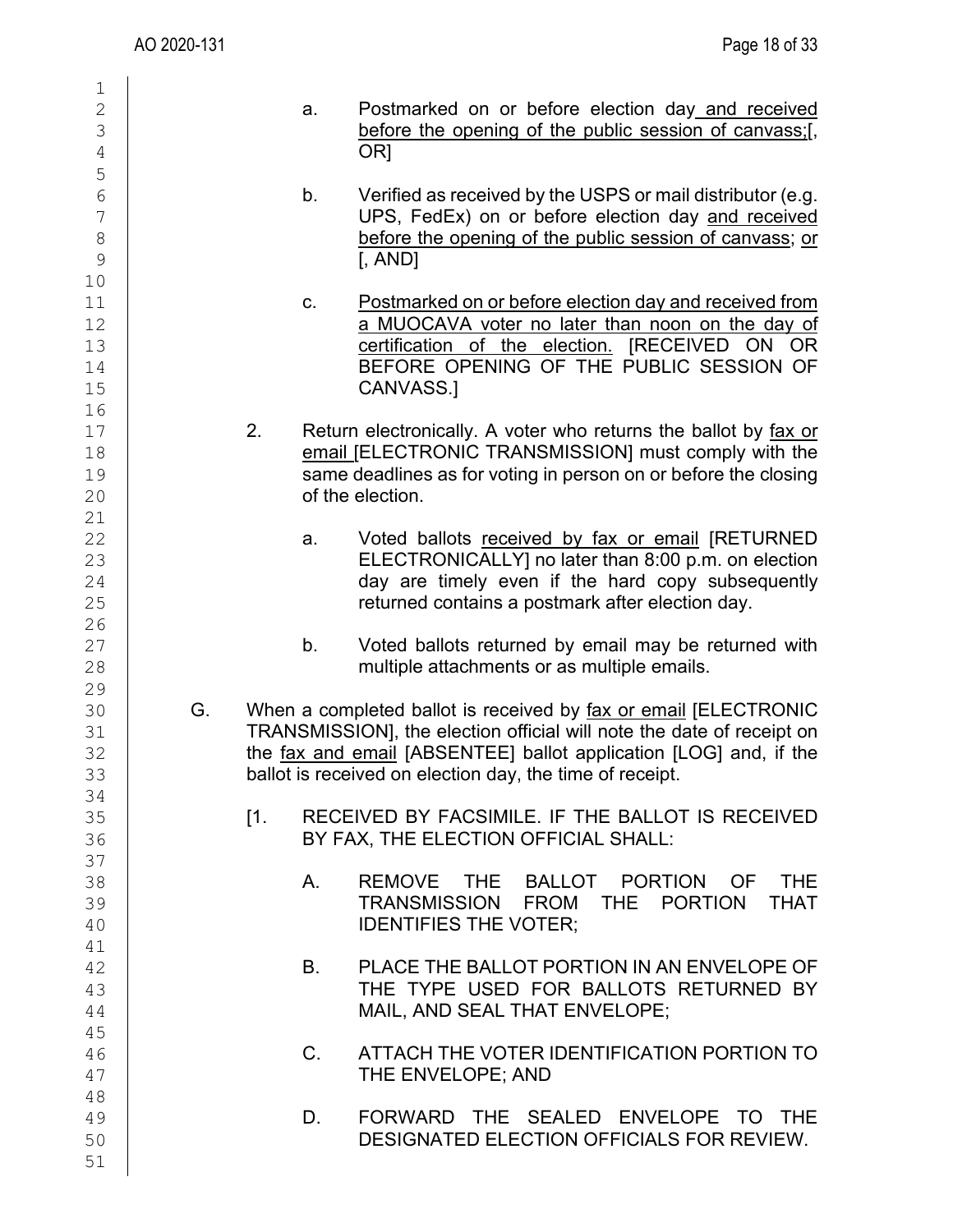| $1\,$<br>$\overline{2}$<br>3<br>$\sqrt{4}$<br>5<br>$6\phantom{a}$<br>$\overline{7}$<br>8 | RECEIVED BY EMAIL. IF RETURNED BY EMAIL, THE EMAIL<br>2.<br>AND ITS ATTACHMENT(S) SHALL BE PRINTED. THE<br>PRINTED EMAIL AND ATTACHMENT(S), EXCLUDING THE<br>BALLOT, SHALL BE PROCESSED AND RETAINED AS<br>GENERAL CORRESPONDENCE, IN ACCORDANCE WITH<br>TITLE.<br><b>THE</b><br><b>PRINTED</b><br><b>BALLOT</b><br><b>THIS</b><br><b>SHALL</b><br><b>BE</b><br>PROCESSED AND RETAINED LIKE OTHER BALLOTS.]                                                                                                                                                                                                                                                                                                                                                                                                                                                                                                 |
|------------------------------------------------------------------------------------------|-------------------------------------------------------------------------------------------------------------------------------------------------------------------------------------------------------------------------------------------------------------------------------------------------------------------------------------------------------------------------------------------------------------------------------------------------------------------------------------------------------------------------------------------------------------------------------------------------------------------------------------------------------------------------------------------------------------------------------------------------------------------------------------------------------------------------------------------------------------------------------------------------------------|
| 9<br>10<br>11<br>12                                                                      | Η.<br>Ballots returned by fax or email [ELECTRONICALLY] with a missing<br>or mismatched signature are processed as established in section<br>28.70.020.                                                                                                                                                                                                                                                                                                                                                                                                                                                                                                                                                                                                                                                                                                                                                     |
| 13<br>14<br>15<br>16<br>17<br>18<br>19<br>20<br>21<br>22<br>23<br>24<br>25<br>26         | I.<br>Election officials shall prepare facsimiles of all ballots received by fax<br>or email. A[AN ELECTRONICALLY TRANSMITTED] ballot<br>transmitted by fax or email shall be counted in the same manner as<br>other ballots, even though this procedure may reveal to one or more<br>election officials the manner in which a particular voter cast his or her<br>ballot. However, it shall be unlawful to display a [AN<br>ELECTRONICALLY TRANSMITTED] ballot transmitted by fax or<br>email in a manner revealing the way in which a particular voter cast<br>his or her ballot to any person other than the municipal clerk, a<br>member of the clerk's staff, an election official, or an attorney advising<br>the clerk on legal questions concerning the ballot for the sole purpose<br>of allowing these individuals to perform their duties as necessary to<br>the administration of the election. |
| 27<br>28<br>29                                                                           | (AO No. 2004-21 § 1, 6-1-04; AO No. 2013-130(S-1), § 5, 1-14-14; AO No.<br>2017-29(S), § 31, 6-1-17)                                                                                                                                                                                                                                                                                                                                                                                                                                                                                                                                                                                                                                                                                                                                                                                                        |
| 30<br>31                                                                                 | <b>Section 9.</b> Anchorage Municipal Code chapter 28.70 is hereby amended to read<br>as follows (the remainder of the section is not affected and therefore not set out):                                                                                                                                                                                                                                                                                                                                                                                                                                                                                                                                                                                                                                                                                                                                  |
| 32<br>33<br>34                                                                           | Chapter 28.70 - BALLOT RETURN ENVELOPE REVIEW                                                                                                                                                                                                                                                                                                                                                                                                                                                                                                                                                                                                                                                                                                                                                                                                                                                               |
| 35<br>36                                                                                 | 28.70.010 - Time for ballot return envelope review.<br>$***$<br>$***$<br>***                                                                                                                                                                                                                                                                                                                                                                                                                                                                                                                                                                                                                                                                                                                                                                                                                                |
| 37<br>38<br>39<br>40                                                                     | (GAAB 7.05.180; CAC 2.68.502; AO No. 80-101; AO No. 83-84(S); AO No.<br>85-75; AO No. 90-119; AO No. 2013-130(S-1), § 7, 1-14-14; AO No. 2017-<br>$29(S)$ , § 33, 6-1-17)                                                                                                                                                                                                                                                                                                                                                                                                                                                                                                                                                                                                                                                                                                                                   |
| 41<br>42                                                                                 | 28.70.020 - Ballot return envelope review procedure.                                                                                                                                                                                                                                                                                                                                                                                                                                                                                                                                                                                                                                                                                                                                                                                                                                                        |
| 43<br>44<br>45<br>46<br>47                                                               | The review of return envelopes shall be open<br>А.<br>to viewing<br>[OBSERVATION] by the public in a manner consistent with the orderly<br>conduct of the review and the security of [THE] confidential voter<br>information [ON THE ENVELOPES].<br>$***$<br>***<br>***                                                                                                                                                                                                                                                                                                                                                                                                                                                                                                                                                                                                                                     |
| 48<br>49<br>50<br>51                                                                     | (GAAB 7.05.180; CAC 2.68.502; AO No. 80-101; AO No. 83-84(S); AO No.<br>85-75; AO No. 2013-130(S-1), § 7, 1-14-14; AO No. 2017-29(S), § 34, 6-1-<br>17)                                                                                                                                                                                                                                                                                                                                                                                                                                                                                                                                                                                                                                                                                                                                                     |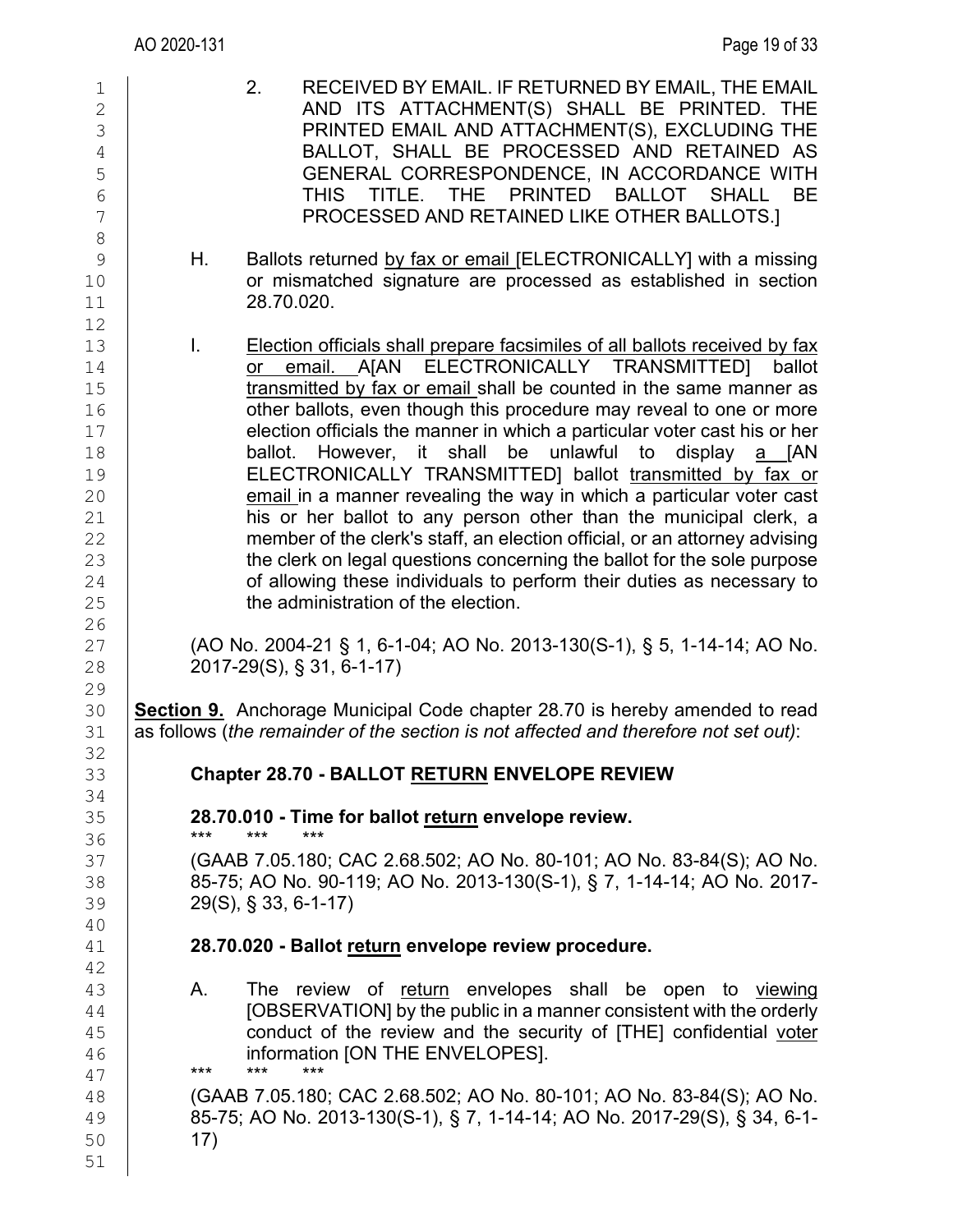| $\mathbf 1$                                    |    |           |     | 28.70.030 - Ballot return envelope review standards: regular.                                                                                                                                                                                                                                                                                                      |
|------------------------------------------------|----|-----------|-----|--------------------------------------------------------------------------------------------------------------------------------------------------------------------------------------------------------------------------------------------------------------------------------------------------------------------------------------------------------------------|
| $\overline{c}$<br>3<br>$\sqrt{4}$              | Α. | review.   |     | Ballots that shall or shall not be counted base on ballot return envelope                                                                                                                                                                                                                                                                                          |
| 5<br>$\overline{6}$                            |    | 1.        |     | A vote by mail ballot shall not be counted if:                                                                                                                                                                                                                                                                                                                     |
| $\overline{7}$<br>$\,8\,$<br>9                 |    |           | a.  | The voter failed to properly execute the declaration on<br>the envelope with a valid signature;                                                                                                                                                                                                                                                                    |
| 10<br>11<br>12<br>13<br>14<br>15<br>16<br>$17$ |    |           | b.  | If a witness is required, the witness authorized by law to<br>attest the voter's declaration failed to properly execute<br>the witness declaration on the envelope, except that a<br>ballot cast in person and accepted by an election official<br>may be counted despite failure of the election official to<br>properly sign and date the witness's declaration; |
| 18<br>19                                       |    |           | c.  | The ballot return envelope, if mailed, is postmarked after<br>the date of the election;                                                                                                                                                                                                                                                                            |
| 20<br>21<br>22<br>23<br>24<br>25<br>26         |    |           | d.  | The ballot return envelope, if mailed, is received after<br>election day, has no postmark, and the USPS or mail<br>distributor (e.g. UPS, FedEx) cannot verify the ballot<br>return envelope was mailed on or before election day;<br>[OR]                                                                                                                         |
| 27<br>28<br>29<br>30<br>31<br>32               |    |           | е.  | The ballot return envelope, although postmarked on or<br>before election day, is not received before the opening<br>of the public session of [THE] canvass, or, if received<br>from a MUOCAVA voter, before noon on the day of<br>certification of the election;                                                                                                   |
| 33<br>34<br>35                                 |    |           | f.  | The voter is not qualified to vote for any of the<br>propositions and for candidates in any of the races on<br>the ballot; [OR]                                                                                                                                                                                                                                    |
| 36<br>37<br>38                                 |    |           | g.  | The voter already voted in the election; or                                                                                                                                                                                                                                                                                                                        |
| 39<br>40                                       |    |           | h.  | The voter did not provide required identification before<br>the opening of the public session of canvass.                                                                                                                                                                                                                                                          |
| 41<br>42<br>43                                 |    | 2.<br>*** | *** | A vote by mail ballot shall be counted if:<br>***                                                                                                                                                                                                                                                                                                                  |
| 44<br>45                                       |    |           | C.  | The ballot is received in one of the following ways:                                                                                                                                                                                                                                                                                                               |
| 46<br>47<br>48<br>49<br>50<br>51               |    |           |     | i.<br>The ballot return envelope is postmarked no later<br>than the day of the election or the USPS or mail<br>distributor (e.g. UPS, FedEx) can verify receipt of<br>the envelope on or before election day, and<br>received not later than the opening of the public<br>session of canvass.                                                                      |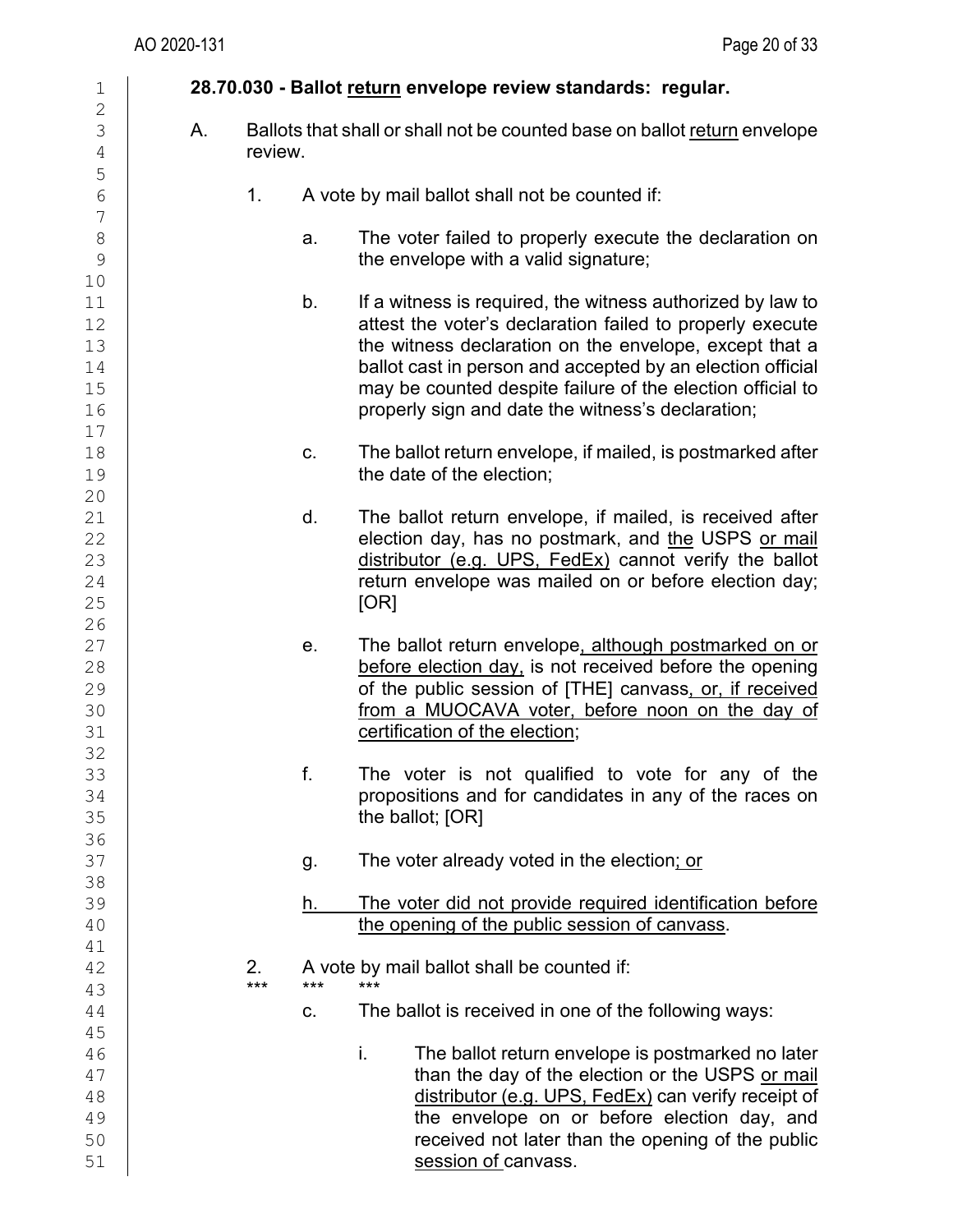$\frac{1}{2}$ 2 ii. The ballot return envelope is deposited in a ballot 3 interval of the ballot return envelope is deposited in a ballot 3  $\begin{array}{c|c}\n 3 \\
 4\n \end{array}$  drop box no later than 8:00 p.m. on election day,<br>or the ballot return envelope was voted at a [AN  $\begin{array}{c|c} 4 & 9 \\ 10 & 1 \end{array}$  or the ballot return envelope was voted at <u>a</u> [AN ACCESSIBLE] vote center and was properly cast 5 ACCESSIBLE] vote center and was properly cast<br>6  $\begin{array}{c|c|c|c|c|c} \hline 6 & & & \text{before the closing of the election.} \ \hline 7 & & & & \text{***} & & \text{***} & & \text{***} & \end{array}$ 7 \*\*\* \*\*\* \*\*\* 8 E. Multiple and replacement ballots. Consistent with section 28.50.140B.,<br>9 the first valid ballot received is counted. Subsequently received ballots 9 the first valid ballot received is counted. Subsequently received ballots<br>from the same voter are not counted. Subsequent ballot envelopes from the same voter are not counted. Subsequent ballot envelopes  $\begin{array}{c|c} 11 & \hspace{13.5mm} & \hspace{13.5mm} & \hspace{13.5mm} & \hspace{13.5mm} & \hspace{13.5mm} & \hspace{13.5mm} & \hspace{13.5mm} & \hspace{13.5mm} & \hspace{13.5mm} & \hspace{13.5mm} & \hspace{13.5mm} & \hspace{13.5mm} & \hspace{13.5mm} & \hspace{13.5mm} & \hspace{13.5mm} & \hspace{13.5mm} & \hspace{13.5mm} & \hspace{13.5mm} & \hspace{13.5mm$ 12 Trejected," segregated from approved ballot envelopes, remain<br>13 **Transference and forwarded to the election commission for adiudication.** 13 unopened, and forwarded to the election commission for adjudication.<br>14 The voter shall be [IMMEDIATELY] notified in accordance with section 14 The voter shall be [IMMEDIATELY] notified <u>in accordance with section [15]</u><br>15 **The 28.85.010D, by letter mailed to their mailing address and, if applicable.** 15 28.85.010D. by letter mailed to their mailing address and, if applicable,<br>16 **16** temporary mailing address. The municipal clerk may provide the 16 temporary mailing address. The municipal clerk may provide the<br>17 voter's information and supporting information to law enforcement 17 voter's information and supporting information to law enforcement<br>18 **communist contracts** under section 28.200.120. under section 28.200.120. 19<br>20 20 (GAAB 7.05.180; CAC 2.68.502; AO No. 80-101; AO No. 83-84(S); AO No. 21 85-75; AO No. 94-65, § 1, 4-12-94; AO No. 99-113, § 4, 8-10-99; AO No. 22<br>22 2001-43, § 5, 2-27-01: AO No. 2004-176, § 9, 6-1-05: AO No. 2013-130  $\begin{array}{c|c} 22 & 2001-43, \, \S\,5, \, 2\text{-}27\text{-}01; \, \text{AO No. 2004-176,} \, \S\,9, \, 6\text{-}1\text{-}05; \, \text{AO No. 2013-130(S-1).} \ \hline \end{array}$  1),  $\begin{array}{c} 87, 1\text{-}14\text{-}14; \, \text{AO No. 2017-29(S).} \, \S\,35, \, 6\text{-}1\text{-}17; \, \text{AO No. 2018-}4(S). \, \S$ 23 1), § 7, 1-14-14; AO No. 2017-29(S), § 35, 6-1-17; AO No. 2018-4(S), § 17, eff. retroactively 12-1-17) eff. retroactively 12-1-17)  $\frac{25}{26}$ 26 **28.70.040 - Ballot return envelope review standards: questioned ballots.**  $\frac{27}{28}$ A. A questioned ballot shall not be counted if: 29<br>30 30 1. [THE VOTER FAILED TO PROPERLY EXECUTE THE<br>31 VOTER DECLARATION ON THE ENVELOPE WITH A VALID 31 VOTER DECLARATION ON THE ENVELOPE WITH A VALID<br>32 SIGNATURE, OR THE WITNESS TO THE VOTER'S MARK 32 SIGNATURE, OR THE WITNESS TO THE VOTER'S MARK [33]<br>33 SAILBO TO PROPERLY EXECUTE THE WITNESS 33 | FAILED TO PROPERLY EXECUTE THE WITNESS<br>34 DECLARATION ON THE ENVELOPE. DECLARATION ON THE ENVELOPE. 35<br>36 36 2. WHERE REQUIRED, AN ELECTION OFFICIAL FAILED TO 37 EXECUTE THE CERTIFICATE ON THE ENVELOPE,<br>38 UNLESS THE VOTER SIGNED THE QUESTIONED BALLOT UNLESS THE VOTER SIGNED THE QUESTIONED BALLOT 39 REGISTER. 40<br>41  $\begin{array}{c|c} 41 & 3. \end{array}$  The voter is not qualified to vote for any of the propositions and  $\begin{array}{c} 42 & 42 \end{array}$ for candidates in any of the races on the ballot. 43  $2.[4.]$  The voter already voted in the election. 45 B. A questioned ballot envelope not rejected under subsection A. shall  $\frac{47}{48}$  be reviewed further under the standards of section 28.70.030 to determine if the ballot shall be counted. determine if the ballot shall be counted. 49<br>50  $(AO No. 2020-005(S))$ 51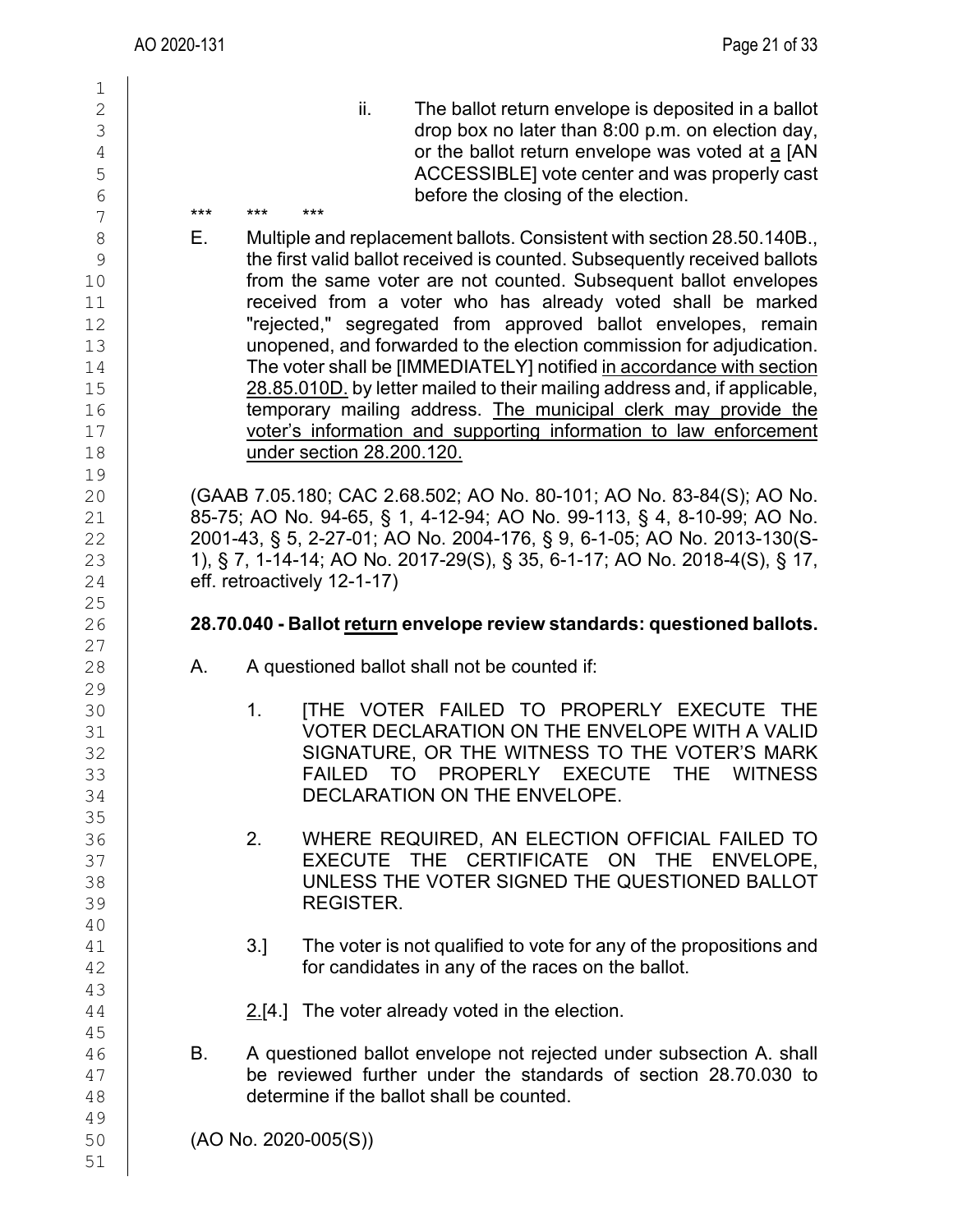1 **Section 10.** Anchorage Municipal Code section 28.8.050 is hereby amended to read as follows (*the remainder of the section is not affected and therefore not set* 2 read as follows (*the remainder of the section is not affected and therefore not set*  $\frac{3}{10}$  *out*): 3 *out)*: 4<br>5 5 **28.80.050 - Preparation and rules for counting ballots.** 6 \*\*\* \*\*\* \*\*\* 7 | B. Ballot adjudication shall use the following rules: 8 9 1. A vote shall be counted if the oval preceding the name of the<br>10 10 candidate or answer to a proposition question is wholly or candidate or answer to a proposition question is wholly or 11 **partially filled-in.** 12<br>13 13 13 2. A failure to properly mark a ballot as to one or more candidates<br>14 14 14  $\begin{array}{c|c} 14 & \text{or proposition questions does not itself invalidate the entire ball} \end{array}$ ballot. 16<br>17  $\begin{array}{c|c} 17 & 3. & \text{If a voter marks fewer names than there are persons to be } 18 & \text{elected to the office.} \end{array}$  $\begin{array}{c|c} 18 & \textcolor{red}{\big|} & \textcolor{red}{\big|} & \textcolor{red}{\big|} & \textcolor{red}{\big|} & \textcolor{red}{\big|} & \textcolor{red}{\big|} & \textcolor{red}{\big|} & \textcolor{red}{\big|} & \textcolor{red}{\big|} & \textcolor{red}{\big|} & \textcolor{red}{\big|} & \textcolor{red}{\big|} & \textcolor{red}{\big|} & \textcolor{red}{\big|} & \textcolor{red}{\big|} & \textcolor{red}{\big|} & \textcolor{red}{\big|} & \textcolor{red}{\big|} & \textcolor{red}{\big|$ properly marked. 20 21 21 4. If a voter marks more names than there are persons to be<br>22 elected to the office the votes for candidates to that office shall 22 elected to the office, the votes for candidates to that office shall<br>23 hot be counted. Marks for both a write-in and a candidate 23 **b 123** not be counted. Marks for both a write-in and a candidate 24 **hotain and a candidate** 24 named on the ballot shall not be counted, unless challenged. 25<br>26 26 5. Candidates and answers to proposition questions marked with  $\begin{array}{c|c} 27 & \phantom{0} \phantom{000} \phantom{0000} \phantom{00000} \phantom{00000} \phantom{000000} \phantom{000000} \phantom{000000} \phantom{000000} \phantom{000000} \phantom{0000000} \phantom{0000000} \phantom{000000} \phantom{000000} \phantom{000000} \phantom{000000} \phantom{000000} \phantom{000000} \phantom{000000} \phantom{0000$  $28$  treated as indicating the voter's intent to not vote for the candidate or answer so stricken: candidate or answer so stricken: 30 Race Doe, John-Valid vote for Mary Smith. Smith, Mary Proposition 1 Yes Valid vote "yes" on Prop 1. No. 31 32 <del>John</del> ॼॼॼ Smith, Mary Valid vote for Mary Smith. Proposition 1 Yes Valid vote "yes" on Prop 1.  $\overline{\mathsf{N}}$ o 33 34 **6. To invalidate a vote without making an alternate choice, the** 35 **6. To invalidate a vote without making an alternate choice, the** voter must vote and strike through more than one oval and 36 name or answer.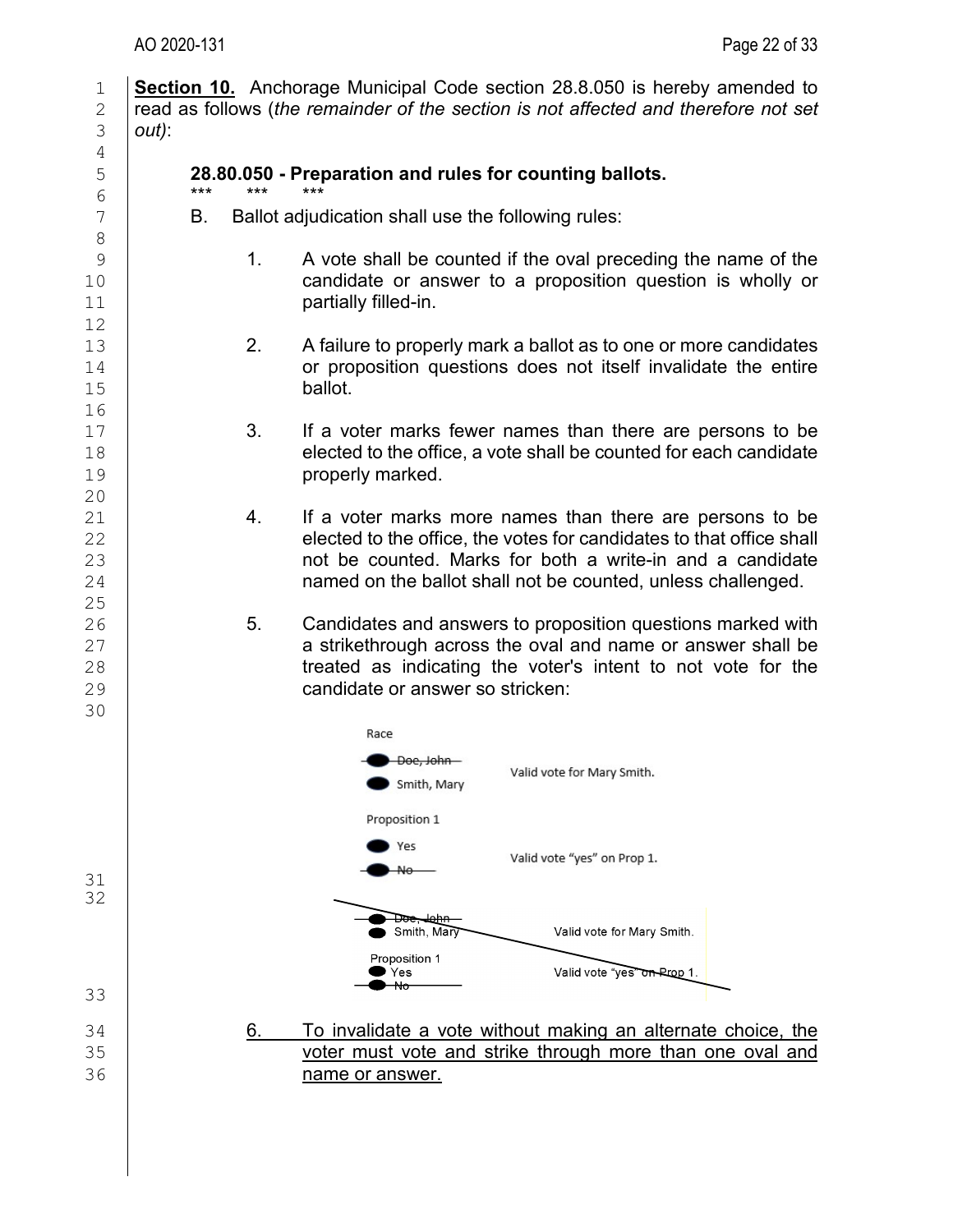|                            |          | Race<br><del>Doe, Johr</del><br>No vote counted                                                                                                                                                                                          |
|----------------------------|----------|------------------------------------------------------------------------------------------------------------------------------------------------------------------------------------------------------------------------------------------|
|                            |          | Proposition<br>No vote counted                                                                                                                                                                                                           |
| $\frac{1}{2}$<br>3         |          | [A.<br>VOTERS: DO NOT SIGN OR INITIAL YOUR BALLOT.]                                                                                                                                                                                      |
| 4<br>5<br>6<br>7<br>8<br>9 |          | ALL OTHER OVERVOTES SHALL NOT BE COUNTED<br>IB.<br>AS A VOTE FOR ANY CANDIDATE OR FOR AN<br>ANSWER TO A PROPOSITION QUESTION,<br>REGARDLESS OF MARKINGS OR HANDWRITTEN<br>NOTES.                                                         |
| 10<br>11<br>12<br>13       | 7.       | All other overvotes shall not be counted as a vote for any<br>candidate or for an answer to a proposition question,<br>regardless of markings or handwritten notes.                                                                      |
| 14<br>15<br>16<br>17<br>18 | $8.6$ ]  | The mark specified in 1. of this subsection shall be counted only<br>if it is substantially inside the oval provided, or touching the oval<br>so as to indicate clearly that the voter intended the particular<br>oval to be designated. |
| 19<br>20<br>21<br>22<br>23 | $9.7$ .] | Improper marks on the ballots shall not be counted and shall<br>not invalidate marks for candidates or propositions properly<br>made.                                                                                                    |
| 24<br>25                   |          | 10.[8.] Except as provided in subsection 5., an erasure or correction<br>invalidates that section of the ballot in which it appears.                                                                                                     |
| 26<br>27                   |          | 11.[9.] In order to vote for a write-in candidate, the voter must:                                                                                                                                                                       |
| 28<br>29<br>30             |          | Write in the candidate's first and last name in the space<br>a.<br>provided;                                                                                                                                                             |
| 31<br>32<br>33             |          | b.<br>Mark the oval preceding the candidate's name in<br>accordance with subsection A.1. of this section; and                                                                                                                            |
| 34<br>35<br>36<br>37       |          | Not mark ovals for additional candidates for the same<br>C.<br>office in excess of the number of offices available,<br>except as otherwise provided in this code.                                                                        |
| 38<br>39                   |          | 11.[10.]A write-in vote shall not be counted:                                                                                                                                                                                            |
| 40<br>41<br>42             |          | In a runoff election, or<br>a.                                                                                                                                                                                                           |
| 43                         |          | For a service area supervisory board candidate if the<br>b.                                                                                                                                                                              |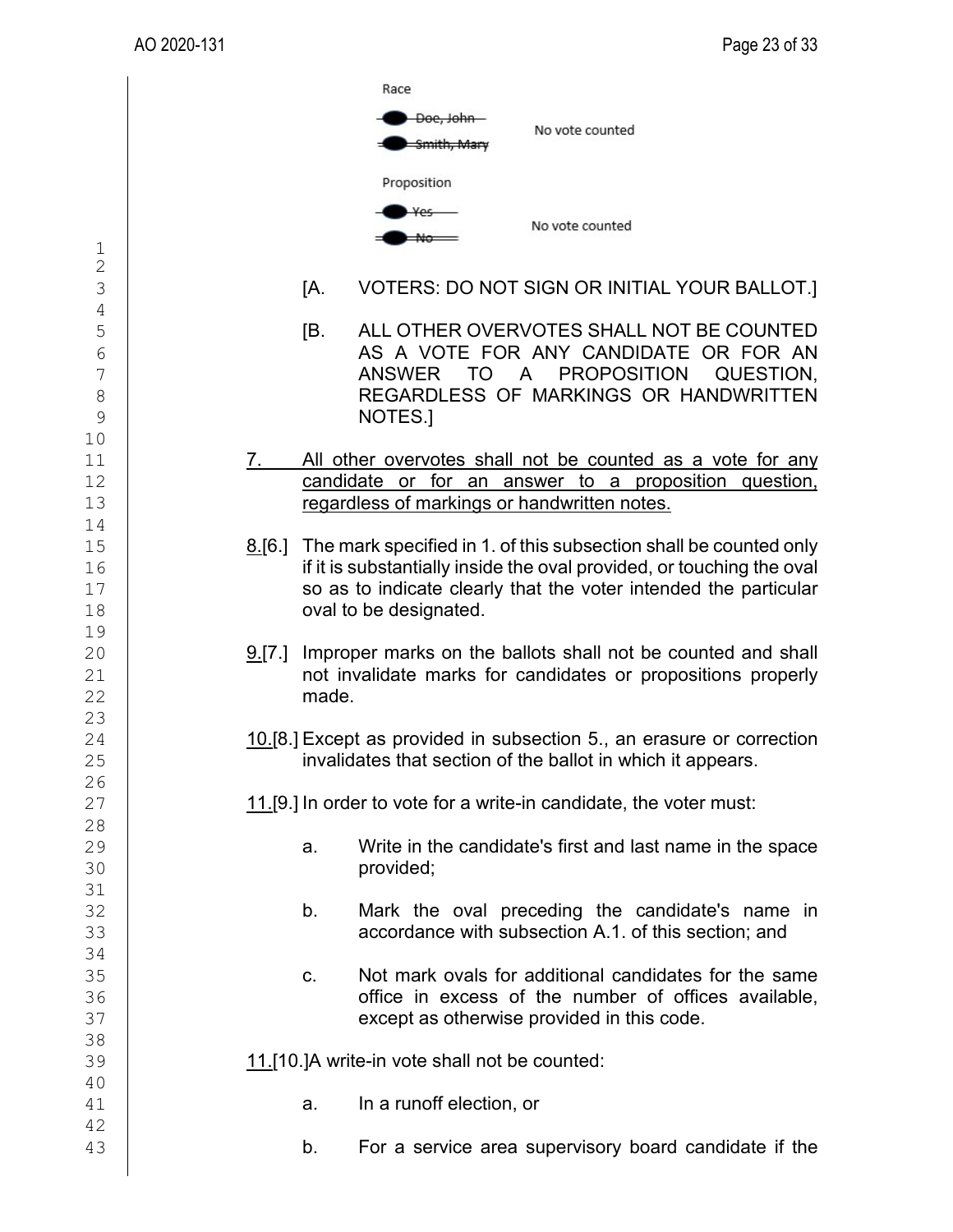| Page 24 of 33                                                                                                                                                                                                                                                                                                                                                                                                                                                                                                                                            | AO 2020-131                                                                         |
|----------------------------------------------------------------------------------------------------------------------------------------------------------------------------------------------------------------------------------------------------------------------------------------------------------------------------------------------------------------------------------------------------------------------------------------------------------------------------------------------------------------------------------------------------------|-------------------------------------------------------------------------------------|
| candidate does not meet the requirements of section<br>28.30.020.                                                                                                                                                                                                                                                                                                                                                                                                                                                                                        | 1<br>$\overline{2}$<br>3                                                            |
| 12.[11.] A sticker bearing a candidate's name may not be used on the<br>ballot and the vote shall not be counted for that office.                                                                                                                                                                                                                                                                                                                                                                                                                        | $\overline{4}$<br>5<br>6                                                            |
| The rules set out in this section are mandatory and there shall be no<br>exceptions to them. A ballot or vote shall not be counted unless<br>marked in compliance with these rules. The rejection of a ballot or vote<br>for counting under these rules is a final determination and only<br>reviewed in an election recount or election contest.                                                                                                                                                                                                        | $C_{\cdot}$<br>7<br>8<br>9<br>10<br>11                                              |
| (GAAB 7.05.160-7.05.170; CAC 2.68.260; AO No. 85-75; AO No. 2001-43,<br>§ 4, 2-27-01; AO No. 2002-180, §§ 3-5, 3-24-03; AO No. 2013-130(S-1), §<br>6, 1-14-14; AO No. 2016-12, § 3, 1-26-16; AO No. 2017-29(S), § 40, 6-1-17;<br>AO No. 2018-4(S), § 18, eff. retroactively 12-1-17)                                                                                                                                                                                                                                                                     | 12<br>13<br>14<br>15<br>16<br>17                                                    |
| <b>Section 11.</b> Anchorage Municipal Code chapter 28.85 is hereby amended to read<br>as follows (the remainder of the section is not affected and therefore not set out):                                                                                                                                                                                                                                                                                                                                                                              | 18<br>19<br>20                                                                      |
| Chapter 28.85 - PUBLIC SESSION OF CANVASS; CERTIFICATION                                                                                                                                                                                                                                                                                                                                                                                                                                                                                                 | 21                                                                                  |
| 28.85.010 - Public session of canvass.                                                                                                                                                                                                                                                                                                                                                                                                                                                                                                                   | 22<br>23                                                                            |
| ***<br>$***$<br>The vote of the election commission is final. [IF A BALLOT<br>ENVELOPE IS REJECTED, THE MUNICIPAL CLERK SHALL MAIL<br>A NOTICE OF BALLOT REJECTION TO THE VOTER. THE NOTICE<br>SHALL STATE THE REASON FOR REJECTION. THE MUNICIPAL<br>CLERK SHALL PLACE ALL REJECTED BALLOT ENVELOPES,<br>UNOPENED, IN A SEPARATE CONTAINER WITH STATEMENTS<br>OF CHALLENGE. THE CONTAINER SHALL BE LABELED<br>"REJECTED BALLOTS ENVELOPES" AND SHALL BE RETAINED<br>FOR A PERIOD OF 30 DAYS AFTER THE<br>DATE<br>OF.<br>CERTIFICATION OF THE ELECTION.] | $***$<br>24<br>25<br>D.<br>26<br>27<br>28<br>29<br>30<br>31<br>32<br>33<br>34<br>35 |
| <b>Preliminarily rejected [REJECTED] or challenged envelopes that the</b><br>commission decides to accept shall be opened and the ballots<br>counted under the procedures of chapter 28.80.                                                                                                                                                                                                                                                                                                                                                              | Е.<br>36<br>37<br>38<br>39                                                          |
| The municipal clerk shall place all ballot return envelopes rejected by<br>the election commission, unopened, in a separate container with<br>statements of challenge. The container shall be labeled "rejected<br>ballot return envelopes" and shall be retained for a period of 30 days<br>after the date of certification of the election.                                                                                                                                                                                                            | <u>Е.</u><br>40<br>41<br>42<br>43<br>44<br>45                                       |
| Within 30 days of certification of the election, the municipal clerk shall<br>mail a notice of ballot rejection to each voter whose ballot return<br>envelope was rejected. The notice shall state the reason for rejection.                                                                                                                                                                                                                                                                                                                             | G.<br>46<br>47<br>48<br>49                                                          |
| (GAAB 7.05.180; CAC 2.68.502; AO No. 80-101; AO No. 83-84(S); AO No.<br>85-75; AO No. 91-50; AO No. 2001-43, § 5, 2-27-01; AO No. 2002-181, §§                                                                                                                                                                                                                                                                                                                                                                                                           | 50<br>51                                                                            |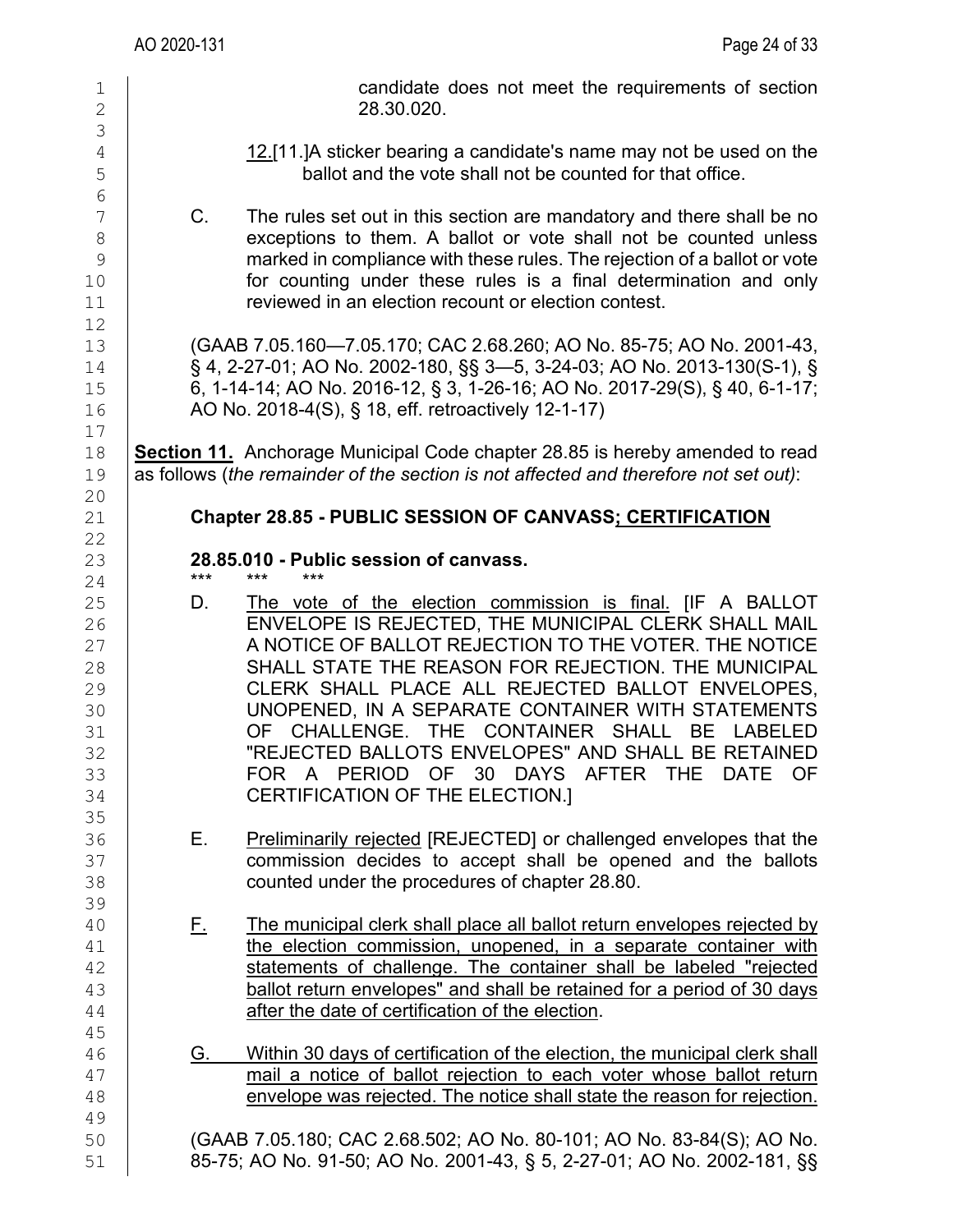$\begin{array}{c} 11 \\ 12 \end{array}$ 

16<br>17

 $\begin{array}{c} 21 \\ 22 \end{array}$ 

| $\mathbf 1$<br>$\mathbf{2}$ | $6 - 1 - 17$ | 1, 2, 3-24-03; AO No. 2013-130(S-1), § 7, 1-14-14; AO No. 2017-29(S), § 42,                                                                                                                                                                                |
|-----------------------------|--------------|------------------------------------------------------------------------------------------------------------------------------------------------------------------------------------------------------------------------------------------------------------|
| 3                           | ***          | $***$<br>$***$                                                                                                                                                                                                                                             |
| 4                           |              | 28.85.040 - Certification of election.                                                                                                                                                                                                                     |
| 5                           |              |                                                                                                                                                                                                                                                            |
| 6<br>$7\phantom{.0}$        | Α.           |                                                                                                                                                                                                                                                            |
| 8                           |              | The election commission and the municipal clerk shall report<br>$[1.]$                                                                                                                                                                                     |
| $\mathsf 9$<br>10           |              | the results of the commission's ballot review and election<br>results at an assembly meeting as soon as practicable.                                                                                                                                       |
| 11                          |              |                                                                                                                                                                                                                                                            |
| 12<br>13<br>14<br>15        |              | $B1[2.]$ If, after considering the information, the assembly determines that the<br>election was validly held, the assembly shall certify the results of the<br>election in accordance with the reports of the election commission and<br>municipal clerk. |
| 16<br>17<br>18              | <u>C.</u>    | The certification shall be subject to the outcome of any recount under<br>chapter 28.90 and any election contest under chapter 28.100.                                                                                                                     |
| 19<br>20                    |              | Certification of the election is not subject to an assembly motion to<br>reconsider.                                                                                                                                                                       |
| 21<br>22                    |              | $D$ [B.] If the election commission or municipal clerk reports a failure to comply                                                                                                                                                                         |
| 23                          |              | with the provisions of law or illegal election practices, and that such                                                                                                                                                                                    |
| 24                          |              | failure is sufficient to change the outcome of the election, the assembly                                                                                                                                                                                  |
| 25                          |              | may exclude the votes cast where such failure or illegal practices                                                                                                                                                                                         |
| 26                          |              | occurred from the total return or may declare the entire election invalid                                                                                                                                                                                  |
| 27                          |              | and order a new election.                                                                                                                                                                                                                                  |
| 28                          |              |                                                                                                                                                                                                                                                            |
| 29<br>30                    |              | $E.[C.]$ If the election commission or municipal clerk reports an apparent<br>discrepancy in the returns, the assembly may order a recount of the                                                                                                          |
| 31                          |              | votes in a specific race or contest, or for the entire election. The                                                                                                                                                                                       |
| 32<br>33                    |              | recount shall be conducted immediately by election officials.                                                                                                                                                                                              |
| 34                          |              | F.[D.] After the certification of the results of the election, and after any                                                                                                                                                                               |
| 35                          |              | additional process for the results of the election for a particular office                                                                                                                                                                                 |
| 36                          |              | to become final, the municipal clerk shall prepare an oath of office for                                                                                                                                                                                   |
| 37                          |              | the elected candidate and schedule the swearing in ceremony.                                                                                                                                                                                               |
| 38                          |              |                                                                                                                                                                                                                                                            |
| 39                          |              | $G$ [E.] A runoff election for the office of mayor shall be held as required in the                                                                                                                                                                        |
| 40                          |              | Charter.                                                                                                                                                                                                                                                   |
| 41                          |              | (GAAB 7.05.190; CAC 2.68.580; AO No. 252-76; AO No. 77-330; AO No. 85-                                                                                                                                                                                     |
| 42<br>43                    |              | 75; AO No. 2001-43, § 5, 2-27-01; AO No. 2004-176, § 10, 6-1-05; AO No.                                                                                                                                                                                    |
| 44                          |              | 2017-29(S), § 45, 6-1-17)                                                                                                                                                                                                                                  |
| 45                          |              |                                                                                                                                                                                                                                                            |
| 46                          |              | <b>Section 12.</b> Anchorage Municipal Code chapter 28.90 is hereby amended to read                                                                                                                                                                        |
| 47                          |              | as follows (the remainder of the section is not affected and therefore not set out):                                                                                                                                                                       |
| 48                          |              |                                                                                                                                                                                                                                                            |
| 49                          |              | <b>Chapter 28.90 - ELECTION RECOUNT</b>                                                                                                                                                                                                                    |
| 50                          |              |                                                                                                                                                                                                                                                            |
| 51                          |              | 28.90.010 - Recount application.                                                                                                                                                                                                                           |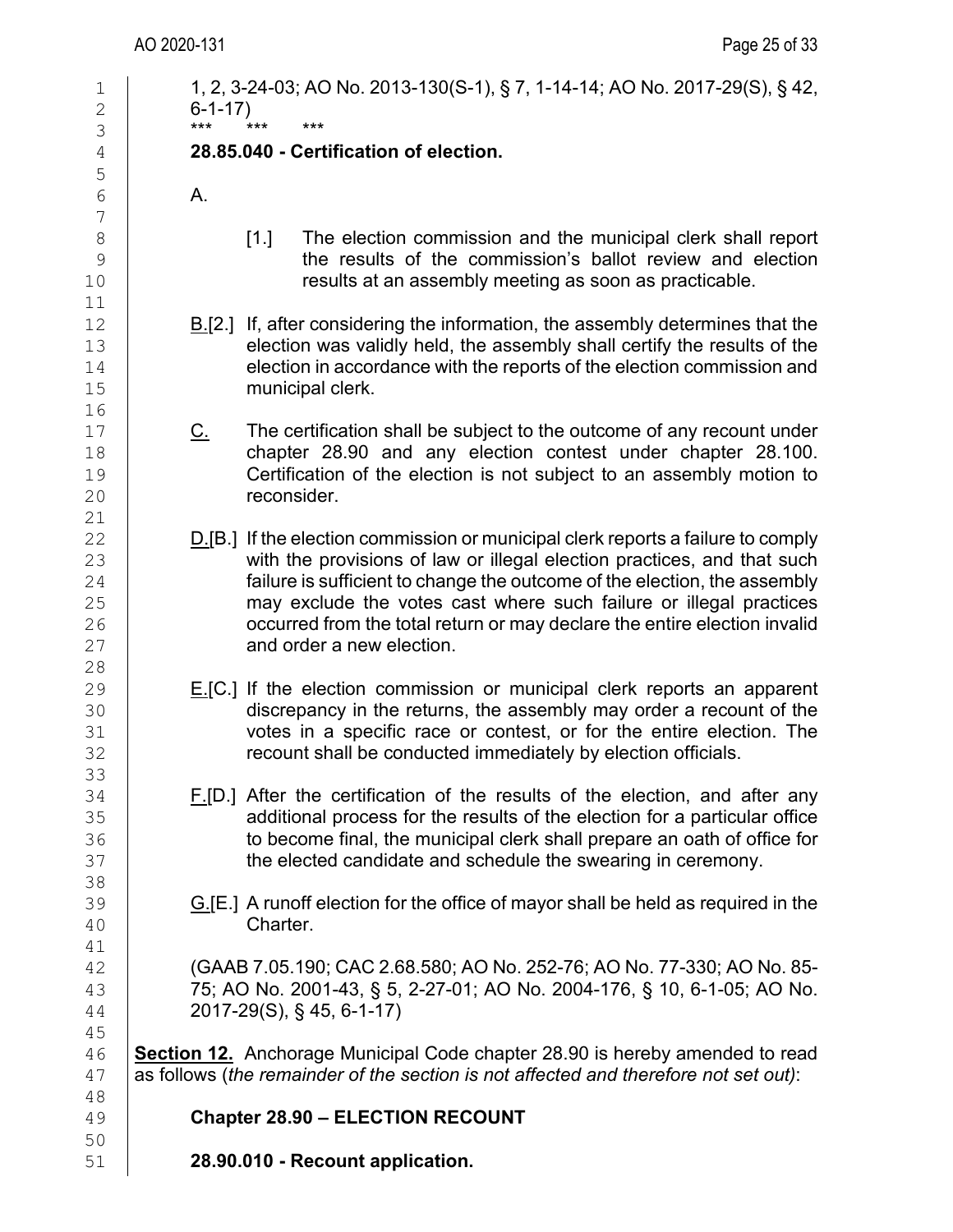$\frac{1}{2}$ <sup>2</sup> Within seven days after the **certification of the election**, [ELECTION<br><sup>3</sup> COMMISSION HAS ADOPTED ITS REPORT OF THE RESULTS OF THE 3 COMMISSION HAS ADOPTED ITS REPORT OF THE RESULTS OF THE 4<br>4 ELECTION.1 a defeated candidate or ten qualified voters may file an 4 ELECTION,] a defeated candidate or ten qualified voters may file an<br>5 application with the municipal clerk for a recount of the votes from any 5 application with the municipal clerk for a recount of the votes from any<br>6 particular precinct, or for any particular office, proposition, or measure. The  $\begin{array}{c|c} 6 & \text{particular} \end{array}$  particular precinct, or for any particular office, proposition, or measure. The date on which the municipal clerk receives an application rather than the date date on which the municipal clerk receives an application rather than the date<br>8 of mailing or transmission determines whether the application is filed within 8 of mailing or transmission determines whether the application is filed within<br>9 the time allowed under this subsection. the time allowed under this subsection. 10 11 (GAAB 7.05.205, 7.05.220; AO No. 85-75; AO No. 2013-130(S-1), § 8, 1-14-<br>12 14: AO No. 2020-5(S) , § 7, 2-11-20) 12 **14; AO No. 2020-5(S)**, § 7, 2-11-20) 13 \*\*\* \*\*\* \*\*\* 14 **28.90.025 - Recount by order of the assembly or municipal clerk;**  automatic recount. 16<br>17  $\begin{array}{c|c} 17 & A. & \text{The assembly, by resolution, may order the municipal clerk to conduct a record to the work of the votes from any particular precision.} \end{array}$ 18 a recount of the votes from any particular precinct, or for any particular<br>19 filosoposition. or measure, within seven days after the certification 19 office, proposition, or measure, within seven days after the <u>certification</u><br>20 of the election [COMMISSION HAS ADOPTED ITS REPORT OF THE of the election [COMMISSION HAS ADOPTED ITS REPORT OF THE 21 **RESULTS OF THE ELECTION**.  $\frac{22}{23}$ 23 B. The municipal clerk, within seven days after the certification of the 24 clection ICOMMISSION HAS ADOPTED ITS REPORT OF THE 24 election [COMMISSION HAS ADOPTED ITS REPORT OF THE  $_{25}$ <br>25 RESULTS OF THE ELECTIONI. may. on the clerk's own initiative. 25 RESULTS OF THE ELECTION], may, on the clerk's own initiative,<br>26 conduct a recount of the votes from any particular precinct, or for any conduct a recount of the votes from any particular precinct, or for any 27 **particular office, proposition, or measure when, in the judgment of the** 28 **clerk, conducting a recount may increase voter confidence in the** 28 clerk, conducting a recount may increase voter confidence in the<br>29 election process. election process. 30<br>31 31 C. The municipal clerk shall initiate a recount within seven days of the<br>32 certification of the election [ADOPTION OF THE ELECTION 32 certification of the election [ADOPTION OF THE ELECTION<br>33 COMMISSION'S REPORTI if the results show that IIT CONCLUDESI: COMMISSION'S REPORT] if the results show that [IT CONCLUDES]: 34<br>35 35 **1. a candidate[, PROPOSITION, OR MEASURE] wins [OR**<br>36 **1. Additional PASSESI by less than a 0.5% margin.** PASSES] by less than a 0.5% margin. 37<br>38 2. a candidate receives less than 0.5% over the required margin; 39<br>40 40 3. when no candidate has achieved the required margin, the second and third place candidates are separated by less than 41 second and third place candidates are separated by less than  $\frac{42}{42}$  $0.5\%$ ; or 43  $\begin{array}{r} 44 \ 44 \ 45 \end{array}$   $\begin{array}{r} 4. \ \text{a proposition or measure passes or fails by less than a 0.5\%} \end{array}$ margin. 46 47 ( AO No. 2016-68, § 1, 6-21-16; AO No. 2020-5(S), § 7, 2-11-20) 48 49 **28.90.040 - Procedure.** 50<br>51 51 A. The municipal clerk shall appoint election officials for the recount. The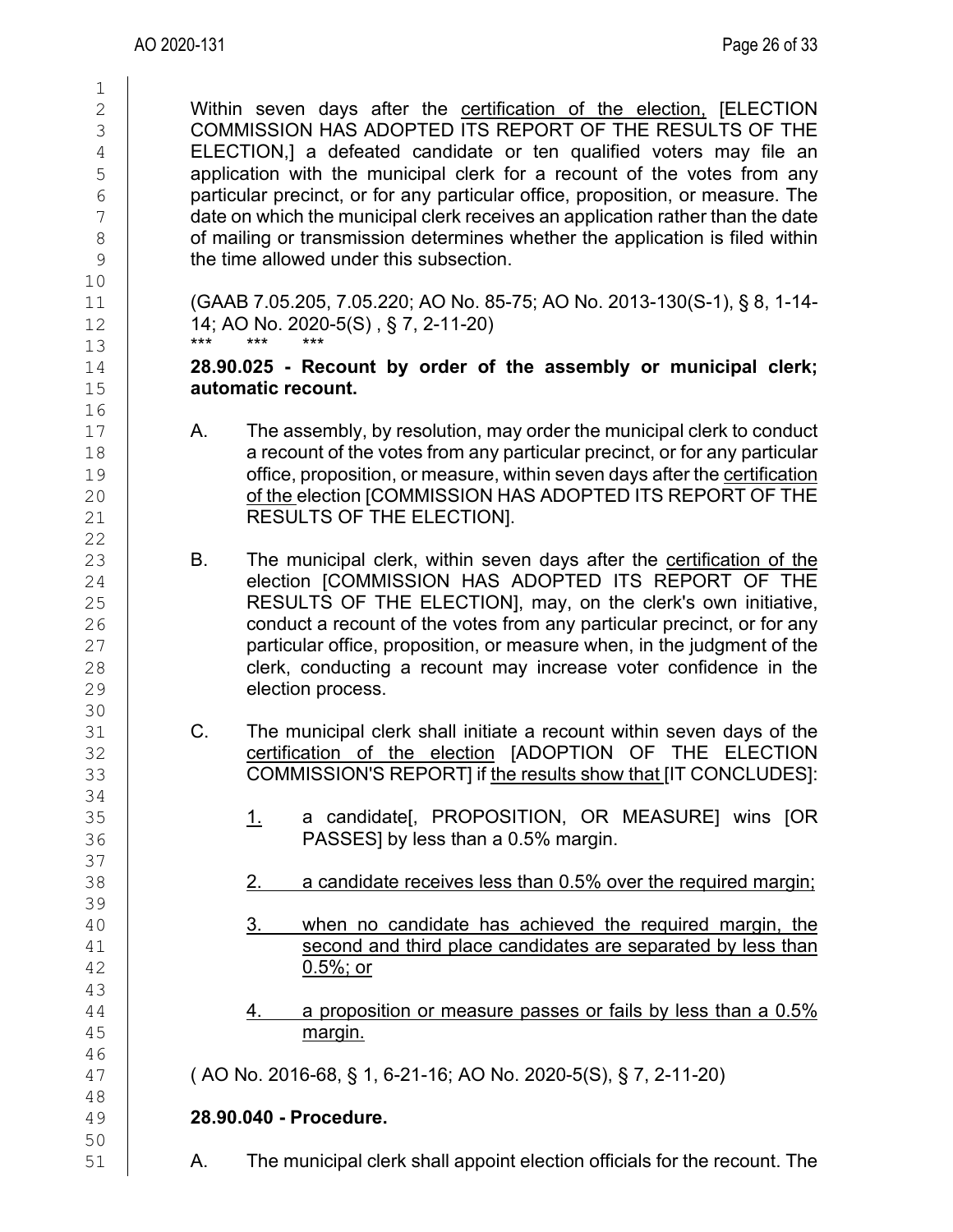1 recount shall continue daily until completed. The municipal clerk may<br>2 designate the hours each day during which the election officials are 2 designate the hours each day during which the election officials are<br>3 **Decision ISDARD** ISI to conduct the recount. To obtain the most expeditious [BOARD IS] to conduct the recount. To obtain the most expeditious  $\frac{4}{5}$  election results, the municipal clerk may combine two or more recounts.  $\begin{array}{c|c}\n5 & \text{recounts.} \\
6 & \text{***} & \text{***} & \text{***}\n\end{array}$ 6 \*\*\* \*\*\* \*\*\*  $\begin{array}{c|c} 7 & \text{(GAAB 7.05.205, 7.05.220; AO No. 85-75; AO No. 2001-43, § 6, 2-27-01; AO} \ \text{No. } 2002-182. \text{ § } 1, 3-24-03: AO No. 2013-130(S-1). \text{ § } 8, 1-14-14: AO No. \end{array}$ 8 No. 2002-182, § 1, 3-24-03; AO No. 2013-130(S-1), § 8, 1-14-14; AO No.<br>9 2017-29(S), § 46, 6-1-17)

9 2017-29(S), § 46, 6-1-17)

11 **Section 13.** Anchorage Municipal Code section 28.100.020 is hereby amended to 12 read as follows (the remainder of the section is not affected and therefore not set 12 read as follows (*the remainder of the section is not affected and therefore not set*  $13$  *out*): 13 *out)*:

### 15 **28.100.020 - Contest procedure.**

17 A. Notice of contest of an election shall be submitted in writing to the<br>18 **A.** municipal clerk within nine davs after the certification of the election 18 municipal clerk within nine days after the certification of the election<br>19 **COMMISSION HAS ADOPTED ITS REPORT OF THE RESULTS OF** 19 [COMMISSION HAS ADOPTED ITS REPORT OF THE RESULTS OF<br>20 THE ELECTION]. 20 THE ELECTION].

21 \*\*\* \*\*\* \*\*\*

22 C. The assembly shall vote whether to hear the contest or to certify the<br>23 contest of the contested election at a meeting held pursuant to AMC 23 can results of the contested election at a meeting held pursuant to AMC<br>24 28.85.040B.[28.85.040A.] in accordance with the reports of the 24 28.85.040B.[28.85.040A.] in accordance with the reports of the<br>25 detection commission and municipal clerk. If the assembly decides to 25 election commission and municipal clerk. If the assembly decides to<br>26 hear the contest. it may appoint one or more persons to take evidence 26 hear the contest, it may appoint one or more persons to take evidence<br>27 concerning the grounds for the contest and report to the assembly. concerning the grounds for the contest and report to the assembly.

29 (GAAB 7.05.200; CAC 2.68.550; AO No. 85-75; AO No. 2004-176, § 12, 6-<br>30 1-05; AO No. 2013-130(S-1), § 9, 1-14-14; AO No. 2017-29(S), § 47, 6-1-17) 30 1-05; AO No. 2013-130(S-1), § 9, 1-14-14; AO No. 2017-29(S), § 47, 6-1-17)

32 **Section 14.** Anchorage Municipal Code chapter 28.150 is hereby amended to read<br>33 as follows (*the remainder of the section is not affected and therefore not set out*): 33 as follows (*the remainder of the section is not affected and therefore not set out)*:

35 **Chapter 28.150 - EMERGENCY PLAN**<br>36 **First Condensation** \*\*\* \*\*\* \*\*\*

#### 36 **\*\*\* \*\*\* \*\*\*** 37 **28.150.030 - Powers of the municipal clerk.**

- 39 A. In an emergency, the municipal clerk is authorized to take action to<br>40 **A.** preserve the integrity of the election, while at the same time allowing 40 preserve the integrity of the election, while at the same time allowing<br>41 eligible voters to vote who might otherwise not get an opportunity. eligible voters to vote who might otherwise not get an opportunity.
- $\begin{array}{c|c} 43 & B. & \text{Actions authorized under this chapter may include, but are not limited to: } \end{array}$ to:
- 1. Requesting expedited relief from a court of competent 47 jurisdiction;[,]
- 49 2. Keeping all or some polling locations, [ACCESSIBLE] vote<br>50 centers, and ballot drop boxes open longer than allowed by 50 centers, and ballot drop boxes open longer than allowed by<br>51 code:[.]  $code;[]$

10 14<br>15 16<br>17

28<br>29

31<br>32

34<br>35

38

42<br>43

45

48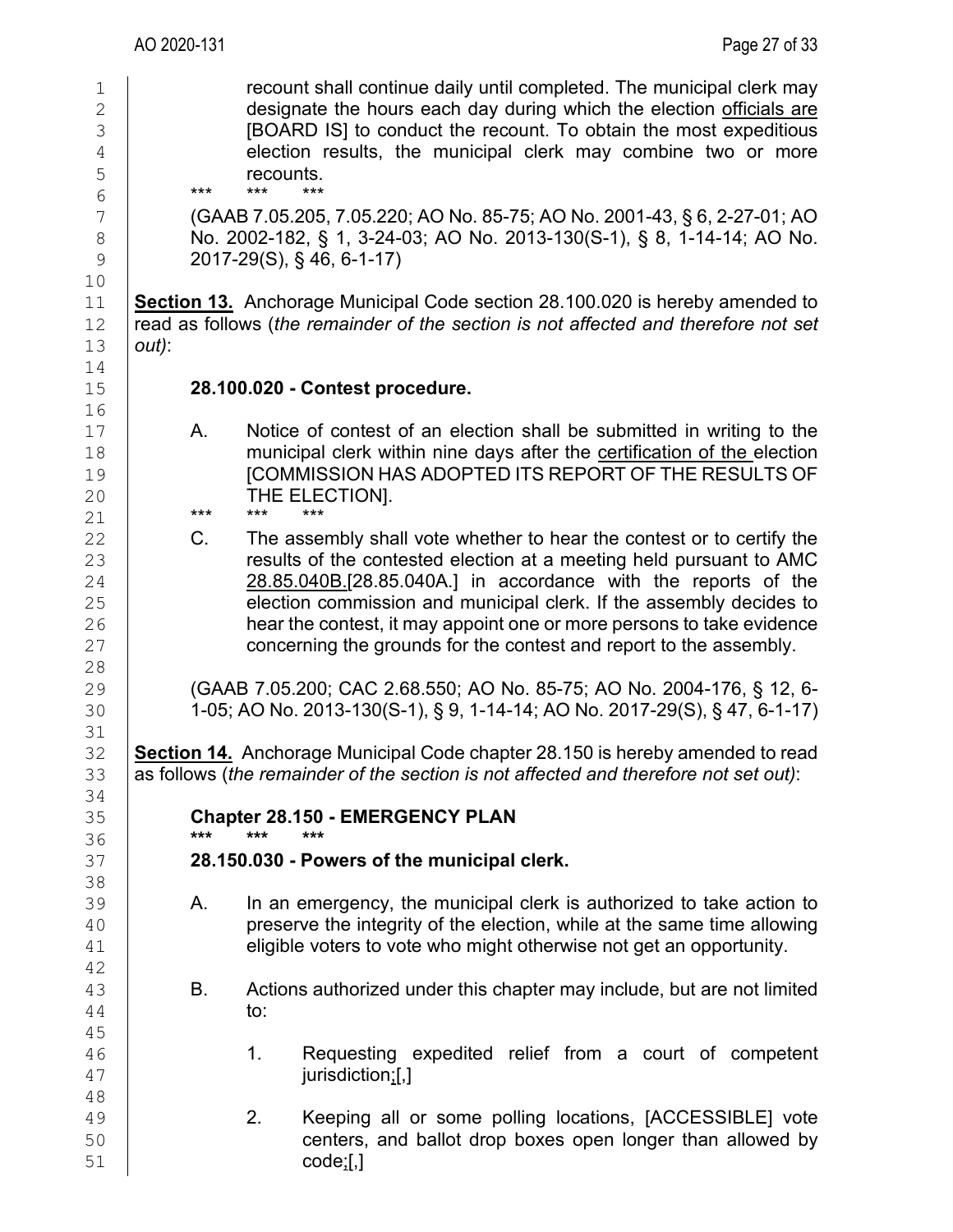$\frac{1}{2}$ 

| 3                                    |  |
|--------------------------------------|--|
| 4567<br>8<br>9                       |  |
| $\overline{10}$<br>$\mathbf{1}$<br>1 |  |
| 12134567                             |  |
|                                      |  |
| 18<br>19<br>20                       |  |
| 222345678901<br>22222223901          |  |
|                                      |  |
| 32                                   |  |
| 33<br>34<br>35                       |  |
| 36<br>37<br>38                       |  |
| 39<br>40<br>41<br>42                 |  |
| 43<br>44<br>45                       |  |
| 46<br>47<br>48                       |  |
| 49<br>50                             |  |

- 3. Closing all or some polling locations, [ACCESSIBLE] vote centers, and ballot drop boxes permanently or for a limited time regardless of the requirements in this title, while providing eligible voters other opportunities to vote;[,]
- 4. Accepting applications to vote at temporary addresses, to vote by fax or email [ELECTRONICALLY], or for special needs voting after the deadlines in this title but before the close of an  $e$ lection; $[]$
- 5. Moving polling locations, [ACCESSIBLE] vote centers, and ballot drop boxes;[,] and
- 6. Accepting votes not cast on official ballots.
- 17 C. The municipal clerk shall take steps to maintain a record of the action taken and, if possible, adequately segregate votes cast, so that a court may rule on the action taken and accurately add or subtract votes as may be necessary. The municipal clerk shall provide public notice of changes to matters required by other sections of this title. This includes the notice of election, polling locations, [ACCESSIBLE] vote centers, and ballot drop boxes, if the changes substantially differ from a previous published notice. A notice of changes may, but is not required to, be published in a newspaper of general circulation.

27 (AO No. 2013-130(S-1), § 12, 1-14-14; AO No. 2017-29(S), § 55, 6-1-17; AO 28 2020-033, 3-20-20)

## 30 **28.150.050 - Unofficial ballots.**

- A. Unofficial ballots. If there are insufficient official ballots available at a 33 polling location or vote center, election officials shall use the available sample ballots and may create photocopies of the same, if needed. If sample ballots are not available and the election officials determine it is unlikely additional ballots will be received prior to the closing of the polls, election officials may provide any available paper to voters. If possible, election officials should receive direction from the municipal clerk prior to using unofficial ballots.
- B. Unofficial ballots cast shall be treated as unscanned or paper ballots, not questioned ballots, and shall be secured with all other unscanned or paper ballots.

45 (AO No. 2013-130(S-1), § 12, 1-14-14)

# 47 **28.150.060 - Assistance of peace officers.**

[A.] If weather, road conditions, or other unforeseen circumstances 50 prevent election officials from delivering election materials or ballots<br>51 **budge of the contropy of the polling locations**, [ACCESSIBLE] vote centers, ballot to or from the polling locations, [ACCESSIBLE] vote centers, ballot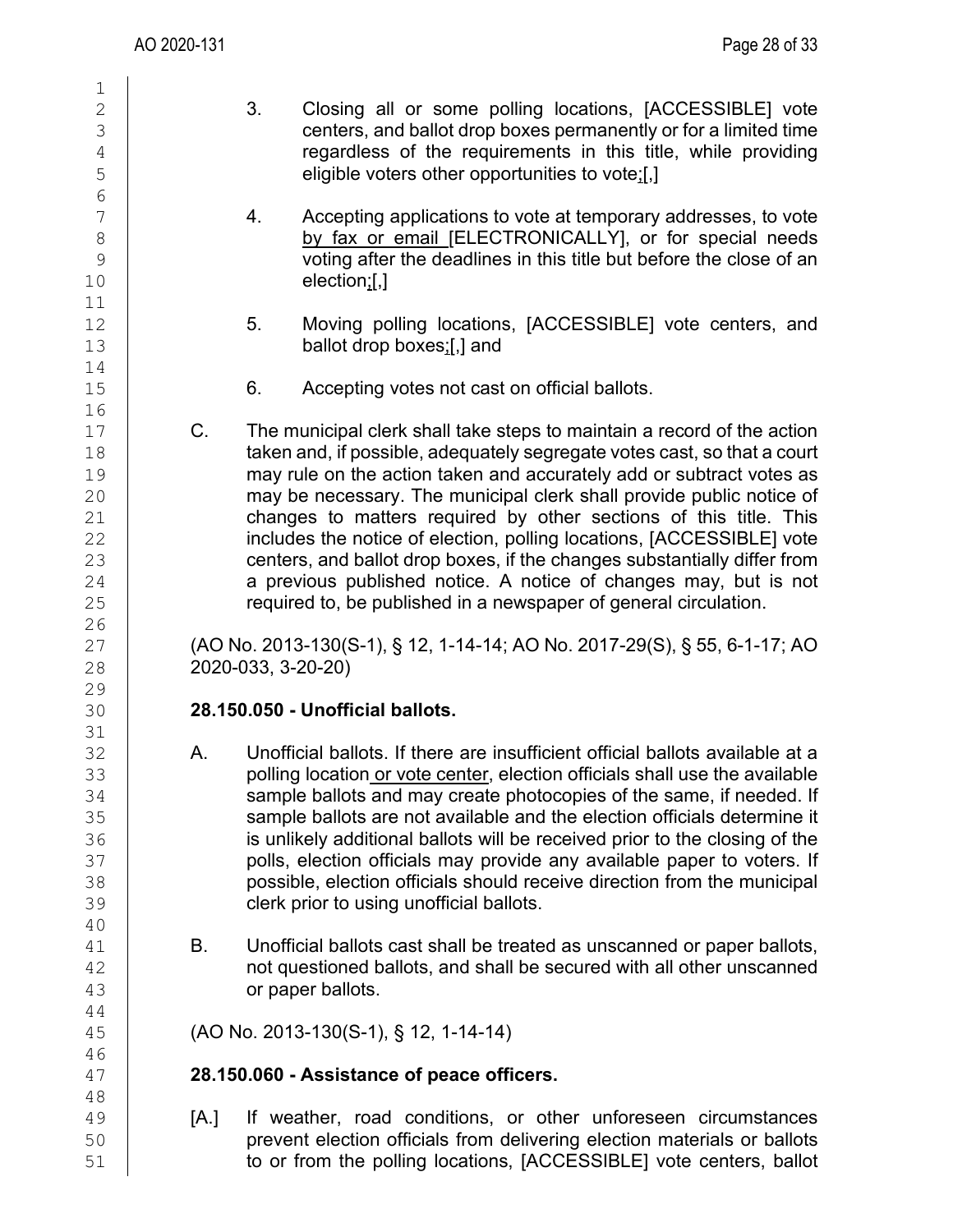1 drop boxes, or the designated return location, the municipal clerk may<br>2 cause the delivery to be made by a peace officer or other municipal  $\begin{array}{c|c}\n2 & \text{cause the delivery to be made by a peace officer or other municipal}\n\end{array}$ official. 4<br>5 5 (AO No. 2013-130(S-1), § 12, 1-14-14; AO No. 2017-29(S), § 56, 6-1-17; AO<br>6 2020-033, 3-20-20) 6 2020-033, 3-20-20)  $\begin{array}{c} 7 \\ 8 \end{array}$ 8 **Section 15.** Anchorage Municipal Code chapter 28.200 is hereby amended to read<br>9 as follows (the remainder of the section is not affected and therefore not set out): 9 as follows (*the remainder of the section is not affected and therefore not set out)*: 10 11 **Chapter 28.200 - ELECTION OFFENSES**<br>12 12 \*\*\* \*\*\* \*\*\* 13 **28.200.100 - Campaign misconduct in the third degree.**  $\begin{array}{c} 14 \\ 15 \end{array}$ 15 A. A person commits the offense of campaign misconduct in the third<br>16 degree if: degree if:  $\begin{array}{c} 17 \\ 18 \end{array}$ 18 18 1. During the hours the election is open and after election officials<br>19 19 19 have posted warning notices at the required distance in the<br>20 **have posted warning notices at the required distance in the** form and manner prescribed by this Title, the person is in the 21 polling location or within 200 feet of an entrance to a polling<br>22 location or IACCESSIBLEI vote center, and: location or [ACCESSIBLE] vote center, and: 23  $\begin{array}{c|c} 24 & \text{a.} & \text{Attemps to persuade a person to vote for or against a candidate.} \end{array}$ 25 candidate, measure, or proposition[, OR QUESTION]; 26 27 b. Circulates cards, handbills, or marked ballots, or posts<br>28 **b. Circulates cards, handbills, or marked ballots, or posts** 28 political signs or posters relating to a candidate<u>.</u><br>29 **political signs or proposition [AT\_AN\_ELECTION\_OR** 29 measure, or proposition [AT AN ELECTION OR 30 ELECTION PROPOSITION OR QUESTION]; or 31<br>32 32 c. Conducts other political activities that may pertain to any<br>33 **c.** Conducts other political activities that may pertain to any future election or potential ballot proposition. 34<br>35 35 2. During the hours the election is open the person is within 50 36 **feet of a ballot drop box and engages in any of the activities**<br>37 **for all described in subsections A.1.a.—c.** 37 described in subsections A.1.a.—c. 38 39 B. For the purposes of this section, the entrance to a polling location or vote center that is in a school is the entrance to the school building. 40 vote center that is in a school is the entrance to the school building.<br>41 The election official or precinct chair responsible shall post warning 41 The <u>election official or p</u>recinct chair responsible shall post warning<br>42 **The stratust of the form** and manner prescribed by the municipal clerk. notices in the form and manner prescribed by the municipal clerk. 43  $\begin{array}{c|c} 44 & C. & \text{Cammain} \end{array}$  C. Campaign misconduct in the third degree is subject to enforcement  $\begin{array}{c} 45 & \text{and a fine under Title 14.} \end{array}$ and a fine under Title 14. 46 47 (AO No. 2013-130(S-1), § 13, 1-14-14; AO No. 2017-29(S), § 58, 6-1-17) 48 49 AS 15.56.016 50<br>51 51 **28.200.110 - Unlawful interference with voting in the second degree.**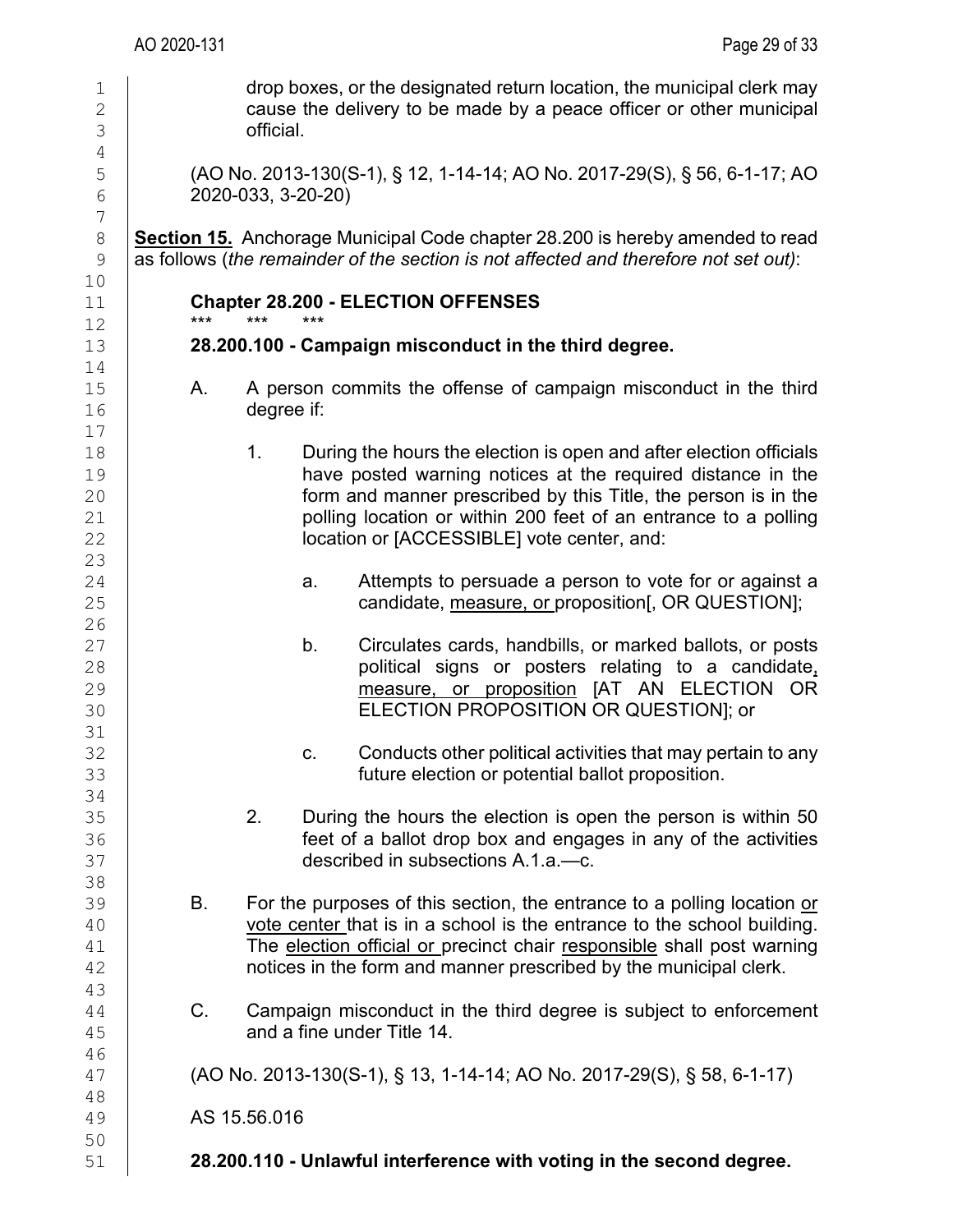| $\mathbf 1$                                               |              |                                                                                                        |                                                                                                                                                                                                                                                                                                            |  |
|-----------------------------------------------------------|--------------|--------------------------------------------------------------------------------------------------------|------------------------------------------------------------------------------------------------------------------------------------------------------------------------------------------------------------------------------------------------------------------------------------------------------------|--|
| $\sqrt{2}$<br>$\mathfrak S$                               | А.           | A person commits the crime of unlawful interference with voting in the<br>second degree if the person: |                                                                                                                                                                                                                                                                                                            |  |
| $\overline{4}$                                            |              |                                                                                                        |                                                                                                                                                                                                                                                                                                            |  |
| $\mathsf S$<br>$\sqrt{6}$<br>$\overline{7}$<br>$8\,$<br>9 |              | 1.                                                                                                     | Has an official ballot issued from a polling location or vote<br>center in possession outside of the polling location or vote<br>center [VOTING ROOM DURING A POLL BASED ELECTION<br>OR OUTSIDE AN ACCESSIBLE VOTE CENTER] unless the<br>person is an election official or other person authorized by law; |  |
| 10<br>11<br>12                                            |              | 2.                                                                                                     | Makes, or knowingly has in possession, a counterfeit of an<br>official election ballot;                                                                                                                                                                                                                    |  |
| 13<br>14<br>15<br>16                                      |              | 3.                                                                                                     | Knowingly solicits or encourages, directly or indirectly, a<br>registered voter who is no longer qualified to vote under section<br>28.30.010, to vote in an election;                                                                                                                                     |  |
| 17<br>18                                                  |              | 4.                                                                                                     | As a registration official:                                                                                                                                                                                                                                                                                |  |
| 19<br>20<br>21<br>22                                      |              |                                                                                                        | Knowingly refuses to register a person who is entitled to<br>a.<br>register; or                                                                                                                                                                                                                            |  |
| 23<br>24                                                  |              |                                                                                                        | b.<br>Accepts a fee from an applicant applying for registration;                                                                                                                                                                                                                                           |  |
| 25<br>26<br>27<br>28<br>29                                |              | 5.                                                                                                     | Knowingly submits or encourages or assists another person to<br>submit an absentee ballot application to an intermediary who<br>could control or delay the submission of the application to the<br>municipality or who could gather data from the application form<br>as prohibited by law;                |  |
| 30<br>31<br>32                                            |              | 6.                                                                                                     | Violates the oath of confidentiality in section 28.50.130;                                                                                                                                                                                                                                                 |  |
| 33<br>34<br>35<br>36                                      |              | 7.                                                                                                     | Obstructs the doors or entries to a building in which a [AN<br>ACCESSIBLE] vote center or ballot drop box is located, or<br>prevents free access to and from any [ACCESSIBLE] vote<br>center or ballot drop box;                                                                                           |  |
| 37<br>38<br>39                                            |              | 8.                                                                                                     | Removes an official ballot from a ballot drop box without lawful<br>authority; or                                                                                                                                                                                                                          |  |
| 40<br>41<br>42<br>43<br>44                                |              | 9.                                                                                                     | Moves, tampers with, or damages a ballot box or ballot drop<br>box, or inserts into a ballot box or ballot drop box anything other<br>than an official ballot return envelope [PACKAGE], without<br>lawful authority.                                                                                      |  |
| 45<br>46<br>47                                            | В.           |                                                                                                        | Unlawful interference with voting in the second degree is a class A<br>misdemeanor.                                                                                                                                                                                                                        |  |
| 48<br>49                                                  |              |                                                                                                        | (AO No. 2013-130(S-1), § 13, 1-14-14; AO No. 2017-29(S), § 59, 6-1-17)                                                                                                                                                                                                                                     |  |
| 50<br>51                                                  | AS 15.56.035 |                                                                                                        |                                                                                                                                                                                                                                                                                                            |  |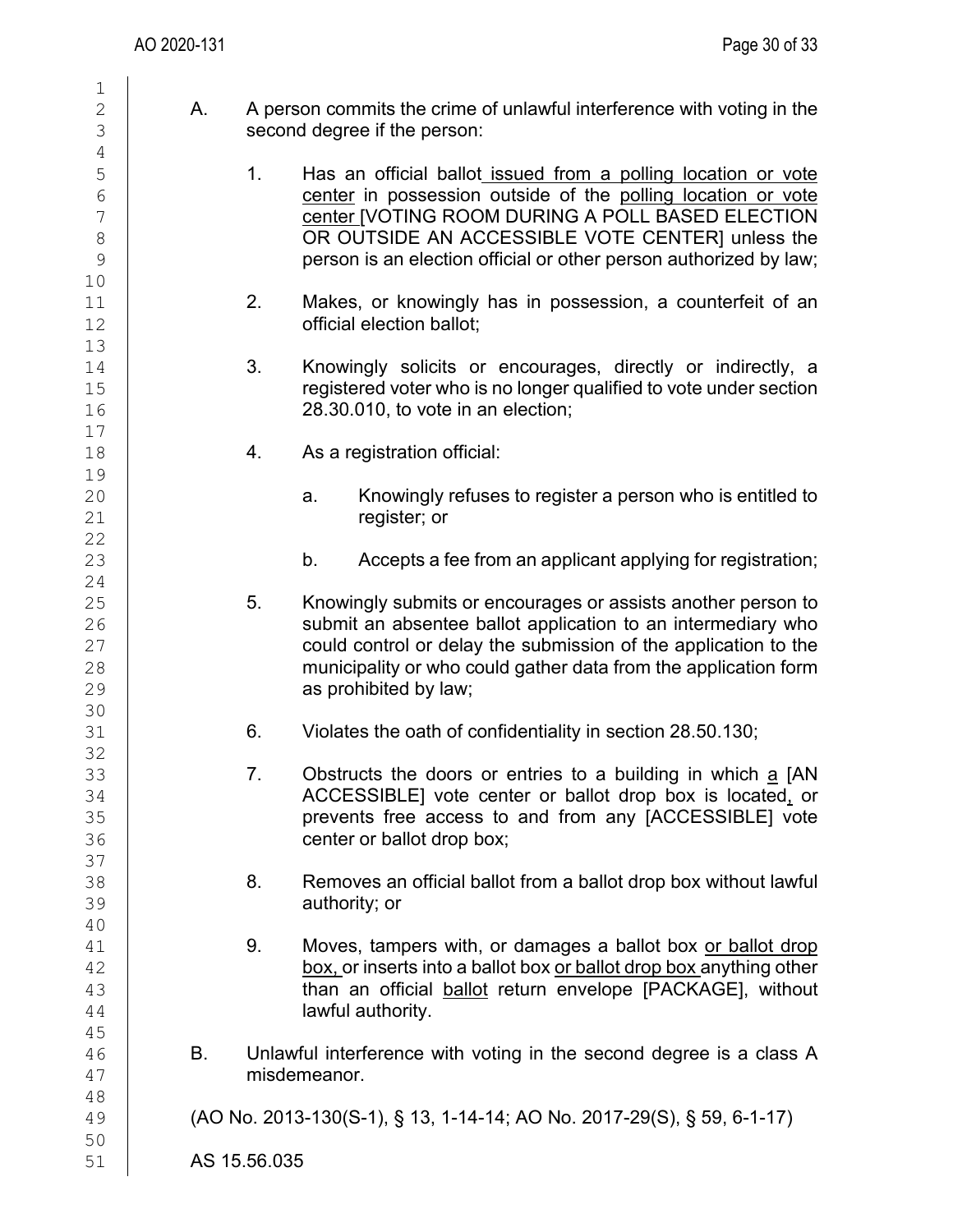| Α. | A person commits the crime of voter misconduct in the second degree<br>if the person                                                                                                                                                                           |
|----|----------------------------------------------------------------------------------------------------------------------------------------------------------------------------------------------------------------------------------------------------------------|
|    | registers to vote without being entitled to register under section<br>1.<br>28.30.010; [or]                                                                                                                                                                    |
|    | 2.<br>votes or attempts to vote in an election after being disqualified<br>under AS 15.05.030;                                                                                                                                                                 |
|    | votes or attempts to vote more than once in the same election<br><u>3.</u><br>with the intent that the person's vote be counted more than<br>once;                                                                                                             |
|    | votes or attempts to vote in the name of another person or in a<br><u>4.</u><br>name other than the person's own; or                                                                                                                                           |
|    | intentionally makes a false affidavit, swears falsely, or falsely<br>5.<br>affirms under an oath required by this title.                                                                                                                                       |
| Β. | Voter misconduct in the second degree is a class A misdemeanor.                                                                                                                                                                                                |
|    | (AO No. 2013-130(S-1), § 13, 1-14-14)                                                                                                                                                                                                                          |
|    | AS 15.56.040; AS 15.56.050                                                                                                                                                                                                                                     |
|    | 28.200.130 - Election official misconduct in the second degree.                                                                                                                                                                                                |
|    |                                                                                                                                                                                                                                                                |
| Α. | A person commits the crime of election official misconduct in the<br>second degree if while an election official, and between the date that<br>ballots are provided to voters and the certification of the election.<br>[WHILE THE POLLS ARE OPEN,] the person |
|    | 1.<br>Opens a ballot received from a voter at an election, unless<br>permitted by code or regulation;                                                                                                                                                          |
|    | 2.<br>Marks a ballot by folding or otherwise so as to be able to<br>recognize it;                                                                                                                                                                              |
|    | 3.<br>Otherwise attempts to learn how a voter marked a ballot; or                                                                                                                                                                                              |
|    | Allows a person to do one of the acts prescribed by subsections<br>4.<br>1., 2., or 3.                                                                                                                                                                         |
|    | Violates the oath of confidentiality in section 28.50.130.<br>5.                                                                                                                                                                                               |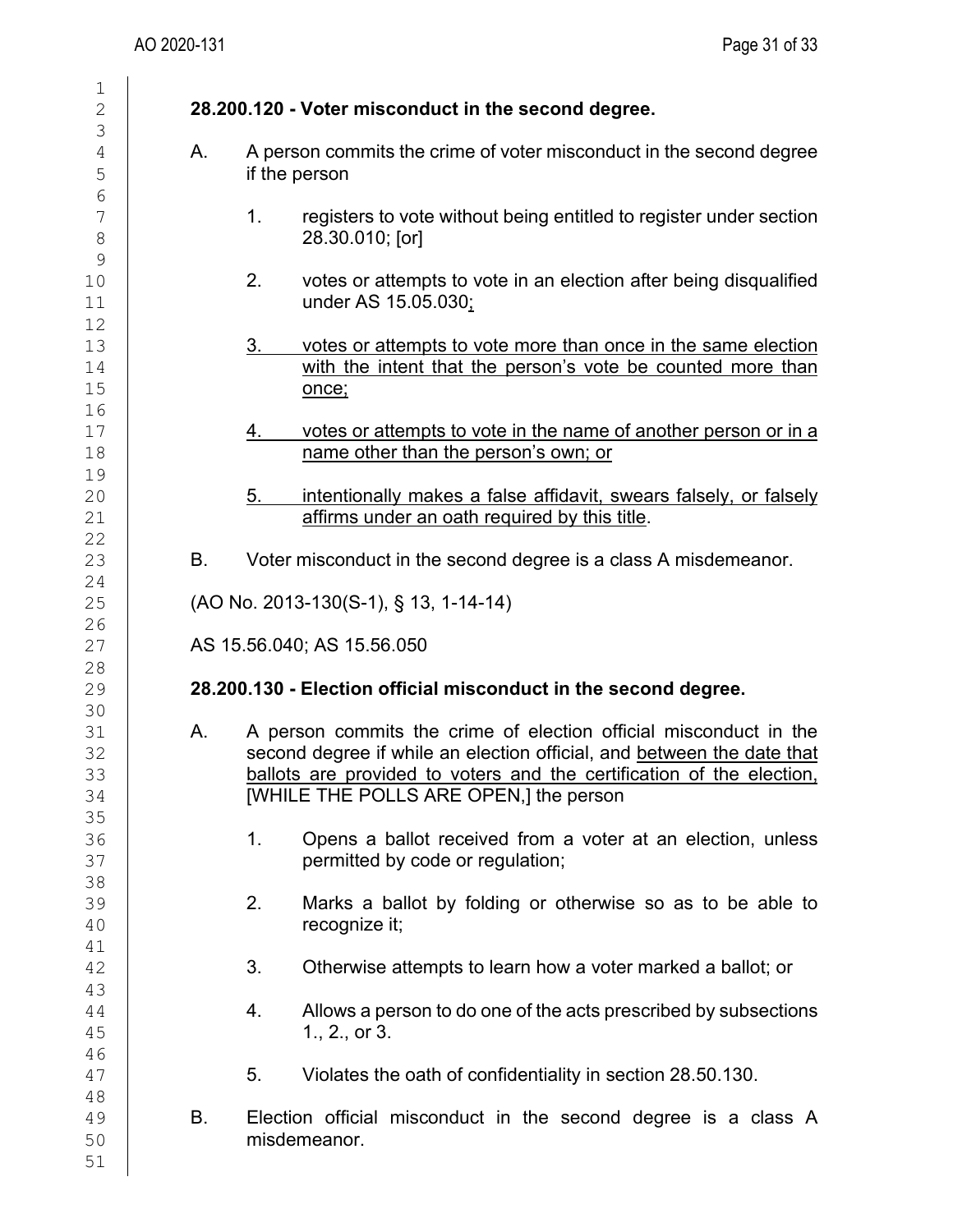1 (AO No. 2013-130(S-1), § 13, 1-14-14)  $\frac{2}{3}$ AS 15.56.080 4<br>5 5 **28.200.140. - Improper subscription to petition.** 6<br>7  $\begin{array}{c|c}\n7 & A. & A person commits the crime of improper subscription to petition if the person$ person  $\begin{array}{c} 9 \\ 10 \end{array}$ 1. Signs a name other than the person's own to a petition 11 **proposing an initiative, referendum, recall, or nomination of a**<br>12 **candidate for municipal office:** candidate for municipal office; 13 14 2. Knowingly signs more than once for the same proposition,<br>15 **2.** Guestion, or candidate at one election: question, or candidate at one election;  $\begin{array}{c} 16 \\ 17 \end{array}$ 17 3. Signs a petition proposing an initiative, referendum, recall, or<br>18 18 18 18 **nomination of a candidate for municipal office, while knowingly**<br>19 **hot being a qualified voter: or** not being a qualified voter; or 20<br>21 21 21 4. Solicits, accepts, or agrees to accept money or other valuable<br>22 thing in exchange for signing or refraining from signing a 22 **thing in exchange for signing or refraining from signing a**<br>23 **the exchange for signing or referendum** or recall: in this 23 **petition proposing an initiative<u>, referendum, or recall</u>; in this**<br>24 **paragraph.** "other valuable thing" has the meaning given in AS 24 **paragraph, "other valuable thing" has the meaning given in AS**<br>25 **15.56.030(d)**. 25 15.56.030(d).  $\frac{26}{27}$ B. Improper subscription to petition is a class B misdemeanor.  $\begin{array}{c} 28 \\ 29 \end{array}$ 29 (AO No. 2013-130(S-1), § 13, 1-14-14) 30<br>31 AS 15.56.090 32<br>33 33 **28.200.150 - Refusal to allow employees time off.** 34<br>35 35 A. An employer commits the offense of refusal to allow employees time<br>36 **A. An employer refuses to allow an employee time off for the** 36 off if the employer refuses to allow an employee time off for the state off for the state of the employer 37 purpose of voting, or if, after allowing the time off, the employer<br>38 deducts the time from the wages of the employee, except as provided 38 deducts the time from the wages of the employee, except as provided<br>39 in subsection B. of this section. in subsection B. of this section. 40<br>41  $\begin{array}{c|c} 41 & \text{B.} & \text{An employee who has two consecutive hours in which to vote, either} \\ 42 & \text{between the opening of the polls or vote centers and the beginning of} \end{array}$ 42 between the opening of the polls or vote centers and the beginning of 43 between the employee's reqular working shift. or between the end of that 43 the employee's regular working shift, or between the end of that<br>44 reqular working shift and the close of the polls or vote centers, is 44 **regular working shift and the close of the polls or vote centers, is**<br>45 **considered to have sufficient time outside of working hours within** 45 considered to have sufficient time outside of working hours within 46 which to vote. 47 C. Refusal to allow employees time off to vote is a violation. 49 50 (AO No. 2013-130(S-1), § 13, 1-14-14) 51